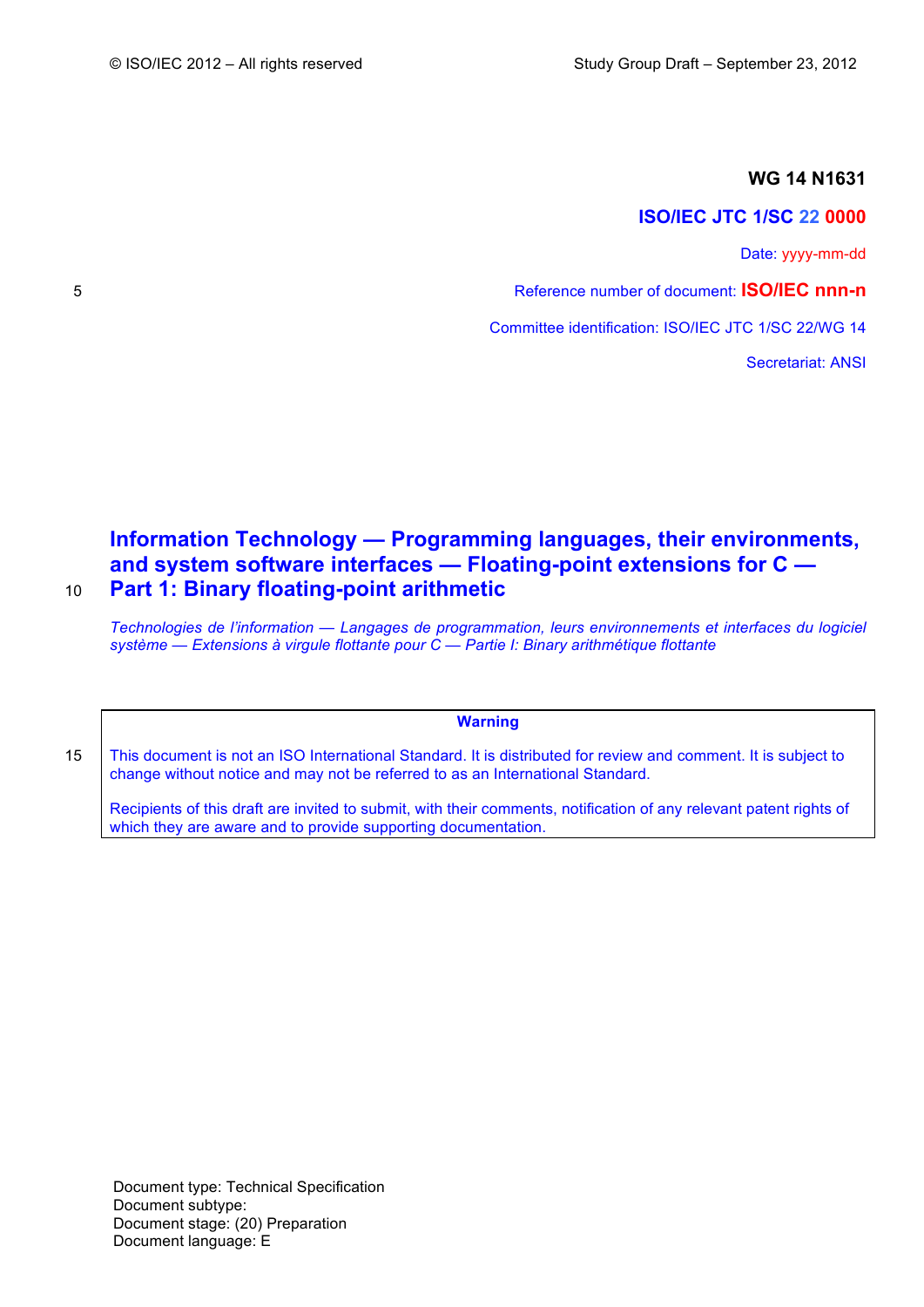## **Copyright notice**

This ISO document is a working draft or committee draft and is copyright-protected by ISO. While the reproduction of working drafts or committee drafts in any form for use by participants in the ISO standards development process is permitted without prior permission from ISO, neither this document 5 nor any extract from it may be reproduced, stored or transmitted in any form for any other purpose without prior written permission from ISO.

Requests for permission to reproduce this document for the purpose of selling it should be addressed as shown below or to ISO's member body in the country of the requester:

*ISO copyright office* 10 *Case postale 56 CH-1211 Geneva 20 Tel. +41 22 749 01 11 Fax + 41 22 749 09 47 E-mail copyright@iso.org Web www.iso.org*

15 Reproduction for sales purposes may be subject to royalty payments or a licensing agreement.

Violators may be prosecuted.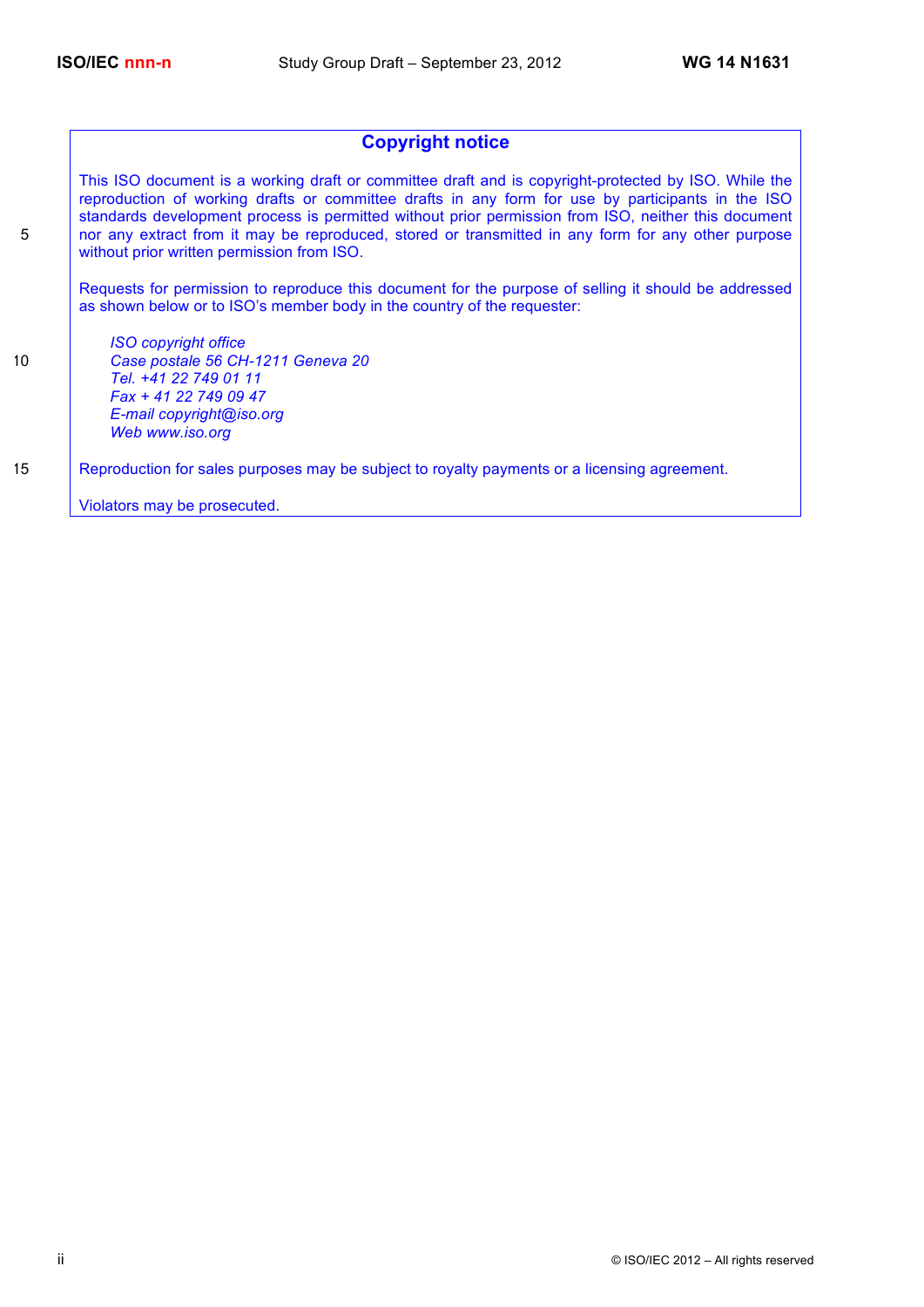# **Contents**

|    | 0            |  |
|----|--------------|--|
|    | 0.1          |  |
| 5  | 0.1.1        |  |
|    | 0.1.2        |  |
|    | 0.2          |  |
|    | 1            |  |
|    | $\mathbf{2}$ |  |
| 10 | 3            |  |
|    | 4            |  |
|    | 5            |  |
|    | 6            |  |
|    | 7            |  |
| 15 | 7.1          |  |
|    | 7.2          |  |
|    | 8            |  |
|    | 9            |  |
|    | 10           |  |
| 20 | 10.1         |  |
|    | 10.2         |  |
|    | 11           |  |
|    |              |  |
|    | 12           |  |
|    | 13           |  |
| 25 | 14           |  |
|    | 14.1         |  |
|    |              |  |
|    |              |  |
| 30 | 14.2<br>14.3 |  |
|    | 14.4         |  |
|    | 14.5         |  |
|    | 14.6         |  |
|    | 14.7         |  |
| 35 | 14.8<br>14.9 |  |
|    | 14.10        |  |
|    | 15           |  |
|    | 15.1         |  |
| 40 | 15.2         |  |
|    | 15.3         |  |
|    | 16           |  |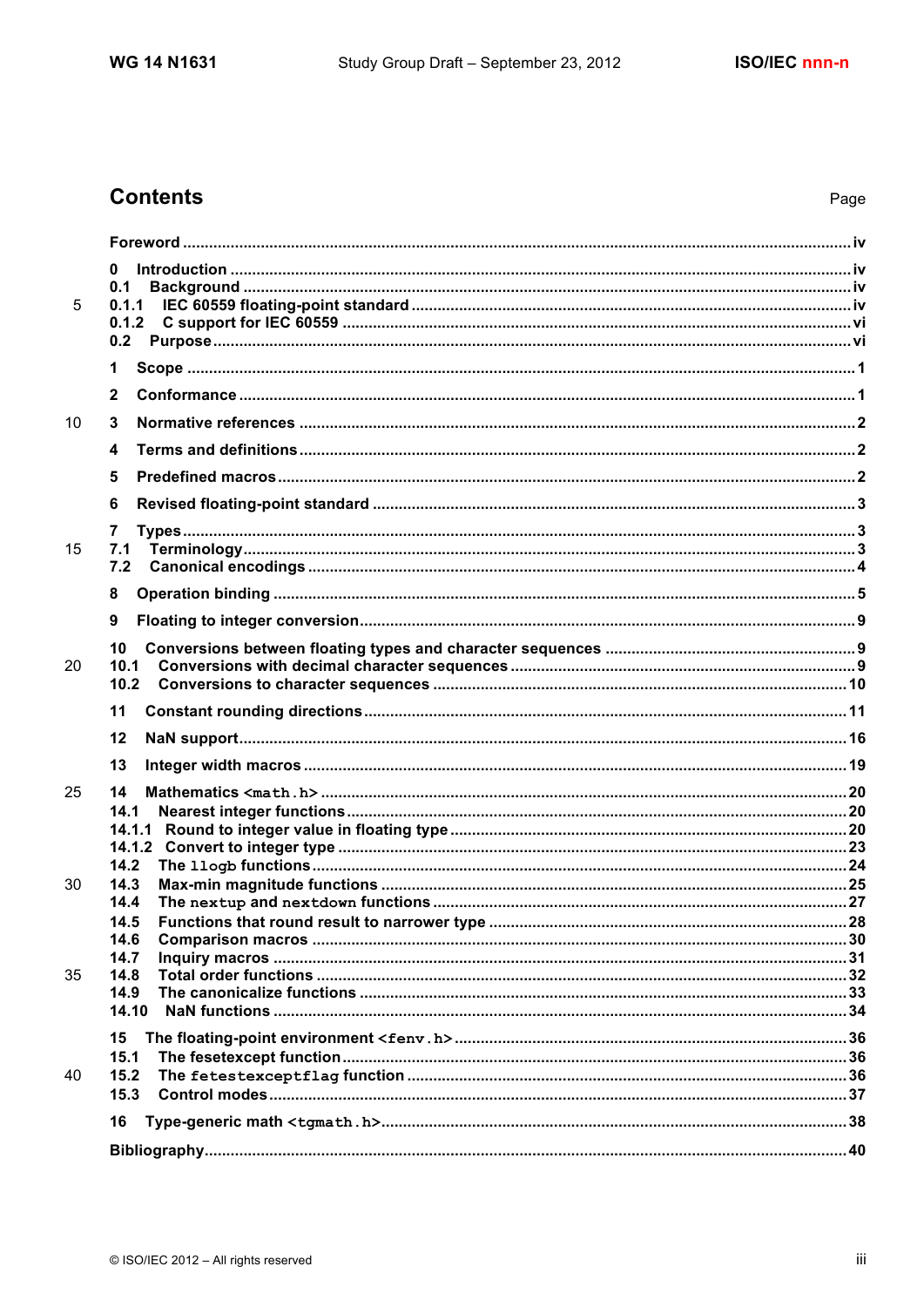## **Foreword**

ISO (the International Organization for Standardization) is a worldwide federation of national standards bodies (ISO member bodies). The work of preparing International Standards is normally carried out through ISO technical committees. Each member body interested in a subject for which a technical committee has been 5 established has the right to be represented on that committee. International organizations, governmental and non-governmental, in liaison with ISO, also take part in the work. ISO collaborates closely with the International Electrotechnical Commission (IEC) on all matters of electrotechnical standardization.

International Standards are drafted in accordance with the rules given in the ISO/IEC Directives, Part 2.

The main task of technical committees is to prepare International Standards. Draft International Standards 10 adopted by the technical committees are circulated to the member bodies for voting. Publication as an International Standard requires approval by at least 75 % of the member bodies casting a vote.

Attention is drawn to the possibility that some of the elements of this document may be the subject of patent rights. ISO shall not be held responsible for identifying any or all such patent rights.

ISO nnn-n was prepared by Technical Committee ISO JTC 1, *Information Technology*, Subcommittee SC 22, 15 *Programming languages, their environments, and system software interfaces*.

ISO nnn consists of the following parts, under the general title *Floating-point extensions for C*:

- ⎯ *Part 1: Binary floating-point arithmetic*
- ⎯ *Part 2: Decimal floating-point arithmetic*
- ⎯ *Part 3: Interchange and extended types*
- 20 ⎯ *Part 4: Supplemental functions*
	- ⎯ *Part 5: Supplemental attributes*

Part 1 updates ISO/IEC 9899 11 (*Information technology — Programming languages, their environments and system software interfaces — Programming Language C*), Annex F in particular, to support all required features of ISO/IEC/IEEE 60559:2011 (*Information technology — Microprocessor Systems — Floating-point*  25 *arithmetic*).

Part 2 supersedes ISO/IEC TR 24732:2008 (Information technology – Programming languages, their environments and system software interfaces – Extension for the programming language C to support decimal floating-point arithmetic).

30

Parts 3-5 specify extensions to ISO/IEC 9899:2011 for features recommended in ISO/IEC/IEEE 60559:2011.

## **0 Introduction**

## **0.1 Background**

## 35 **0.1.1 IEC 60559 floating-point standard**

The IEC 60559:1989 international standard was equivalent to the IEEE 754-1985 standard for binary floatingpoint arithmetic. Its stated goals were: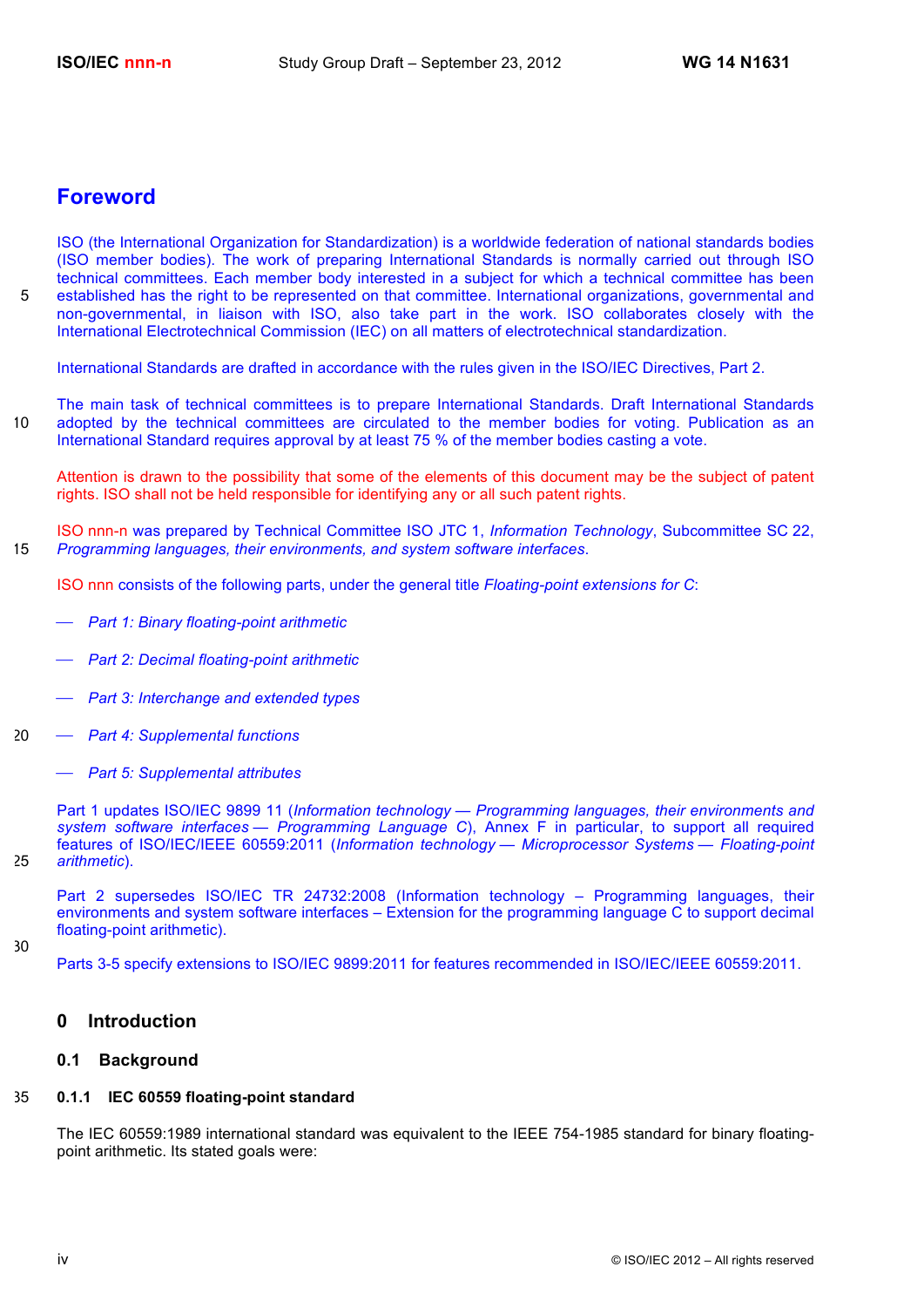- 1 Facilitate movement of existing programs from diverse computers to those that adhere to this standard.
- 2 Enhance the capabilities and safety available to programmers who, though not expert in numerical methods, may well be attempting to produce numerically sophisticated programs. 5 However, we recognize that utility and safety are sometimes antagonists.
	- 3 Encourage experts to develop and distribute robust and efficient numerical programs that are portable, by way of minor editing and recompilation, onto any computer that conforms to this standard and possesses adequate capacity. When restricted to a declared subset of the standard, these programs should produce identical results on all conforming systems.
- 10 4 Provide direct support for
	- a. Execution-time diagnosis of anomalies
	- b. Smoother handling of exceptions
	- c. Interval arithmetic at a reasonable cost
	- 5 Provide for development of
- 
- 
- 15 a. Standard elementary functions such as exp and cos
	- b. Very high precision (multiword) arithmetic
	- c. Coupling of numerical and symbolic algebraic computation
	- 6 Enable rather than preclude further refinements and extensions.
- To these ends, the standard specified binary floating-point formats, including representations for Not-a-20 Number (NaN) and signed infinities and zeros, and basic arithmetic operations that compose a well-defined, closed arithmetic system. It also specified status flags for detecting exceptional conditions (invalid operation, division by zero, overflow, underflow, and inexact), controls for choosing different rounding methods, conversions between floating-point formats and decimal character sequences, and a few auxiliary operations.

This standard was motivated by an expanding diversity in floating-point data representation and arithmetic, 25 which made writing robust programs, debugging, and moving programs between systems exceedingly difficult. Now the great majority of systems provide data formats and arithmetic operations according to this standard.

The IEC 60559:2011 international standard is equivalent to the IEEE 754-2008 standard for floating-point arithmetic, which is a major revision to IEEE 754-1985.

- The revised standard specifies more formats, including decimal as well as binary. It adds a 128-bit binary 30 format to its basic formats. It defines extended formats for all of its basic formats. It specifies data interchange formats (which may or may not be arithmetic), including a 16-bit binary format and an unbounded tower of wider formats. To conform to the floating-point standard, an implementation must provide at least one of the basic formats, along with the required operations.
- The revised standard specifies more operations. New requirements include -- among others -- arithmetic 35 operations that round their result to a narrower format than the operands (with just one rounding), more conversions with integer types, more inquiries and comparisons, and more operations for managing flags and modes. New recommendations include an extensive set of mathematical functions and seven reduction functions for sums and scaled products.
- The revised standard places more emphasis on reproducible results, which is reflected in its standardization 40 of more operations. For the most part, behaviors are completely specified. The standard requires conversions between floating-point formats and decimal character sequences to be correctly rounded for at least three more decimal digits than is required to distinguish all numbers in the widest supported binary format; it fully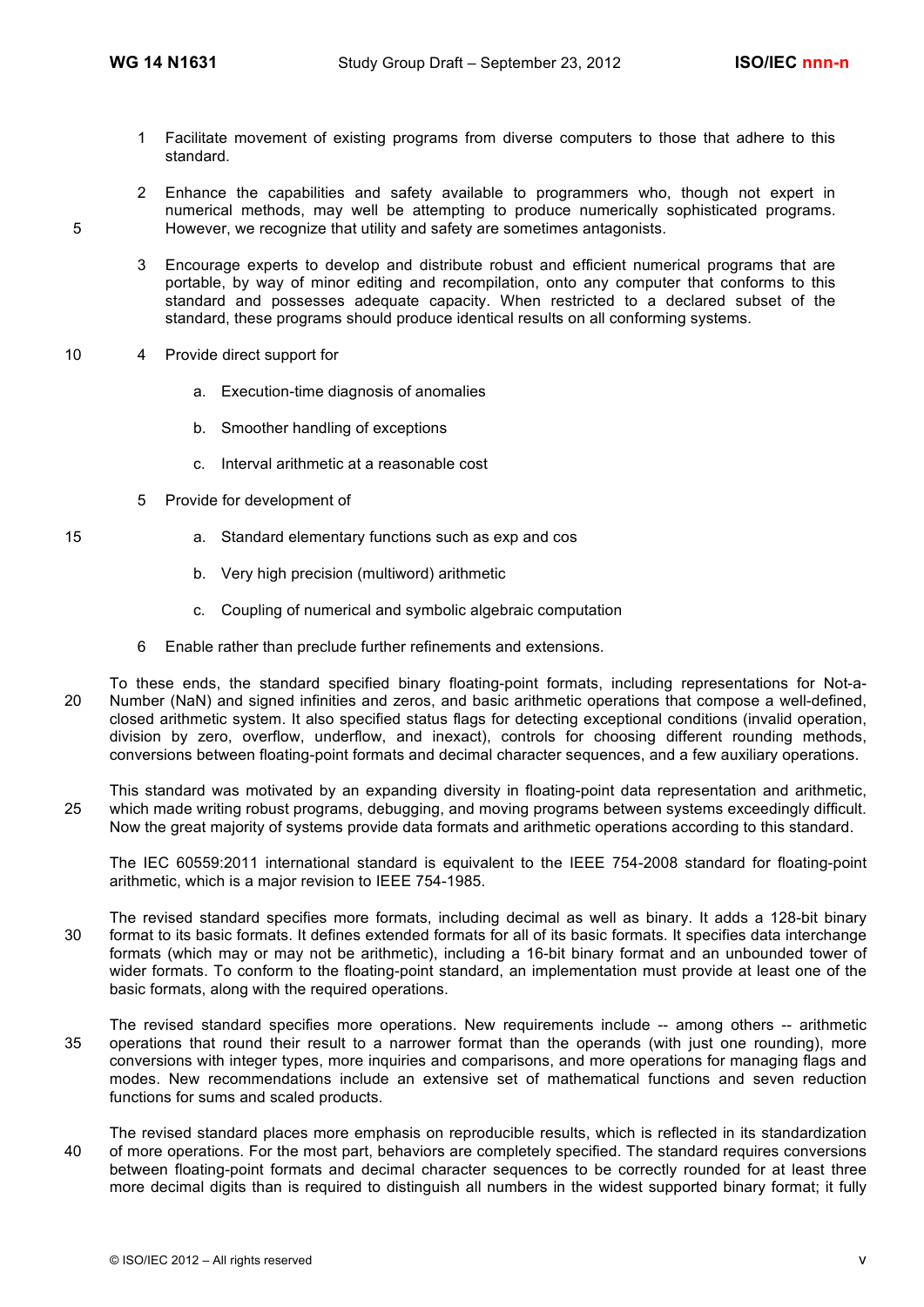specifies conversions involving any number of decimal digits. It recommends that transcendental functions be correctly rounded.

The revised standard requires a way to specify a constant rounding direction for a static portion of code, with details left to programming language standards. This feature potentially allows rounding control without 5 incurring the overhead of runtime access to a global (or thread) rounding mode.

Other features recommended by the revised standard include alternate methods for exception handling, controls for expression evaluation (allowing or disallowing various optimizations), support for fully reproducible results, and support for program debugging.

The revised standard includes guidance for programming language standards, in recognition of the fact that 10 features of the floating-point standard, even if well supported in the hardware, are not available to users unless the programming language provides a commensurate level of support. The implementation's combination of both hardware and software determines conformance to the floating-point standard.

#### **0.1.2 C support for IEC 60559**

IEC 9899:1999 (C99), in conditionally normative Annex F, introduced nearly complete support for the IEC 15 60559:1989 standard for binary floating-point arithmetic. Also, C99's informative Annex G offered a specification of complex arithmetic that is compatible with IEC 60559:1989.

IEC 9899:2011 (C11) includes refinements to the C99 floating-point specification, though is still based on IEC 60559; 1989. C11 upgrades Annex G from "informative" to "conditionally normative".

IEC Technical Report 24732:2008 introduced partial C support for the decimal floating-point arithmetic in IEC 20 60559:2011. TR 24732, for which technical content was completed while IEEE 754-2008 was still in the later stages of development, specifies decimal types based on IEC 60559:2011 decimal formats, though it does not include all of the operations required by IEC 60559:2011.

#### **0.2 Purpose**

The purpose of this Technical Specification is to provide a C language binding for IEC 60559:2011, based on 25 the C11 standard, that delivers the goals of IEC 60559 to users and is feasible to implement. It is organized into five Parts.

Part 1, this document, provides suggested changes to C11 that cover all the requirements, plus some basic recommendations, of IEC 60559:2011 for binary floating-point arithmetic. C implementations intending to support IEC 60559:2011 are expected to conform to conditionally normative Annex F as enhanced by the 30 suggested changes in Part 1.

Part 2 enhances TR 24732 to cover all the requirements, plus some basic recommendations, of IEC 60559:2011 for decimal floating-point arithmetic. C implementations intending to provide an extension for decimal floating-point arithmetic supporting IEC 60559-2011 are expected to conform to Part 2.

Part 3 (Interchange and extended types), Part 4 (Supplementary functions), and Part 5 (Supplementary 35 attributes) cover recommended features of IEC 60559-2011. C implementations intending to provide extensions for these features are expected to conform to the corresponding Parts.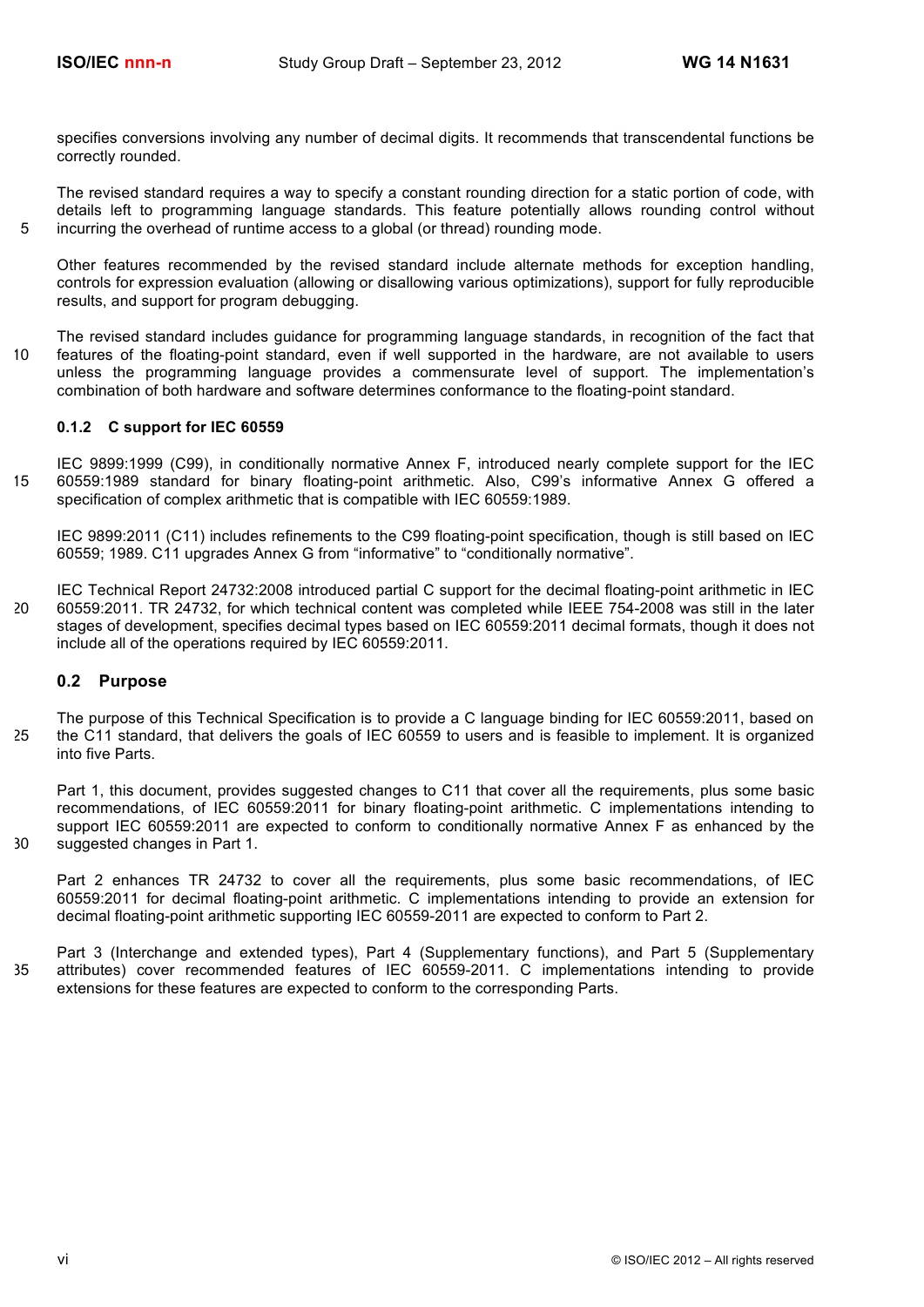# **Information Technology — Programming languages, their environments, and system software interfaces — Floating-point extensions for C — Part 1: Binary floating-point arithmetic**

## **1 Scope**

5 Part 1 of Technical Specification 00000 extends programming language C to support binary floating-point arithmetic conforming to ISO/IEC/IEEE 60559:2011. It covers all requirements of IEC 60559 as they pertain to C floating types that use IEC 60559 binary formats.

TS 00000-1 does not cover decimal floating-point arithmetic, nor most other optional features of IEC 60559.

TS 00000-1 is primarily an update to IEC 9899:2011 (C11), normative Annex F (IEC 60559 floating-point 10 arithmetic). However, it proposes that the new interfaces that are suitable for general implementations be added in the Library clauses of C11. Also it includes a few auxiliary changes in C11 where the specification is problematic for IEC 60559 support.

## **2 Conformance**

An implementation conforms to Part 1 of this Technical Specification if

- 15 a) It meets the requirements for a conforming implementation of C11 with all the suggested changes to C11 in Part 1 of this Technical Specification; and
	- b) It defines **\_\_STDC\_IEC\_60559\_BFP\_\_** to **201**ymm**L.**

## 20 **Suggested change to C11:**

Replace the third sentence of 4#6:

A *conforming freestanding implementation* shall accept any strictly conforming program that does not use complex types and in which the use of the features specified in the library clause (clause 7) is confined to the contents of the standard headers **<float.h>**, **<iso646.h>**, **<limits.h>**, 25 **<stdalign.h>**, **<stdarg.h>**, **<stdbool.h>**, **<stddef.h>**, **<stdint.h>**, and **<stdnoreturn.h>**.

with:

A *conforming freestanding implementation* shall accept any strictly conforming program that does not use complex types and in which the use of the features specified in the library clause (clause 7) is 30 confined to the contents of the standard headers **<fenv.h>**, **<float.h>**, **<iso646.h>**, **<limits.h>**, **<math.h>**, **<stdalign.h>**, **<stdarg.h>**, **<stdbool.h>**, **<stddef.h>**, **<stdint.h>**, and **<stdnoreturn.h**> and the numeric conversion functions (7.22.1) of the standard header **<stdlib.h>**.

The library functions, macros, and types defined in Part 1 of this Technical Specification are defined by their 35 respective headers if the macro **STDC WANT IEC 60559 BFP** is defined at the point in the source file where the appropriate header is first included.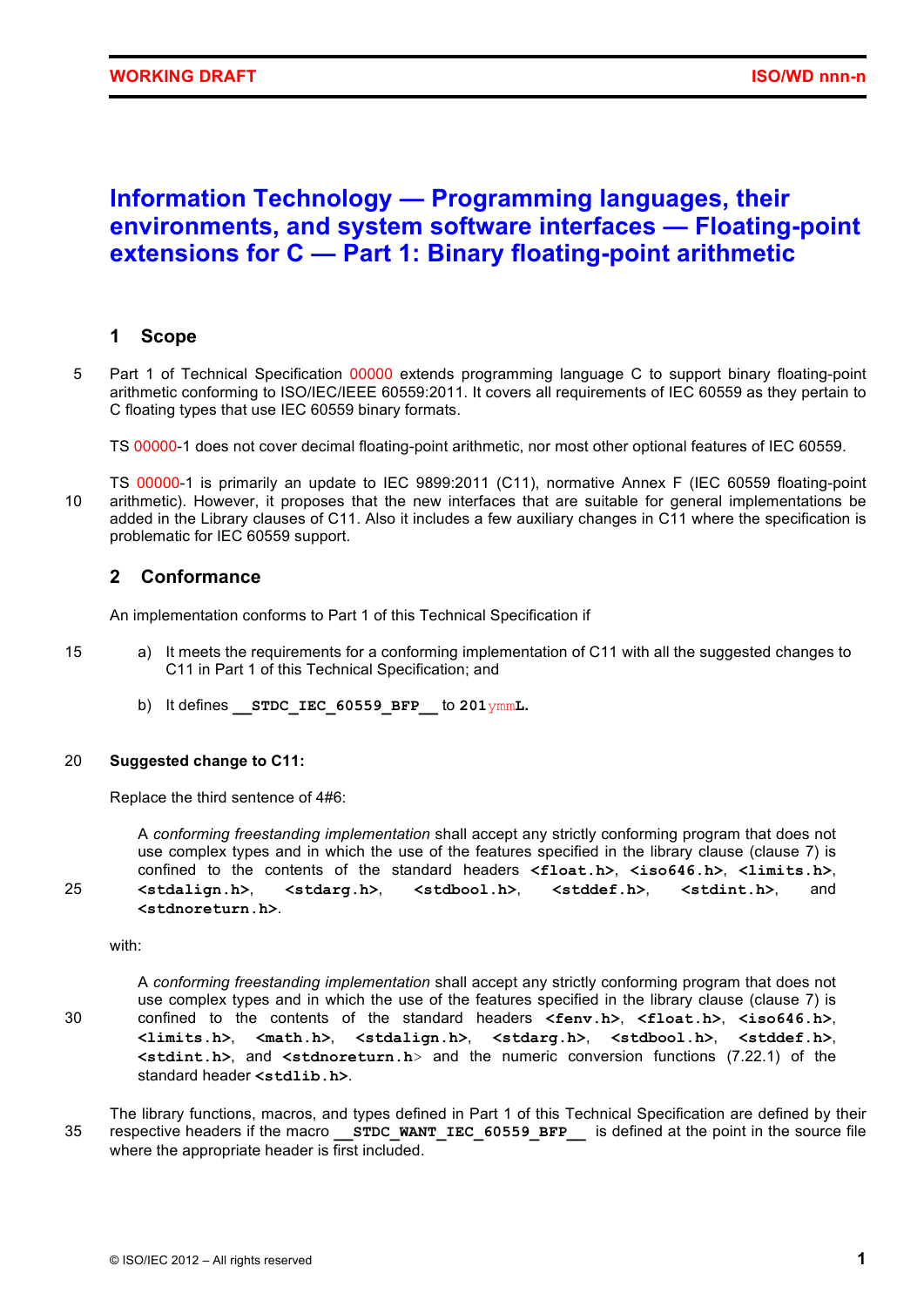## **3 Normative references**

The following referenced documents are indispensable for the application of this document. Only the editions cited apply.

ISO/IEC 9899:2011, *Information technology — Programming languages, their environments and system*  5 *software interfaces — Programming Language C*

ISO/IEC/IEEE 60559:2011, *Information technology — Microprocessor Systems — Floating-point arithmetic* (with identical content to IEEE 754-2008, *IEEE Standard for Floating-Point Arithmetic*. The Institute of Electrical and Electronic Engineers, Inc., New York, 2008)

## **4 Terms and definitions**

10 For the purposes of this document, the terms and definitions given in ISO/IEC 9899:2011 and ISO/IEC/IEEE 60559:2011 and the following apply.

#### **4.1**

**C11**

standard ISO/IEC 9899:2011, *Information technology — Programming languages, their environments and*  15 *system software interfaces — Programming Language C*

## **5 Predefined macros**

The following suggested change to C11 replaces **STDC\_IEC\_559**, the conformance macro for Annex F, with **STDC IEC 60559 BFP**, for consistency with other conformance macros and to distinguish its application to binary floating-point arithmetic. Note that an implementation may continue to define <sup>20</sup> **EXTIGLER** STDC IEC 559 , so that current strictly conforming programs that use **STDC** IEC 559 will remain valid under the suggested changes in Part 1 of this Technical Specification.

## **Suggested change to C11:**

In 6.10.8.3#1, replace:

**\_\_STDC\_IEC\_559\_\_** The integer constant **1**, intended to indicate conformance to Annex F (IEC 25 60559 binary floating-point arithmetic).

with:

**\_\_STDC\_IEC\_60559\_BFP\_\_** The integer constant **201**ymm**L**, intended to indicate conformance to Annex F (IEC 60559 binary floating-point arithmetic).

The following suggested changes to C11 obsolesce **STDC IEC 559 COMPLEX**, the current 30 conformance macro for Annex G, in favour of **STDC\_IEC\_60559\_COMPLEX**, for consistency with other conformance macros.

#### **Suggested changes to C11:**

In 6.10.8.3#1, after the new **STDC IEC 60559 BFP** item, insert the item:

**\_\_STDC\_IEC\_60559\_COMPLEX\_\_** The integer constant **201ymmL,** intended to indicate conformance 35 to the specifications in annex G (IEC 60559 compatible complex arithmetic).

In 6.10.8.3#1, append to the **STDC IEC 559 COMPLEX** item:

Use of this macro is an obsolescent feature.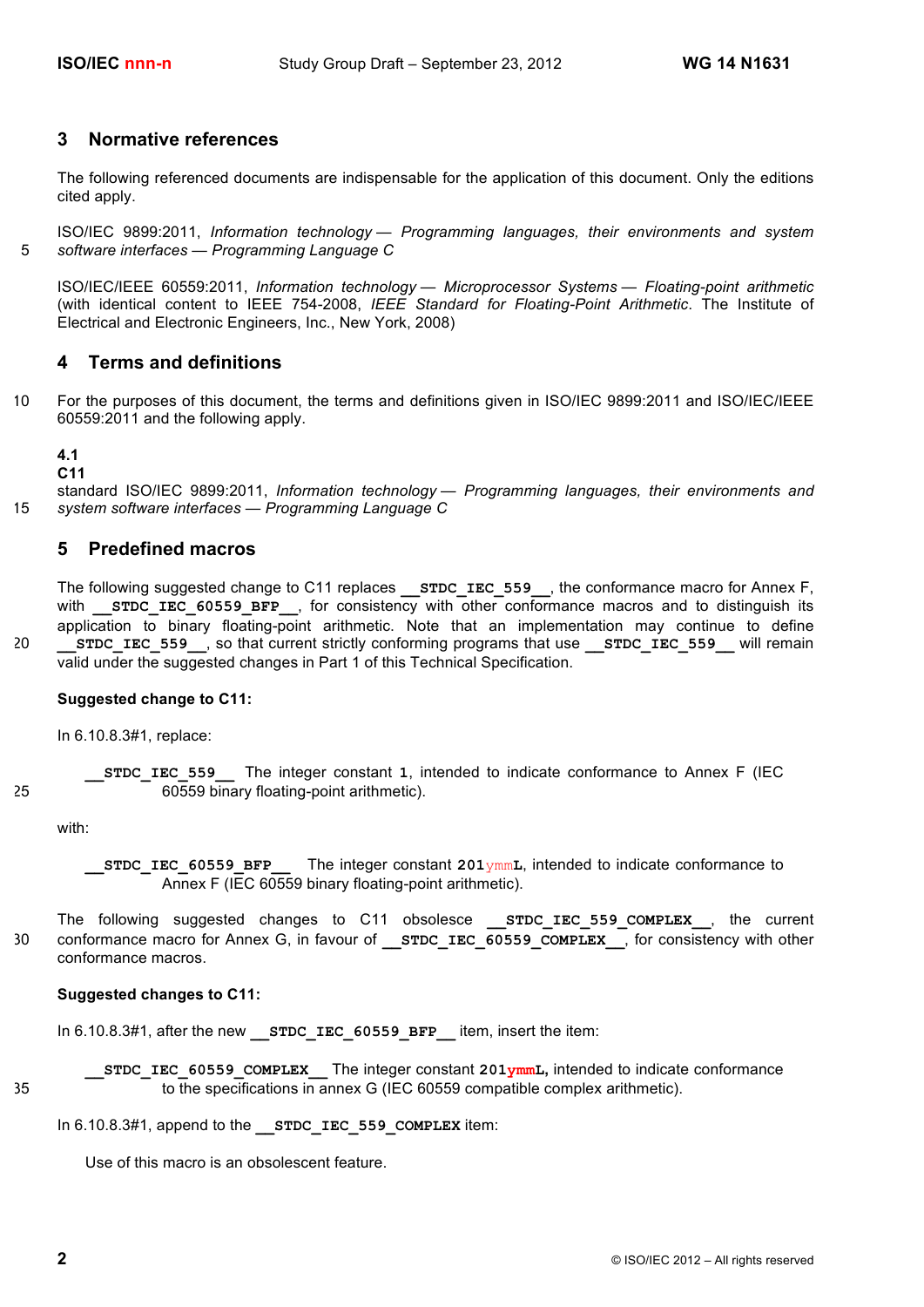## **6 Revised floating-point standard**

C11 Annex F specifies C language support for the floating-point arithmetic of IEC 60559:1989. This document proposes changes to C11 to bring Annex F into alignment with IEC 60559:2011. The suggested change to C11 below updates the introduction to Annex F to acknowledge the revision to IEC 60559.

### 5 **Suggested change to C11:**

Change F.1 from:

#### **F.1 Introduction**

[1] This annex specifies C language support for the IEC 60559 floating-point standard. The *IEC 60559 floating-point standard* is specifically *Binary floating-point arithmetic for microprocessor*  10 *systems, second edition* (IEC 60559:1989), previously designated IEC 559:1989 and as *IEEE Standard for Binary Floating-Point Arithmetic* (ANSI/IEEE 754−1985). *IEEE Standard for Radix-Independent Floating-Point Arithmetic* (ANSI/IEEE 854−1987) generalizes the binary standard to remove dependencies on radix and word length. *IEC 60559* generally refers to the floating-point standard, as in IEC 60559 operation, IEC 60559 format, etc. An implementation that defines 15 **\_\_STDC\_IEC\_559\_\_** shall conform to the specifications in this annex.356) Where a binding between the C language and IEC60559 is indicated, the IEC 60559-specified behavior is adopted by reference, unless stated otherwise. Since negative and positive infinity are representable in IEC 60559 formats, all real numbers lie within the range of representable values.

#### to:

#### 20 **F.1 Introduction**

[1] This annex specifies C language support for the IEC 60559 floating-point standard. The *IEC 60559 floating-point standard* is specifically *Floating-point arithmetic* (ISO/IEC/IEEE 60559:2011), also designated as *IEEE Standard for Floating-Point Arithmetic* (IEEE 754−2008). The IEC 60559 floating-point standard supersedes the IEC 60559:1989 binary arithmetic standard, also designated 25 as *IEEE Standard for Binary Floating-Point Arithmetic* (IEEE 754−1985). *IEC 60559* generally refers to the floating-point standard, as in IEC 60559 operation, IEC 60559 format, etc.

[2] The IEC 60559 floating-point standard specifies decimal, as well as binary, floating-point arithmetic. It supersedes *IEEE Standard for Radix-Independent Floating-Point Arithmetic* (ANSI/IEEE 854−1987), which generalized the binary arithmetic standard (IEEE 754-1985) to remove 30 dependencies on radix and word length.

[3] An implementation that defines **STDC IEC 60559 BFP** to 201<sub>ymm</sub>L shall conform to the specifications in this annex.356) Where a binding between the C language and IEC 60559 is indicated, the IEC 60559-specified behavior is adopted by reference, unless stated otherwise.

Note that the last sentence of F.1 which is removed above is inserted into a more appropriate place by a later 35 suggested change (see 12 below).

In footnote 356), change "**\_\_STDC\_IEC\_559\_\_**" to "**\_\_STDC\_IEC\_60559\_BFP\_\_**".

## **7 Types**

## **7.1 Terminology**

IEC 60559 now includes a 128-bit binary format as one of its three binary basic formats: *binary32*, *binary64*, 40 and *binary128*. The binary128 format continues to meet the less specific requirements for a binary64 extended format, as in the previous IEC 60559. The suggested changes to C11 below reflect the new terminology in IEC 60559; these changes are not substantive.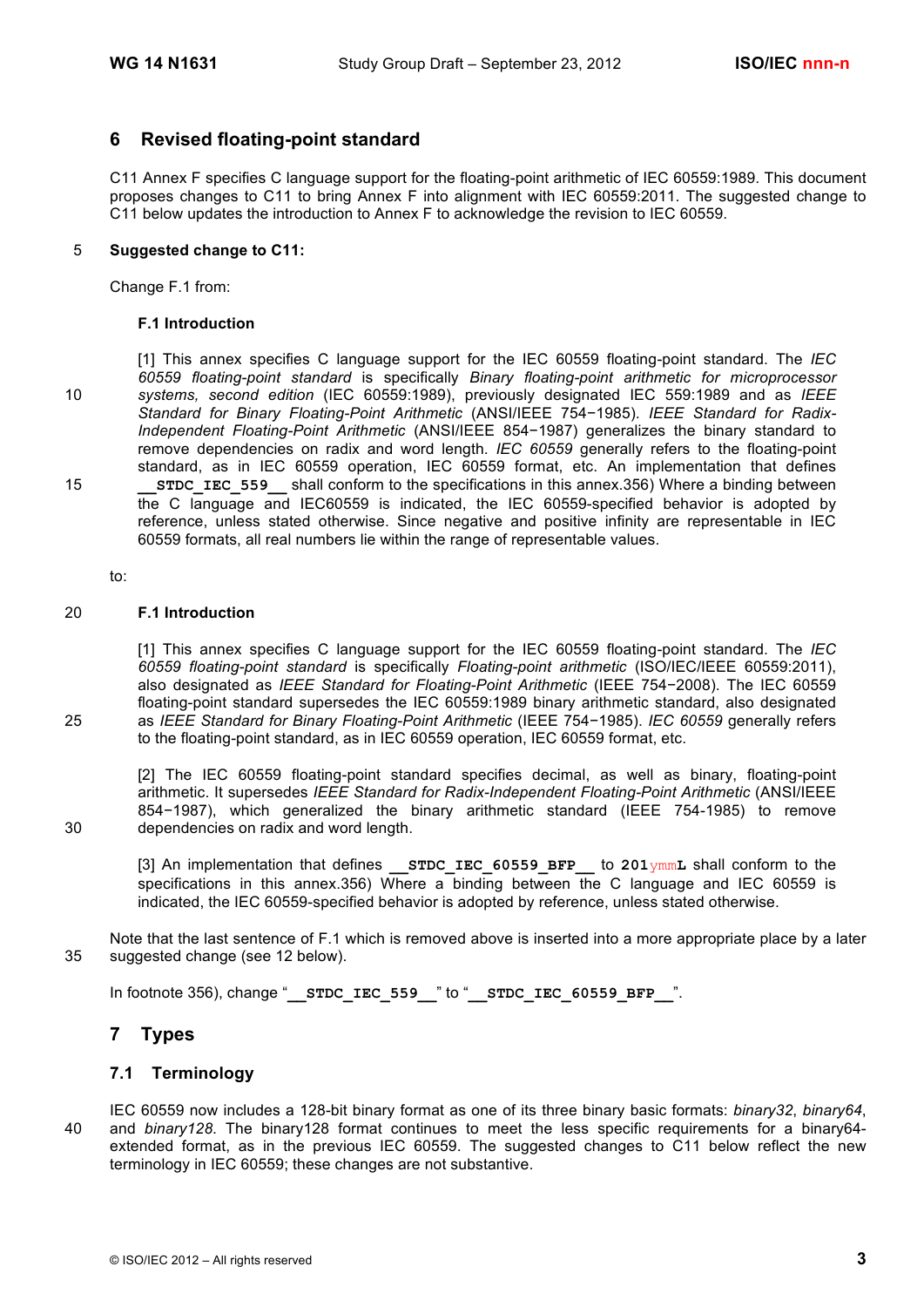#### **Suggested changes to C11:**

In F.2#1, change the third bullet from:

— The **long double** type matches an IEC 60559 extended format,357) else a non-IEC 60559 extended format, else the IEC 60559 **double** format.

5

- The **long double** type matches the IEC 60559 binary128 format, else an IEC 60559 binary64 extended format,357) else a non-IEC 60559 extended format, else the IEC 60559 binary64 format.
- 10 In F.2#1, change the sentence after the bullet from:

Any non-IEC 60559 extended format used for the **long double** type shall have more precision than IEC 60559 double and at least the range of IEC 60559 double.358)

to:

to:

Any non-IEC 60559 extended format used for the **long double** type shall have more precision than 15 IEC 60559 binary64 and at least the range of IEC 60559 binary64.358)

Change footnote 357) from:

357) ''Extended'' is IEC 60559's double-extended data format. Extended refers to both the common 80-bit and quadruple 128-bit IEC 60559 formats.

to:

20 357) IEC 60559 binary64-extended formats include the common 80-bit IEC 60559 format.

In F.2, change the recommended practice from:

#### **Recommended practice**

[2] The **long double** type should match an IEC 60559 extended format.

to:

#### 25 **Recommended practice**

[2] The **long double** type should match the IEC 60559 binary128 format, else an IEC 60559 binary64-extended format.

#### **7.2 Canonical encodings**

IEC 60559 refers to preferred encodings in a format as *canonical*. Some formats also contain redundant or ill-30 specified encodings, which are *non-canonical*. All encodings in IEC 60559 binary interchange formats are canonical; however, its extended formats may have non-canonical encodings. (IEC 60559 decimal interchange formats, covered in Part 2 of this Technical Specification, contain non-canonical redundant encodings.)

### **Suggested change to C11:**

35 After 5.2.4.2.2#5, add:

[5a] The preferred encodings in a floating type are called *canonical*. A floating type may also contain *non-canonical* encodings, for example, redundant encodings of some or all of its values, or encodings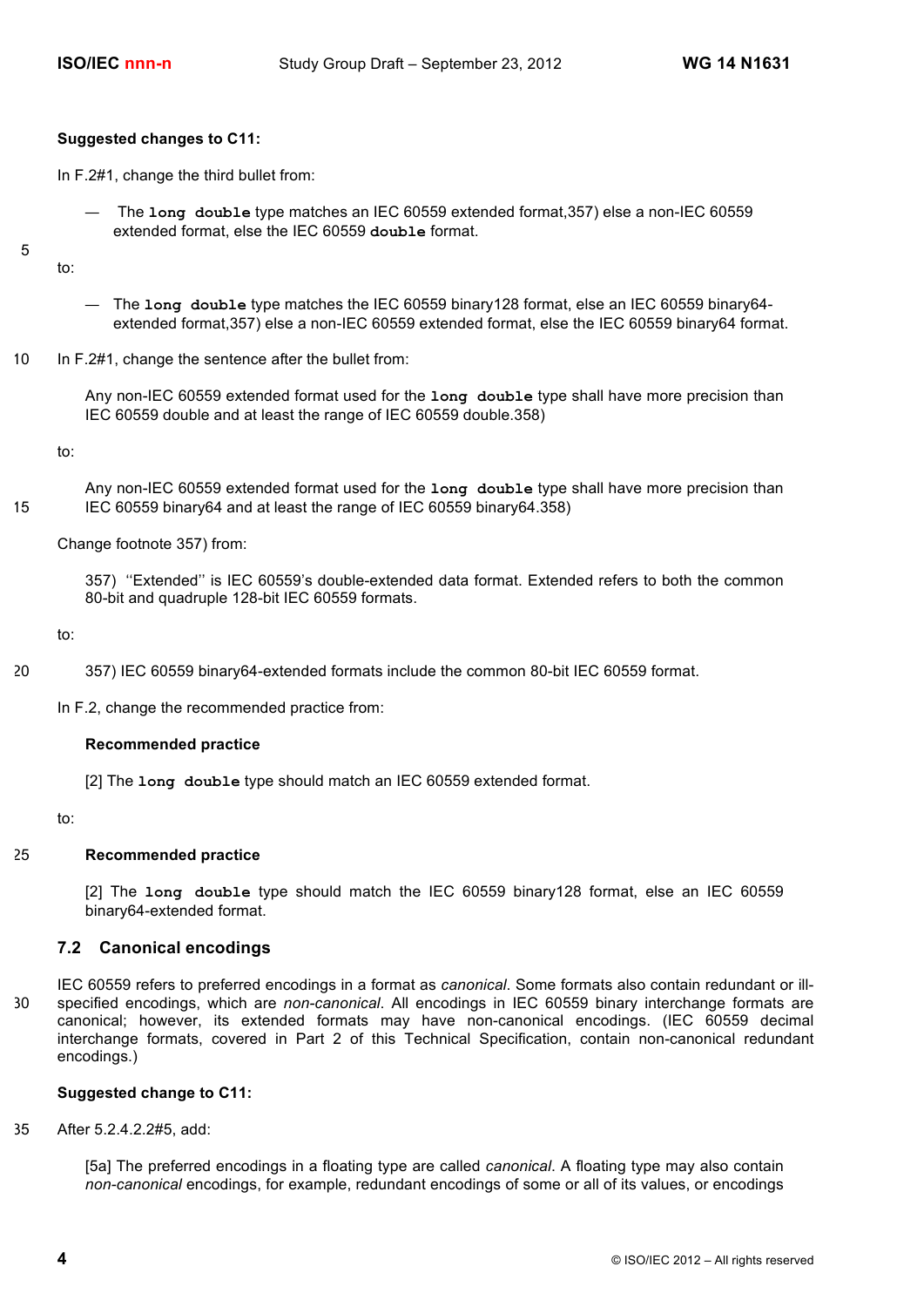that are extraneous to the floating-point model. Typically, floating-point operations deliver results with canonical encodings.

## **8 Operation binding**

IEC 60559 includes several new required operations. Table 1 in the suggested change to C11 below shows 5 the complete mapping of IEC 60559 operations to C operators, functions, and function-like macros. The new IEC 60559 operations map to C functions and function-like macros; no new C operators are proposed.

#### **Suggested change to C11:**

Replace F.3:

#### **F.3 Operators and functions**

- 
- 10 [1] C operators and functions provide IEC 60559 required and recommended facilities as listed below.
	- The **+, −, \*,** and **/** operators provide the IEC 60559 add, subtract, multiply, and divide operations.
	- The **sqrt** functions in **<math.h>** provide the IEC 60559 square root operation.
- The **remainder** functions in **<math.h>** provide the IEC 60559 remainder operation. The 15 **remquo** functions in **<math.h>** provide the same operation but with additional information.
	- The **rint** functions in **<math.h>** provide the IEC 60559 operation that rounds a floating-point number to an integer value (in the same precision). The **nearbyint** functions in **<math.h>** provide the nearbyinteger function recommended in the Appendix to ANSI/IEEE 854.
- The conversions for floating types provide the IEC 60559 conversions between floating-point 20 precisions.
	- The conversions from integer to floating types provide the IEC 60559 conversions from integer to floating point.
	- The conversions from floating to integer types provide IEC 60559-like conversions but always round toward zero.
- 25 The **lrint** and **llrint** functions in **<math.h>** provide the IEC 60559 conversions, which honor the directed rounding mode, from floating point to the **long int** and **long long int** integer formats. The **lrint** and **llrint** functions can be used to implement IEC 60559 conversions from floating to other integer formats.
- The translation time conversion of floating constants and the **strtod, strtof, strtold,**  30 **fprintf, fscanf,** and related library functions in **<stdlib.h>, <stdio.h>,** and **<wchar.h>** provide IEC 60559 binary-decimal conversions. The **strtold** function in **<stdlib.h>** provides the conv function recommended in the Appendix to ANSI/IEEE 854.
- The relational and equality operators provide IEC 60559 comparisons. IEC 60559 identifies a need for additional comparison predicates to facilitate writing code that accounts for NaNs. 35 The comparison macros (**isgreater**, **isgreaterequal, isless, islessequal, islessgreater,** and **isunordered)** in **<math.h>** supplement the language operators to address this need. The **islessgreater** and **isunordered** macros provide respectively a quiet version of the <> predicate and the unordered predicate recommended in the Appendix to IEC 60559.
- 40 The **feclearexcept, feraiseexcept,** and **fetestexcept** functions in **<fenv.h>** provide the facility to test and alter the IEC 60559 floating-point exception status flags. The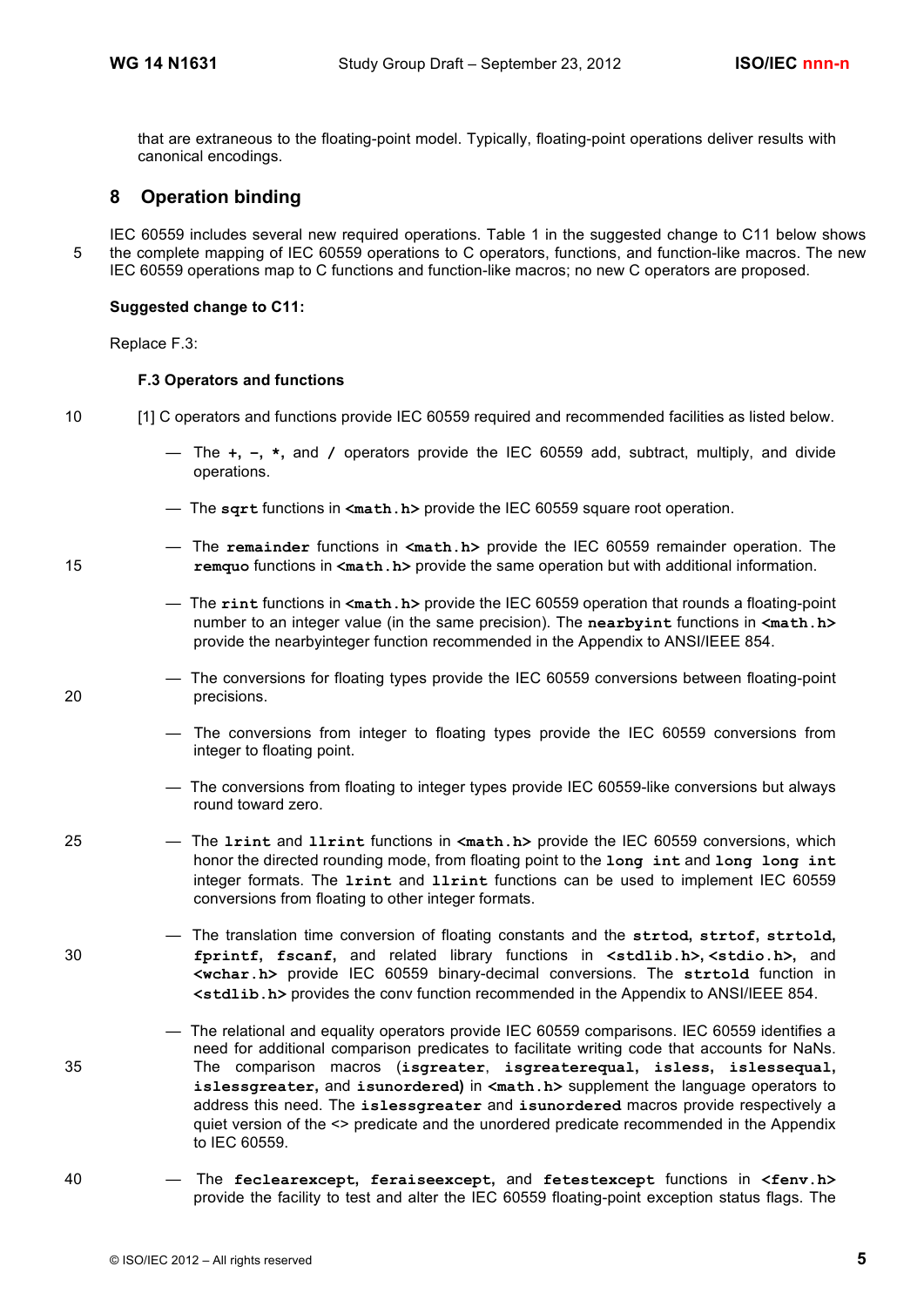**fegetexceptflag** and **fesetexceptflag** functions in **<fenv.h>** provide the facility to save and restore all five status flags at one time. These functions are used in conjunction with the type **fexcept\_t** and the floating-point exception macros (**FE\_INEXACT, FE\_DIVBYZERO, FE\_UNDERFLOW, FE\_OVERFLOW, FE\_INVALID)** also in **<fenv.h>.** 

- 5 The **fegetround** and **fesetround** functions in **<fenv.h>** provide the facility to select among the IEC 60559 directed rounding modes represented by the rounding direction macros in **<fenv.h>** (**FE\_TONEAREST**, **FE\_UPWARD, FE\_DOWNWARD, FE\_TOWARDZERO)** and the values **0, 1, 2,** and **3** of **FLT\_ROUNDS** are the IEC 60559 directed rounding modes.
- The **fegetenv, feholdexcept, fesetenv,** and **feupdateenv** functions in **<fenv.h>** 10 provide a facility to manage the floating-point environment, comprising the IEC 60559 status flags and control modes.
	- The **copysign** functions in **<math.h>** provide the copysign function recommended in the Appendix to IEC 60559.
- The **fabs** functions in **<math.h>** provide the abs function recommended in the Appendix to 15 IEC 60559.
	- The unary minus (**−**) operator provides the unary minus (−) operation recommended in the Appendix to IEC 60559.
	- The **scalbn** and **scalbln** functions in **<math.h>** provide the scalb function recommended in the Appendix to IEC 60559.
- 20 The **logb** functions in **<math.h>** provide the logb function recommended in the Appendix to IEC 60559, but following the newer specifications in ANSI/IEEE 854.
	- The **nextafter** and **nexttoward** functions in **<math.h>** provide the nextafter function recommended in the Appendix to IEC 60559 (but with a minor change to better handle signed zeros).
- 25 The **isfinite** macro in **<math.h>** provides the finite function recommended in the Appendix to IEC 60559.
	- The **isnan** macro in **<math.h>** provides the isnan function recommended in the Appendix to IEC 60559.
- The **signbit** macro and the **fpclassify** macro in **<math.h>,** used in conjunction with the 30 number classification macros (**FP\_NAN**, **FP\_INFINITE, FP\_NORMAL, FP\_SUBNORMAL, FP\_ZERO),** provide the facility of the class function recommended in the Appendix to IEC 60559 (except that the classification macros defined in 7.12.3 do not distinguish signaling from quiet NaNs).

with:

#### 35 **F.3 Operations**

[1] C operators, functions, and function-like macros provide the operations required by IEC 60559 as shown in the following table. Specifications for the C facilities are provided in the listed clauses.

| IEC 60559 operation       | C operation | Clauses - C11        |
|---------------------------|-------------|----------------------|
| roundToIntegralTiesToEven | roundeven   | 7.12.9.7a. F.10.6.7a |
| roundToIntegralTiesAway   | round       | 7.12.9.6. F.10.6.6   |
| roundToIntegralTowardZero | trunc       | 7.12.9.8. F.10.6.8   |

#### **Table 1 — Operation binding**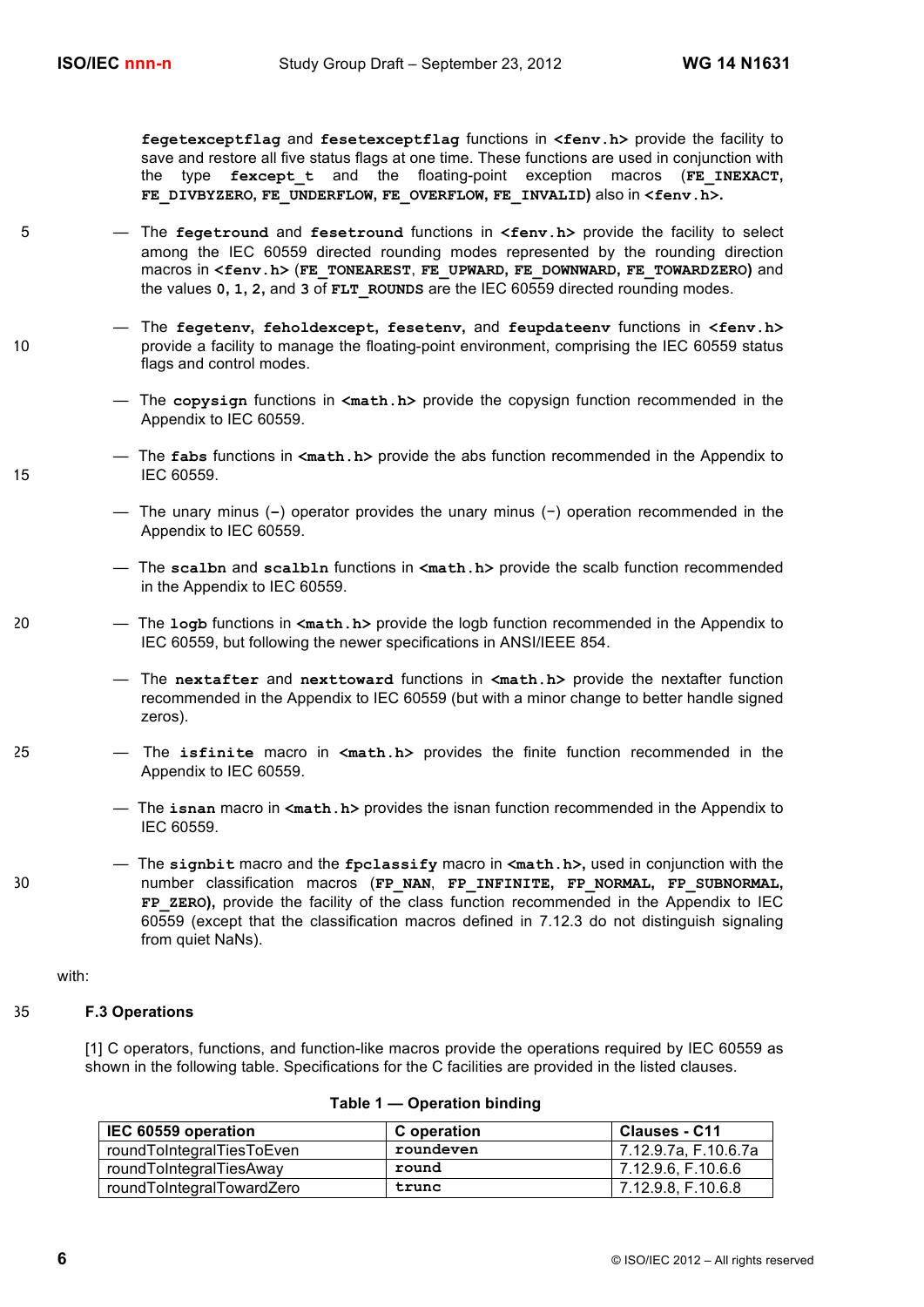| roundToIntegralTowardNegative<br>floor<br>7.12.9.2, F.10.6.2<br>roundToIntegralExact<br>rint<br>7.12.9.4, F.10.6.4<br>7.12.11.5, F.10.8.5<br>nextUp<br>nextup<br>nextdown<br>nextDown<br>7.12.11.6, F.10.8.6<br>remainder<br>7.12.10.2, F.10.7.2,<br>remainder, remquo<br>7.12.10.3, F.10.7.3<br>fmin<br>7.12.12.3, F.10.9.3<br>minNum<br>maxNum<br>fmax<br>7.12.12.2, F.10.9.2<br>minNumMag<br>fminmag<br>7.12.12.5, F.10.9.5<br>maxNumMag<br>fmaxmag<br>7.12.12.4, F.10.9.4<br>scaleB<br>7.12.6.13, F.10.3.13<br>scalbn, scalbln<br>7.12.6.11, F.10.3.11,<br>logB<br>logb, ilogb, llogb<br>7.12.6.5, F.10.3.5<br>addition<br>6.5.6<br>$\ddot{}$<br>formatOf addition with narrower format<br>7.12.13a.1, F.10.10a<br>fadd, faddl, daddl<br>subtraction<br>6.5.6<br>formatOf subtraction with narrower<br>7.12.13a.2, F.10.10a<br>fsub, fsubl, dsubl<br>format<br>$\star$<br>multiplication<br>6.5.5<br>formatOf multiplication with narrower<br>7.12.13a.3, F.10.10a<br>fmul, fmull, dmull<br>format<br>division<br>6.5.5<br>formatOf division with narrower format<br>7.12.13a.4, F.10.10a<br>fdiv, fdivl, ddivl<br>7.12.7.5, F.10.4.5<br>squareRoot<br>sqrt<br>formatOf squareRoot with narrower<br>7.12.13a.6, F.10.10a<br>fsqrt, fsqrtl, dsqrtl<br>format<br>fusedMultiplyAdd<br>7.12.13.1, F.10.10.1<br>fma<br>fusedMultiplyAdd<br>7.12.13a.5, F.10.10a<br>formatOf<br>with<br>ffma, ffmal, dfmal<br>narrower format<br>convertFromInt<br>cast and implicit conversion<br>6.3.1.4, 6.5.4<br>7.12.9.9, F.10.6.9<br>convertToIntegerTiesToEven<br>fromfp, ufromfp<br>convertToIntegerTowardZero<br>7.12.9.9, F.10.6.9<br>fromfp, ufromfp<br>convertToIntegerTowardPositive<br>7.12.9.9, F.10.6.9<br>fromfp, ufromfp<br>convertToIntegerTowardNegative<br>7.12.9.9, F.10.6.9<br>fromfp, ufromfp<br>convertToIntegerTiesToAway<br>7.12.9.9,<br>F.10.6.9,<br>fromfp, ufromfp, lround,<br>7.12.9.7, F.10.6.7<br>llround<br>convertToIntegerExactTiesToEven<br>7.12.9.10, F.10.6.10<br>fromfpx, ufromfpx<br>7.12.9.10, F.10.6.10<br>convertToIntegerExactTowardZero<br>fromfpx, ufromfpx<br>convertToIntegerExactTowardPositive<br>7.12.9.10, F.10.6.10<br>fromfpx, ufromfpx<br>convertToIntegerExactTowardNegative<br>7.12.9.10, F.10.6.10<br>fromfpx, ufromfpx<br>convertToIntegerExactTiesToAway<br>7.12.9.10, F.10.6.10<br>fromfpx, ufromfpx<br>convertFormat - different floating types<br>cast and implicit conversions<br>6.3.1.5, 6.5.4<br>canonicalize<br>convertFormat - same floating type<br>7.12.11.7, F.10.8.7<br>convertFromDecimalCharacter<br>7.21.6.2,<br>7.22.1.3<br>strtod,<br>wcstod,<br>scanf,<br>7.29.4.1.1, F.5<br>decimal floating constants<br>convertToDecimalCharacter<br>7.21.6.1, F.5<br>printf, strfromflt<br>convertFromHexCharacter<br>7.21.6.2,<br>$7.22.1.3$ ,<br>strtod,<br>scanf,<br>wcstod,<br>7.29.4.1.1<br>hexadecimal<br>floating<br>constants<br>convertToHexCharacter<br>7.21.6.1<br>printf, strfromflt<br>7.24.2.1, 7.24.2.2<br>memcpy, memmove<br>copy<br>6.5.3.3<br>$-$ (x)<br>negate<br>fabs<br>7.12.7.2, F.10.4.2<br>abs<br>7.12.11.1, F.10.8.1<br>copySign<br>copysign<br>6.5.9, F.9.3<br>$==$ | roundToIntegralTowardPositive | ceil | 7.12.9.1, F.10.6.1 |
|-------------------------------------------------------------------------------------------------------------------------------------------------------------------------------------------------------------------------------------------------------------------------------------------------------------------------------------------------------------------------------------------------------------------------------------------------------------------------------------------------------------------------------------------------------------------------------------------------------------------------------------------------------------------------------------------------------------------------------------------------------------------------------------------------------------------------------------------------------------------------------------------------------------------------------------------------------------------------------------------------------------------------------------------------------------------------------------------------------------------------------------------------------------------------------------------------------------------------------------------------------------------------------------------------------------------------------------------------------------------------------------------------------------------------------------------------------------------------------------------------------------------------------------------------------------------------------------------------------------------------------------------------------------------------------------------------------------------------------------------------------------------------------------------------------------------------------------------------------------------------------------------------------------------------------------------------------------------------------------------------------------------------------------------------------------------------------------------------------------------------------------------------------------------------------------------------------------------------------------------------------------------------------------------------------------------------------------------------------------------------------------------------------------------------------------------------------------------------------------------------------------------------------------------------------------------------------------------------------------------------------------------------------------------------------------------------------------------------------------------------------------------------------------------------------------------------------------------------------------------------------------------------------------------------------------------------------------------------------------------------------------------------------------------------------------------------------------------------------------------------------------------------|-------------------------------|------|--------------------|
|                                                                                                                                                                                                                                                                                                                                                                                                                                                                                                                                                                                                                                                                                                                                                                                                                                                                                                                                                                                                                                                                                                                                                                                                                                                                                                                                                                                                                                                                                                                                                                                                                                                                                                                                                                                                                                                                                                                                                                                                                                                                                                                                                                                                                                                                                                                                                                                                                                                                                                                                                                                                                                                                                                                                                                                                                                                                                                                                                                                                                                                                                                                                                 |                               |      |                    |
|                                                                                                                                                                                                                                                                                                                                                                                                                                                                                                                                                                                                                                                                                                                                                                                                                                                                                                                                                                                                                                                                                                                                                                                                                                                                                                                                                                                                                                                                                                                                                                                                                                                                                                                                                                                                                                                                                                                                                                                                                                                                                                                                                                                                                                                                                                                                                                                                                                                                                                                                                                                                                                                                                                                                                                                                                                                                                                                                                                                                                                                                                                                                                 |                               |      |                    |
|                                                                                                                                                                                                                                                                                                                                                                                                                                                                                                                                                                                                                                                                                                                                                                                                                                                                                                                                                                                                                                                                                                                                                                                                                                                                                                                                                                                                                                                                                                                                                                                                                                                                                                                                                                                                                                                                                                                                                                                                                                                                                                                                                                                                                                                                                                                                                                                                                                                                                                                                                                                                                                                                                                                                                                                                                                                                                                                                                                                                                                                                                                                                                 |                               |      |                    |
|                                                                                                                                                                                                                                                                                                                                                                                                                                                                                                                                                                                                                                                                                                                                                                                                                                                                                                                                                                                                                                                                                                                                                                                                                                                                                                                                                                                                                                                                                                                                                                                                                                                                                                                                                                                                                                                                                                                                                                                                                                                                                                                                                                                                                                                                                                                                                                                                                                                                                                                                                                                                                                                                                                                                                                                                                                                                                                                                                                                                                                                                                                                                                 |                               |      |                    |
|                                                                                                                                                                                                                                                                                                                                                                                                                                                                                                                                                                                                                                                                                                                                                                                                                                                                                                                                                                                                                                                                                                                                                                                                                                                                                                                                                                                                                                                                                                                                                                                                                                                                                                                                                                                                                                                                                                                                                                                                                                                                                                                                                                                                                                                                                                                                                                                                                                                                                                                                                                                                                                                                                                                                                                                                                                                                                                                                                                                                                                                                                                                                                 |                               |      |                    |
|                                                                                                                                                                                                                                                                                                                                                                                                                                                                                                                                                                                                                                                                                                                                                                                                                                                                                                                                                                                                                                                                                                                                                                                                                                                                                                                                                                                                                                                                                                                                                                                                                                                                                                                                                                                                                                                                                                                                                                                                                                                                                                                                                                                                                                                                                                                                                                                                                                                                                                                                                                                                                                                                                                                                                                                                                                                                                                                                                                                                                                                                                                                                                 |                               |      |                    |
|                                                                                                                                                                                                                                                                                                                                                                                                                                                                                                                                                                                                                                                                                                                                                                                                                                                                                                                                                                                                                                                                                                                                                                                                                                                                                                                                                                                                                                                                                                                                                                                                                                                                                                                                                                                                                                                                                                                                                                                                                                                                                                                                                                                                                                                                                                                                                                                                                                                                                                                                                                                                                                                                                                                                                                                                                                                                                                                                                                                                                                                                                                                                                 |                               |      |                    |
|                                                                                                                                                                                                                                                                                                                                                                                                                                                                                                                                                                                                                                                                                                                                                                                                                                                                                                                                                                                                                                                                                                                                                                                                                                                                                                                                                                                                                                                                                                                                                                                                                                                                                                                                                                                                                                                                                                                                                                                                                                                                                                                                                                                                                                                                                                                                                                                                                                                                                                                                                                                                                                                                                                                                                                                                                                                                                                                                                                                                                                                                                                                                                 |                               |      |                    |
|                                                                                                                                                                                                                                                                                                                                                                                                                                                                                                                                                                                                                                                                                                                                                                                                                                                                                                                                                                                                                                                                                                                                                                                                                                                                                                                                                                                                                                                                                                                                                                                                                                                                                                                                                                                                                                                                                                                                                                                                                                                                                                                                                                                                                                                                                                                                                                                                                                                                                                                                                                                                                                                                                                                                                                                                                                                                                                                                                                                                                                                                                                                                                 |                               |      |                    |
|                                                                                                                                                                                                                                                                                                                                                                                                                                                                                                                                                                                                                                                                                                                                                                                                                                                                                                                                                                                                                                                                                                                                                                                                                                                                                                                                                                                                                                                                                                                                                                                                                                                                                                                                                                                                                                                                                                                                                                                                                                                                                                                                                                                                                                                                                                                                                                                                                                                                                                                                                                                                                                                                                                                                                                                                                                                                                                                                                                                                                                                                                                                                                 |                               |      |                    |
|                                                                                                                                                                                                                                                                                                                                                                                                                                                                                                                                                                                                                                                                                                                                                                                                                                                                                                                                                                                                                                                                                                                                                                                                                                                                                                                                                                                                                                                                                                                                                                                                                                                                                                                                                                                                                                                                                                                                                                                                                                                                                                                                                                                                                                                                                                                                                                                                                                                                                                                                                                                                                                                                                                                                                                                                                                                                                                                                                                                                                                                                                                                                                 |                               |      |                    |
|                                                                                                                                                                                                                                                                                                                                                                                                                                                                                                                                                                                                                                                                                                                                                                                                                                                                                                                                                                                                                                                                                                                                                                                                                                                                                                                                                                                                                                                                                                                                                                                                                                                                                                                                                                                                                                                                                                                                                                                                                                                                                                                                                                                                                                                                                                                                                                                                                                                                                                                                                                                                                                                                                                                                                                                                                                                                                                                                                                                                                                                                                                                                                 |                               |      |                    |
|                                                                                                                                                                                                                                                                                                                                                                                                                                                                                                                                                                                                                                                                                                                                                                                                                                                                                                                                                                                                                                                                                                                                                                                                                                                                                                                                                                                                                                                                                                                                                                                                                                                                                                                                                                                                                                                                                                                                                                                                                                                                                                                                                                                                                                                                                                                                                                                                                                                                                                                                                                                                                                                                                                                                                                                                                                                                                                                                                                                                                                                                                                                                                 |                               |      |                    |
|                                                                                                                                                                                                                                                                                                                                                                                                                                                                                                                                                                                                                                                                                                                                                                                                                                                                                                                                                                                                                                                                                                                                                                                                                                                                                                                                                                                                                                                                                                                                                                                                                                                                                                                                                                                                                                                                                                                                                                                                                                                                                                                                                                                                                                                                                                                                                                                                                                                                                                                                                                                                                                                                                                                                                                                                                                                                                                                                                                                                                                                                                                                                                 |                               |      |                    |
|                                                                                                                                                                                                                                                                                                                                                                                                                                                                                                                                                                                                                                                                                                                                                                                                                                                                                                                                                                                                                                                                                                                                                                                                                                                                                                                                                                                                                                                                                                                                                                                                                                                                                                                                                                                                                                                                                                                                                                                                                                                                                                                                                                                                                                                                                                                                                                                                                                                                                                                                                                                                                                                                                                                                                                                                                                                                                                                                                                                                                                                                                                                                                 |                               |      |                    |
|                                                                                                                                                                                                                                                                                                                                                                                                                                                                                                                                                                                                                                                                                                                                                                                                                                                                                                                                                                                                                                                                                                                                                                                                                                                                                                                                                                                                                                                                                                                                                                                                                                                                                                                                                                                                                                                                                                                                                                                                                                                                                                                                                                                                                                                                                                                                                                                                                                                                                                                                                                                                                                                                                                                                                                                                                                                                                                                                                                                                                                                                                                                                                 |                               |      |                    |
|                                                                                                                                                                                                                                                                                                                                                                                                                                                                                                                                                                                                                                                                                                                                                                                                                                                                                                                                                                                                                                                                                                                                                                                                                                                                                                                                                                                                                                                                                                                                                                                                                                                                                                                                                                                                                                                                                                                                                                                                                                                                                                                                                                                                                                                                                                                                                                                                                                                                                                                                                                                                                                                                                                                                                                                                                                                                                                                                                                                                                                                                                                                                                 |                               |      |                    |
|                                                                                                                                                                                                                                                                                                                                                                                                                                                                                                                                                                                                                                                                                                                                                                                                                                                                                                                                                                                                                                                                                                                                                                                                                                                                                                                                                                                                                                                                                                                                                                                                                                                                                                                                                                                                                                                                                                                                                                                                                                                                                                                                                                                                                                                                                                                                                                                                                                                                                                                                                                                                                                                                                                                                                                                                                                                                                                                                                                                                                                                                                                                                                 |                               |      |                    |
|                                                                                                                                                                                                                                                                                                                                                                                                                                                                                                                                                                                                                                                                                                                                                                                                                                                                                                                                                                                                                                                                                                                                                                                                                                                                                                                                                                                                                                                                                                                                                                                                                                                                                                                                                                                                                                                                                                                                                                                                                                                                                                                                                                                                                                                                                                                                                                                                                                                                                                                                                                                                                                                                                                                                                                                                                                                                                                                                                                                                                                                                                                                                                 |                               |      |                    |
|                                                                                                                                                                                                                                                                                                                                                                                                                                                                                                                                                                                                                                                                                                                                                                                                                                                                                                                                                                                                                                                                                                                                                                                                                                                                                                                                                                                                                                                                                                                                                                                                                                                                                                                                                                                                                                                                                                                                                                                                                                                                                                                                                                                                                                                                                                                                                                                                                                                                                                                                                                                                                                                                                                                                                                                                                                                                                                                                                                                                                                                                                                                                                 |                               |      |                    |
|                                                                                                                                                                                                                                                                                                                                                                                                                                                                                                                                                                                                                                                                                                                                                                                                                                                                                                                                                                                                                                                                                                                                                                                                                                                                                                                                                                                                                                                                                                                                                                                                                                                                                                                                                                                                                                                                                                                                                                                                                                                                                                                                                                                                                                                                                                                                                                                                                                                                                                                                                                                                                                                                                                                                                                                                                                                                                                                                                                                                                                                                                                                                                 |                               |      |                    |
|                                                                                                                                                                                                                                                                                                                                                                                                                                                                                                                                                                                                                                                                                                                                                                                                                                                                                                                                                                                                                                                                                                                                                                                                                                                                                                                                                                                                                                                                                                                                                                                                                                                                                                                                                                                                                                                                                                                                                                                                                                                                                                                                                                                                                                                                                                                                                                                                                                                                                                                                                                                                                                                                                                                                                                                                                                                                                                                                                                                                                                                                                                                                                 |                               |      |                    |
|                                                                                                                                                                                                                                                                                                                                                                                                                                                                                                                                                                                                                                                                                                                                                                                                                                                                                                                                                                                                                                                                                                                                                                                                                                                                                                                                                                                                                                                                                                                                                                                                                                                                                                                                                                                                                                                                                                                                                                                                                                                                                                                                                                                                                                                                                                                                                                                                                                                                                                                                                                                                                                                                                                                                                                                                                                                                                                                                                                                                                                                                                                                                                 |                               |      |                    |
|                                                                                                                                                                                                                                                                                                                                                                                                                                                                                                                                                                                                                                                                                                                                                                                                                                                                                                                                                                                                                                                                                                                                                                                                                                                                                                                                                                                                                                                                                                                                                                                                                                                                                                                                                                                                                                                                                                                                                                                                                                                                                                                                                                                                                                                                                                                                                                                                                                                                                                                                                                                                                                                                                                                                                                                                                                                                                                                                                                                                                                                                                                                                                 |                               |      |                    |
|                                                                                                                                                                                                                                                                                                                                                                                                                                                                                                                                                                                                                                                                                                                                                                                                                                                                                                                                                                                                                                                                                                                                                                                                                                                                                                                                                                                                                                                                                                                                                                                                                                                                                                                                                                                                                                                                                                                                                                                                                                                                                                                                                                                                                                                                                                                                                                                                                                                                                                                                                                                                                                                                                                                                                                                                                                                                                                                                                                                                                                                                                                                                                 |                               |      |                    |
|                                                                                                                                                                                                                                                                                                                                                                                                                                                                                                                                                                                                                                                                                                                                                                                                                                                                                                                                                                                                                                                                                                                                                                                                                                                                                                                                                                                                                                                                                                                                                                                                                                                                                                                                                                                                                                                                                                                                                                                                                                                                                                                                                                                                                                                                                                                                                                                                                                                                                                                                                                                                                                                                                                                                                                                                                                                                                                                                                                                                                                                                                                                                                 |                               |      |                    |
|                                                                                                                                                                                                                                                                                                                                                                                                                                                                                                                                                                                                                                                                                                                                                                                                                                                                                                                                                                                                                                                                                                                                                                                                                                                                                                                                                                                                                                                                                                                                                                                                                                                                                                                                                                                                                                                                                                                                                                                                                                                                                                                                                                                                                                                                                                                                                                                                                                                                                                                                                                                                                                                                                                                                                                                                                                                                                                                                                                                                                                                                                                                                                 |                               |      |                    |
|                                                                                                                                                                                                                                                                                                                                                                                                                                                                                                                                                                                                                                                                                                                                                                                                                                                                                                                                                                                                                                                                                                                                                                                                                                                                                                                                                                                                                                                                                                                                                                                                                                                                                                                                                                                                                                                                                                                                                                                                                                                                                                                                                                                                                                                                                                                                                                                                                                                                                                                                                                                                                                                                                                                                                                                                                                                                                                                                                                                                                                                                                                                                                 |                               |      |                    |
|                                                                                                                                                                                                                                                                                                                                                                                                                                                                                                                                                                                                                                                                                                                                                                                                                                                                                                                                                                                                                                                                                                                                                                                                                                                                                                                                                                                                                                                                                                                                                                                                                                                                                                                                                                                                                                                                                                                                                                                                                                                                                                                                                                                                                                                                                                                                                                                                                                                                                                                                                                                                                                                                                                                                                                                                                                                                                                                                                                                                                                                                                                                                                 |                               |      |                    |
|                                                                                                                                                                                                                                                                                                                                                                                                                                                                                                                                                                                                                                                                                                                                                                                                                                                                                                                                                                                                                                                                                                                                                                                                                                                                                                                                                                                                                                                                                                                                                                                                                                                                                                                                                                                                                                                                                                                                                                                                                                                                                                                                                                                                                                                                                                                                                                                                                                                                                                                                                                                                                                                                                                                                                                                                                                                                                                                                                                                                                                                                                                                                                 |                               |      |                    |
|                                                                                                                                                                                                                                                                                                                                                                                                                                                                                                                                                                                                                                                                                                                                                                                                                                                                                                                                                                                                                                                                                                                                                                                                                                                                                                                                                                                                                                                                                                                                                                                                                                                                                                                                                                                                                                                                                                                                                                                                                                                                                                                                                                                                                                                                                                                                                                                                                                                                                                                                                                                                                                                                                                                                                                                                                                                                                                                                                                                                                                                                                                                                                 |                               |      |                    |
|                                                                                                                                                                                                                                                                                                                                                                                                                                                                                                                                                                                                                                                                                                                                                                                                                                                                                                                                                                                                                                                                                                                                                                                                                                                                                                                                                                                                                                                                                                                                                                                                                                                                                                                                                                                                                                                                                                                                                                                                                                                                                                                                                                                                                                                                                                                                                                                                                                                                                                                                                                                                                                                                                                                                                                                                                                                                                                                                                                                                                                                                                                                                                 |                               |      |                    |
|                                                                                                                                                                                                                                                                                                                                                                                                                                                                                                                                                                                                                                                                                                                                                                                                                                                                                                                                                                                                                                                                                                                                                                                                                                                                                                                                                                                                                                                                                                                                                                                                                                                                                                                                                                                                                                                                                                                                                                                                                                                                                                                                                                                                                                                                                                                                                                                                                                                                                                                                                                                                                                                                                                                                                                                                                                                                                                                                                                                                                                                                                                                                                 |                               |      |                    |
|                                                                                                                                                                                                                                                                                                                                                                                                                                                                                                                                                                                                                                                                                                                                                                                                                                                                                                                                                                                                                                                                                                                                                                                                                                                                                                                                                                                                                                                                                                                                                                                                                                                                                                                                                                                                                                                                                                                                                                                                                                                                                                                                                                                                                                                                                                                                                                                                                                                                                                                                                                                                                                                                                                                                                                                                                                                                                                                                                                                                                                                                                                                                                 |                               |      |                    |
|                                                                                                                                                                                                                                                                                                                                                                                                                                                                                                                                                                                                                                                                                                                                                                                                                                                                                                                                                                                                                                                                                                                                                                                                                                                                                                                                                                                                                                                                                                                                                                                                                                                                                                                                                                                                                                                                                                                                                                                                                                                                                                                                                                                                                                                                                                                                                                                                                                                                                                                                                                                                                                                                                                                                                                                                                                                                                                                                                                                                                                                                                                                                                 |                               |      |                    |
|                                                                                                                                                                                                                                                                                                                                                                                                                                                                                                                                                                                                                                                                                                                                                                                                                                                                                                                                                                                                                                                                                                                                                                                                                                                                                                                                                                                                                                                                                                                                                                                                                                                                                                                                                                                                                                                                                                                                                                                                                                                                                                                                                                                                                                                                                                                                                                                                                                                                                                                                                                                                                                                                                                                                                                                                                                                                                                                                                                                                                                                                                                                                                 |                               |      |                    |
|                                                                                                                                                                                                                                                                                                                                                                                                                                                                                                                                                                                                                                                                                                                                                                                                                                                                                                                                                                                                                                                                                                                                                                                                                                                                                                                                                                                                                                                                                                                                                                                                                                                                                                                                                                                                                                                                                                                                                                                                                                                                                                                                                                                                                                                                                                                                                                                                                                                                                                                                                                                                                                                                                                                                                                                                                                                                                                                                                                                                                                                                                                                                                 |                               |      |                    |
|                                                                                                                                                                                                                                                                                                                                                                                                                                                                                                                                                                                                                                                                                                                                                                                                                                                                                                                                                                                                                                                                                                                                                                                                                                                                                                                                                                                                                                                                                                                                                                                                                                                                                                                                                                                                                                                                                                                                                                                                                                                                                                                                                                                                                                                                                                                                                                                                                                                                                                                                                                                                                                                                                                                                                                                                                                                                                                                                                                                                                                                                                                                                                 |                               |      |                    |
|                                                                                                                                                                                                                                                                                                                                                                                                                                                                                                                                                                                                                                                                                                                                                                                                                                                                                                                                                                                                                                                                                                                                                                                                                                                                                                                                                                                                                                                                                                                                                                                                                                                                                                                                                                                                                                                                                                                                                                                                                                                                                                                                                                                                                                                                                                                                                                                                                                                                                                                                                                                                                                                                                                                                                                                                                                                                                                                                                                                                                                                                                                                                                 |                               |      |                    |
|                                                                                                                                                                                                                                                                                                                                                                                                                                                                                                                                                                                                                                                                                                                                                                                                                                                                                                                                                                                                                                                                                                                                                                                                                                                                                                                                                                                                                                                                                                                                                                                                                                                                                                                                                                                                                                                                                                                                                                                                                                                                                                                                                                                                                                                                                                                                                                                                                                                                                                                                                                                                                                                                                                                                                                                                                                                                                                                                                                                                                                                                                                                                                 |                               |      |                    |
|                                                                                                                                                                                                                                                                                                                                                                                                                                                                                                                                                                                                                                                                                                                                                                                                                                                                                                                                                                                                                                                                                                                                                                                                                                                                                                                                                                                                                                                                                                                                                                                                                                                                                                                                                                                                                                                                                                                                                                                                                                                                                                                                                                                                                                                                                                                                                                                                                                                                                                                                                                                                                                                                                                                                                                                                                                                                                                                                                                                                                                                                                                                                                 |                               |      |                    |
|                                                                                                                                                                                                                                                                                                                                                                                                                                                                                                                                                                                                                                                                                                                                                                                                                                                                                                                                                                                                                                                                                                                                                                                                                                                                                                                                                                                                                                                                                                                                                                                                                                                                                                                                                                                                                                                                                                                                                                                                                                                                                                                                                                                                                                                                                                                                                                                                                                                                                                                                                                                                                                                                                                                                                                                                                                                                                                                                                                                                                                                                                                                                                 |                               |      |                    |
|                                                                                                                                                                                                                                                                                                                                                                                                                                                                                                                                                                                                                                                                                                                                                                                                                                                                                                                                                                                                                                                                                                                                                                                                                                                                                                                                                                                                                                                                                                                                                                                                                                                                                                                                                                                                                                                                                                                                                                                                                                                                                                                                                                                                                                                                                                                                                                                                                                                                                                                                                                                                                                                                                                                                                                                                                                                                                                                                                                                                                                                                                                                                                 |                               |      |                    |
|                                                                                                                                                                                                                                                                                                                                                                                                                                                                                                                                                                                                                                                                                                                                                                                                                                                                                                                                                                                                                                                                                                                                                                                                                                                                                                                                                                                                                                                                                                                                                                                                                                                                                                                                                                                                                                                                                                                                                                                                                                                                                                                                                                                                                                                                                                                                                                                                                                                                                                                                                                                                                                                                                                                                                                                                                                                                                                                                                                                                                                                                                                                                                 |                               |      |                    |
|                                                                                                                                                                                                                                                                                                                                                                                                                                                                                                                                                                                                                                                                                                                                                                                                                                                                                                                                                                                                                                                                                                                                                                                                                                                                                                                                                                                                                                                                                                                                                                                                                                                                                                                                                                                                                                                                                                                                                                                                                                                                                                                                                                                                                                                                                                                                                                                                                                                                                                                                                                                                                                                                                                                                                                                                                                                                                                                                                                                                                                                                                                                                                 |                               |      |                    |
|                                                                                                                                                                                                                                                                                                                                                                                                                                                                                                                                                                                                                                                                                                                                                                                                                                                                                                                                                                                                                                                                                                                                                                                                                                                                                                                                                                                                                                                                                                                                                                                                                                                                                                                                                                                                                                                                                                                                                                                                                                                                                                                                                                                                                                                                                                                                                                                                                                                                                                                                                                                                                                                                                                                                                                                                                                                                                                                                                                                                                                                                                                                                                 |                               |      |                    |
|                                                                                                                                                                                                                                                                                                                                                                                                                                                                                                                                                                                                                                                                                                                                                                                                                                                                                                                                                                                                                                                                                                                                                                                                                                                                                                                                                                                                                                                                                                                                                                                                                                                                                                                                                                                                                                                                                                                                                                                                                                                                                                                                                                                                                                                                                                                                                                                                                                                                                                                                                                                                                                                                                                                                                                                                                                                                                                                                                                                                                                                                                                                                                 |                               |      |                    |
|                                                                                                                                                                                                                                                                                                                                                                                                                                                                                                                                                                                                                                                                                                                                                                                                                                                                                                                                                                                                                                                                                                                                                                                                                                                                                                                                                                                                                                                                                                                                                                                                                                                                                                                                                                                                                                                                                                                                                                                                                                                                                                                                                                                                                                                                                                                                                                                                                                                                                                                                                                                                                                                                                                                                                                                                                                                                                                                                                                                                                                                                                                                                                 |                               |      |                    |
|                                                                                                                                                                                                                                                                                                                                                                                                                                                                                                                                                                                                                                                                                                                                                                                                                                                                                                                                                                                                                                                                                                                                                                                                                                                                                                                                                                                                                                                                                                                                                                                                                                                                                                                                                                                                                                                                                                                                                                                                                                                                                                                                                                                                                                                                                                                                                                                                                                                                                                                                                                                                                                                                                                                                                                                                                                                                                                                                                                                                                                                                                                                                                 |                               |      |                    |
|                                                                                                                                                                                                                                                                                                                                                                                                                                                                                                                                                                                                                                                                                                                                                                                                                                                                                                                                                                                                                                                                                                                                                                                                                                                                                                                                                                                                                                                                                                                                                                                                                                                                                                                                                                                                                                                                                                                                                                                                                                                                                                                                                                                                                                                                                                                                                                                                                                                                                                                                                                                                                                                                                                                                                                                                                                                                                                                                                                                                                                                                                                                                                 |                               |      |                    |
|                                                                                                                                                                                                                                                                                                                                                                                                                                                                                                                                                                                                                                                                                                                                                                                                                                                                                                                                                                                                                                                                                                                                                                                                                                                                                                                                                                                                                                                                                                                                                                                                                                                                                                                                                                                                                                                                                                                                                                                                                                                                                                                                                                                                                                                                                                                                                                                                                                                                                                                                                                                                                                                                                                                                                                                                                                                                                                                                                                                                                                                                                                                                                 |                               |      |                    |
|                                                                                                                                                                                                                                                                                                                                                                                                                                                                                                                                                                                                                                                                                                                                                                                                                                                                                                                                                                                                                                                                                                                                                                                                                                                                                                                                                                                                                                                                                                                                                                                                                                                                                                                                                                                                                                                                                                                                                                                                                                                                                                                                                                                                                                                                                                                                                                                                                                                                                                                                                                                                                                                                                                                                                                                                                                                                                                                                                                                                                                                                                                                                                 |                               |      |                    |
|                                                                                                                                                                                                                                                                                                                                                                                                                                                                                                                                                                                                                                                                                                                                                                                                                                                                                                                                                                                                                                                                                                                                                                                                                                                                                                                                                                                                                                                                                                                                                                                                                                                                                                                                                                                                                                                                                                                                                                                                                                                                                                                                                                                                                                                                                                                                                                                                                                                                                                                                                                                                                                                                                                                                                                                                                                                                                                                                                                                                                                                                                                                                                 | compareQuietEqual             |      |                    |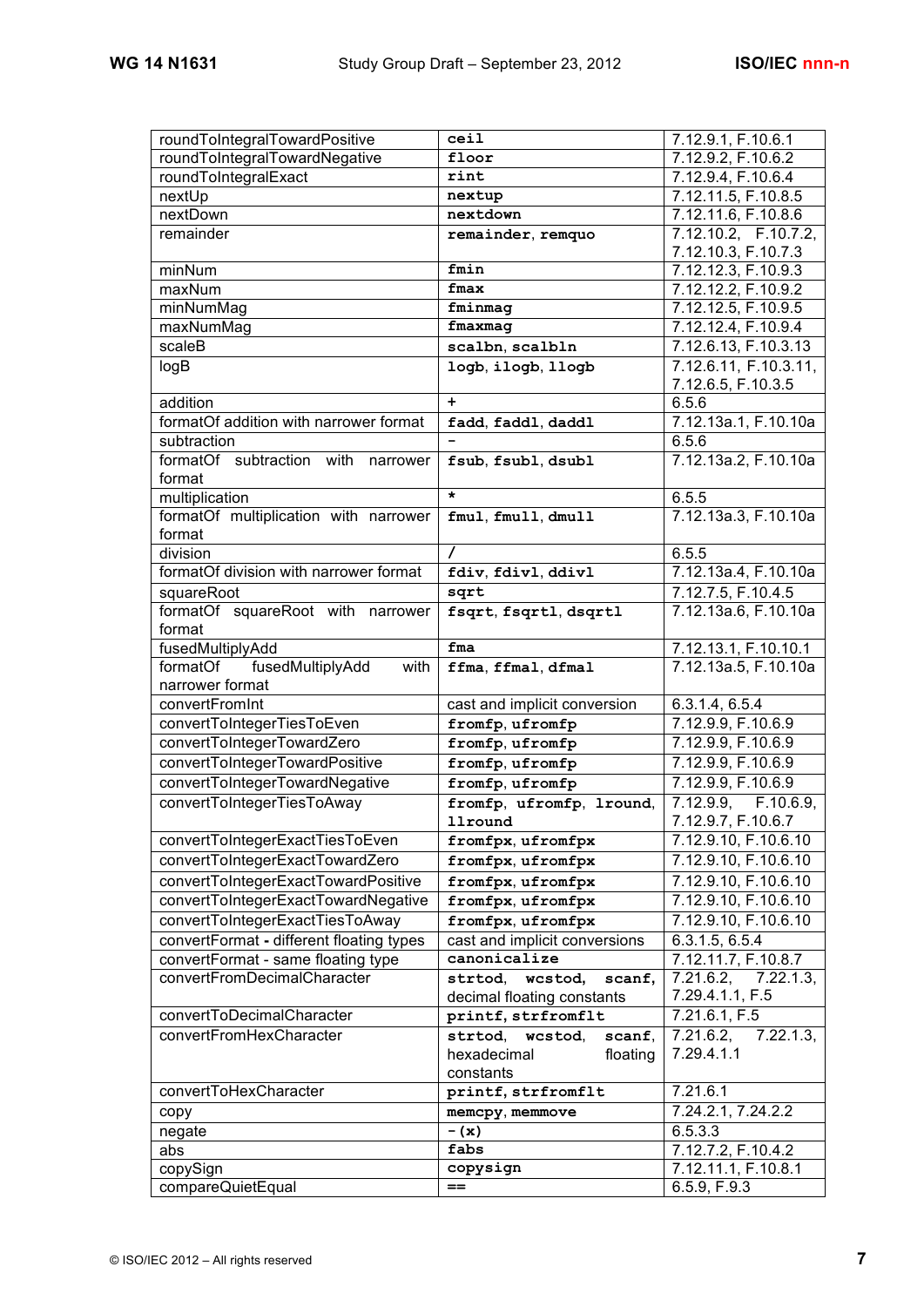| compareQuietNotEqual             | $!=$                      | 6.5.9. F.9.3           |
|----------------------------------|---------------------------|------------------------|
| compareSignalingEqual            | iseqsig                   |                        |
| compareSignalingGreater          | ≻                         | 6.5.8, F.9.3           |
| compareSignalingGreaterEqual     | $>=$                      | 6.5.8, F.9.3           |
| compareSignalingLess             | $\overline{\phantom{a}}$  | 6.5.8, F.9.3           |
| compareSignalingLessEqual        | $\leq$                    | 6.5.8, F.9.3           |
| compareSignalingNotEqual         | : isegsig(x)              | 7.12.14.7, F.10.11.1   |
| compareSignalingNotGreater       | $\frac{1}{1}$ (x > y)     | 6.5.8, F.9.3           |
| compareSignalingLessUnordered    | $\frac{1}{1}$ (x >= y)    | 6.5.8, F.9.3           |
| compareSignalingNotLess          | $\frac{1}{x} < y$         | 6.5.8, F.9.3           |
| compareSignalingGreaterUnordered | $(x \leq y)$              | 6.5.8, F.9.3           |
| compareQuietGreater              | isgreater                 | $7.12.\overline{14.1}$ |
| compareQuietGreaterEqual         | isgreaterequal            | 7.12.14.2              |
| compareQuietLess                 | isless                    | 7.12.14.3              |
| compareQuietLessEqual            | islessequal               | 7.12.14.4              |
| compareQuietUnordered            | isunordered               | 7.12.14.6              |
| compareQuietNotGreater           | ! isgreater $(x, y)$      | 7.12.14.1              |
| compareQuietLessUnordered        | ! isgreaterequal $(x, y)$ | 7.12.14.2              |
| compareQuietNotLess              | $!$ isless $(x, y)$       | 7.12.14.3              |
| compareQuietGreaterUnordered     | ! islessequal(x, y)       | 7.12.14.4              |
| compareQuietOrdered              | $!$ isunordered(x, y)     | 7.12.14.6              |
| class                            | fpclassify,<br>signbit,   | 7.12.3.1, 7.12.3.6     |
|                                  | issignaling               |                        |
| isSignMinus                      | signbit                   | 7.12.3.6               |
| isNormal                         | isnormal                  | 7.12.3.5               |
| <b>isFinite</b>                  | isfinite                  | 7.12.3.2               |
| isZero                           | $x == 0.0f$               | 6.5.9                  |
| isSubnormal                      | issubnormal               | 7.12.3.8               |
| isInfinite                       | isinf                     | 7.12.3.3               |
| isNaN                            | isnan                     | $7.12.3.\overline{4}$  |
| isSignaling                      | issignaling               | 7.12.3.7               |
| isCanonical                      | iscanonical               | 7.12.3.1a              |
| radix                            | FLT RADIX                 | 5.2.4.2.2              |
| totalOrder                       | totalorder                | F.10.12.1              |
| totalOrderMag                    | totalordermag             | F.10.12.2              |
| lowerFlags                       | feclearexcept             | 7.6.2.1                |
| raiseFlags                       | fesetexcept               | 7.6.2.3a               |
| testFlags                        | fetestexcept              | 7.6.2.5                |
| testSavedFlags                   | fetestexceptflag          | 7.6.2.4a               |
| restoreFlags                     | fesetexceptflag           | 7.6.2.4                |
| saveAllFlags                     | fegetexceptflag           | 7.6.2.2                |
| getBinaryRoundingDirection       | fegetround                | 7.6.3.1                |
| setBinaryRoundingDirection       | fesetround                | 7.6.3.2                |
| saveModes                        | fegetmode                 | 7.6.3.0                |
| restoreModes                     | fesetmode                 | 7.6.3.1a               |
| defaultModes                     | fesetmode (FE DFL MODE)   | 7.6.3.1a, 7.6          |
|                                  |                           |                        |

[2] The IEC 60559 requirement that certain of its operations be provided for operands of different formats (of the same radix) is satisfied by C's usual arithmetic conversions (6.3.1.8) and function-call argument conversions (6.5.2.2). For example, the following operations take **float f** and **double d** 5 inputs and produce a **long double** result:

> **(long double)f \* d powl(f, d)**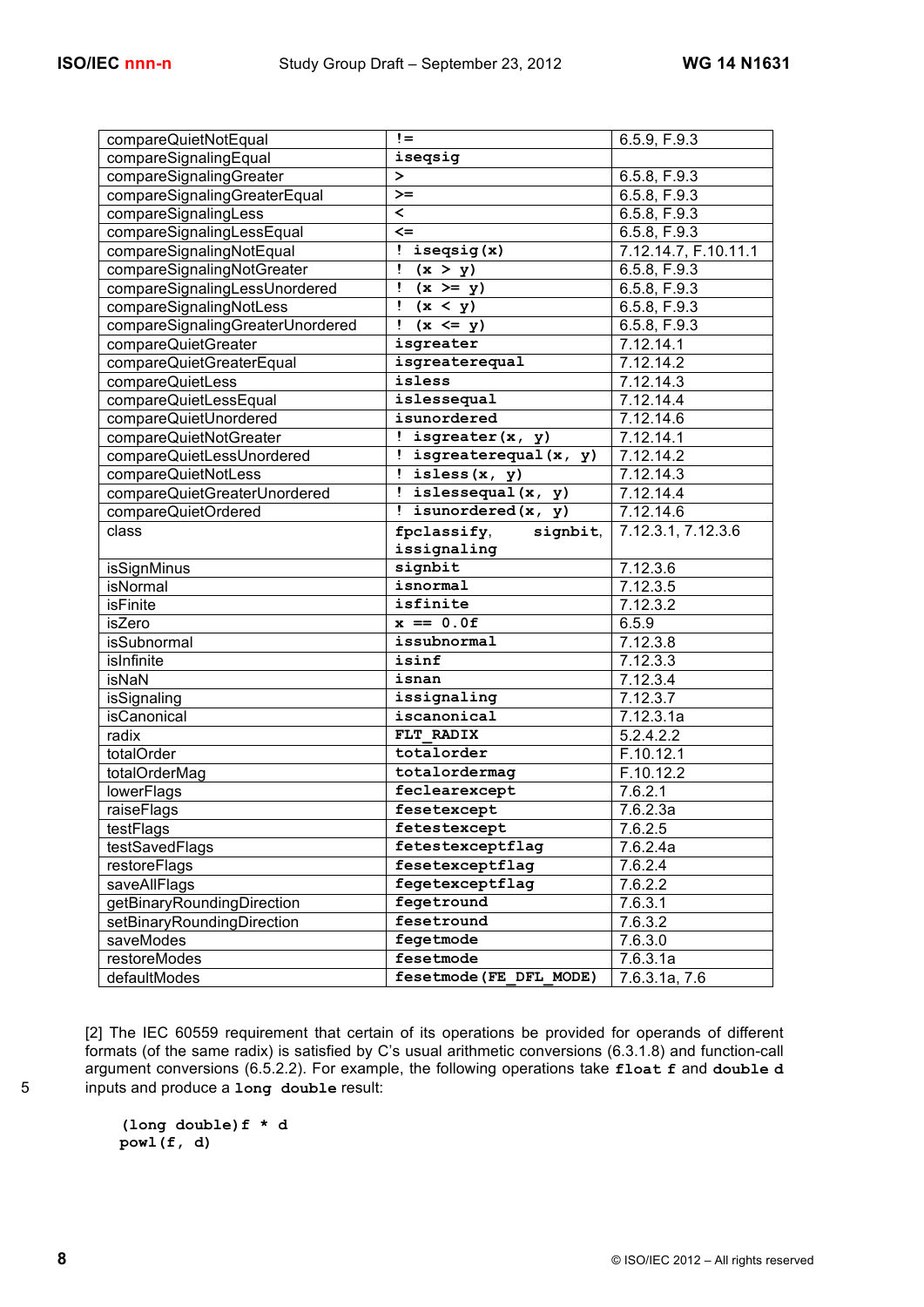[3] Whether C assignment (6.5.16) (and conversion as if by assignment) to the same format is an IEC 60559 convertFormat or copy operation is implementation-defined, even if **<fenv.h>** defines the macro **FE\_SNANS\_ALWAYS\_SIGNAL** (F.2.1).

[4] The C **nearbyint** functions (7.12.9.3, F.10.6.3) provide the nearbyinteger function recommended 5 in the Appendix to (superseded) ANSI/IEEE 854.

[5] The C **nextafter** (7.12.11.3, F.10.8.3) and **nexttoward** (7.12.11.4, F.10.8.4) functions provide the nextafter function recommended in the Appendix to (superseded) IEC 60559:1989 (but with a minor change to better handle signed zeros).

[6] The C **getpayload**, **setpayload**, and **setpayloadsig** (F.10.13) functions provide program 10 access to NaN payloads, defined in IEC 60559.

[7] The C **fegetenv** (7.6.4.1), **feholdexcept** (7.6.4.2), **fesetenv** (7.6.4.3) and **feupdateenv** (7.6.4.4) functions provide a facility to manage the dynamic floating-point environment, comprising the IEC 60559 status flags and dynamic control modes.

## **9 Floating to integer conversion**

15 IEC 60559 allows but does not require floating to integer type conversions to raise the "inexact" floating-point exception for non-integer inputs within the range of the integer type. It recommends that implicit conversions raise "inexact" in these cases.

## **Suggested change to C11:**

Replace footnote 360):

20 360) ANSI/IEEE 854, but not IEC 60559 (ANSI/IEEE 754), directly specifies that floating-to-integer conversions raise the ''inexact'' floating-point exception for non-integer in-range values. In those cases where it matters, library functions can be used to effect such conversions with or without raising the ''inexact'' floating-point exception. See **rint, lrint, llrint,** and **nearbyint** in **<math.h>**.

#### 25 with:

360) IEC 60559 recommends that implicit floating-to-integer conversions raise the ''inexact'' floatingpoint exception for non-integer in-range values. In those cases where it matters, library functions can be used to effect such conversions with or without raising the ''inexact'' floating-point exception. See **fromfp**, **ufromfp**, **fromfpx**, **ufromfpx**, **rint, lrint, llrint,** and **nearbyint** in **<math.h>**.

## 30 **10 Conversions between floating types and character sequences**

#### **10.1 Conversions with decimal character sequences**

IEC 60559 now requires correct rounding for conversions between its supported formats and decimal character sequences with up to *H* decimal digits where

#### *H* ≥ *M* + 3,

35  $M = 1 + \text{ceiling}(p \times \text{log}_{10}(2))$ 

*p* is the precision of the widest supported IEC 60559 binary format.

*M* is large enough that conversion from the widest supported format to a decimal character sequence with *M* decimal digits and back will be the identity function. IEC 60559 also now completely specifies conversions involving more than *H* decimal digits. The following suggested changes to C11 satisfy these requirements.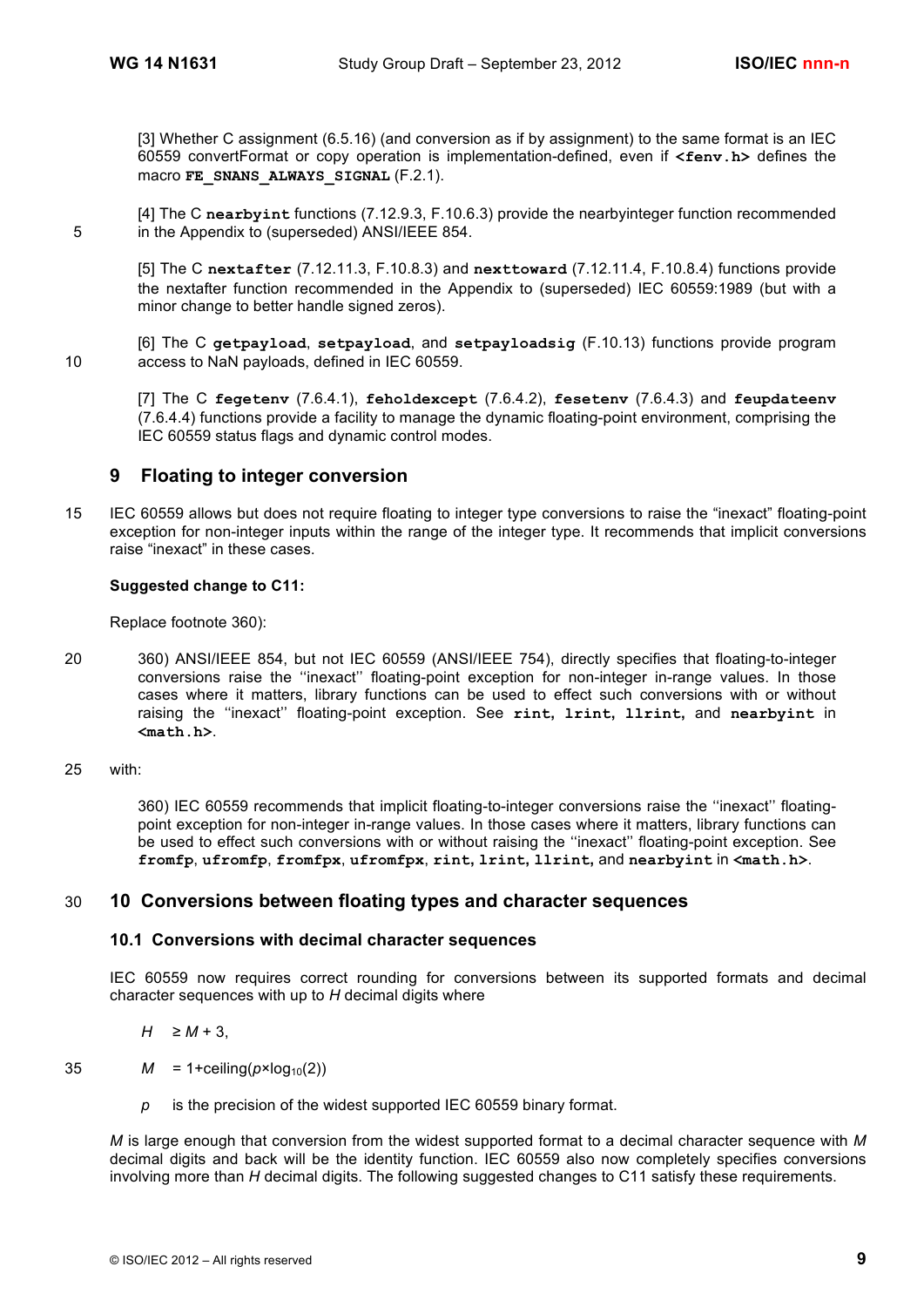#### **Suggested change to C11:**

Rename F.5 from:

**F.5 Binary-decimal conversion**

to:

## 5 **F.5 Conversions between binary floating types and decimal character sequences**

Insert after F.5#2:

[2a] The <float.h> header defines the macro

#### **CR\_DECIMAL\_DIG**

- which expands to an integral constant expression suitable for use in **#if** preprocessing directives 10 whose value is a number such that conversions between all supported IEC 60559 binary types and character sequences with at most **CR\_DECIMAL\_DIG** significant decimal digits are correctly rounded. The value of **CR\_DECIMAL\_DIG** shall be at least **DECIMAL\_DIG** + 3. If the implementation correctly rounds for all numbers of significant decimal digits, then **CR\_DECIMAL\_DIG** shall have the value of the macro **UINTMAX\_MAX**.
- 15 [2b] Conversions of IEC 60559 binary-floating types to character sequences with more than **CR\_DECIMAL\_DIG** significant decimal digits shall correctly round to **CR\_DECIMAL\_DIG** significant digits and pad zeros on the right.
- [2c] Conversions from character sequences with more than CR DECIMAL DIG significant decimal digits to IEC 60559 binary floating types shall correctly round to an intermediate character sequence 20 with **CR\_DECIMAL\_DIG** significant decimal digits, according to the applicable rounding direction, and correctly round the intermediate result (having **CR\_DECIMAL\_DIG** significant decimal digits) to the destination type. The "inexact" floating-point exception is raised (once) if either conversion is inexact<sup>1</sup>. (The second conversion may raise the "overflow" or "underflow" floating-point exception.)

#### **10.2 Conversions to character sequences**

25 The following suggested changes to C11 allow freestanding implementations to provide the conversions from floating types to character sequences as required by IEC 60559, without having to support **<stdio.h>**.

#### **Suggested changes to C11:**

After 7.22.1.2, add:

#### **7.22.1.3 The strfromflt function**

#### 30 **Synopsis**

```
[1] #define __STDC_WANT_IEC_60559_BFP__
   #include <stdlib.h>
   int strfromflt(char * restrict s, size_t n, const char * restrict format,
      …);
```
#### **Descripton**

[2] The **strfromflt** function is equivalent to **snprintf** (7.21.6.5) if the **format** string contains only an

35

 <sup>1</sup> The intermediate conversion is exact only if all input digits after the first **CR\_DECIMAL\_DIG** digits are **0**.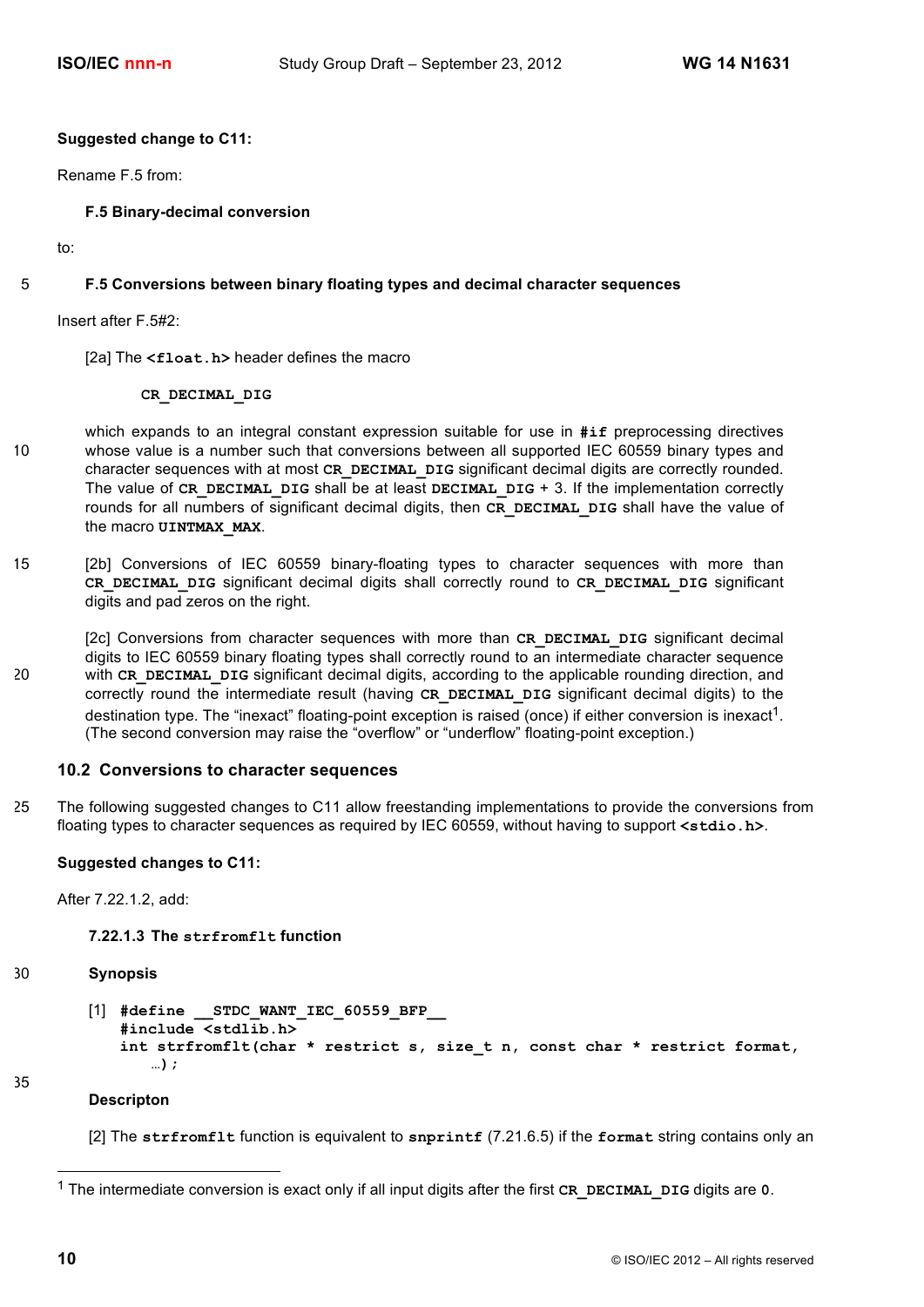optional precision, an optional **L** length modifier, and one **a**, **A**, **e**, **E**, **f**, **F**, **g**, or **G** format specifier. Use of strfromflt with any other format string results in undefined behavior.<sup>2</sup>

#### **Returns**

[3] The **strfromflt** functon returns the value returned by **snprintf** (7.21.6.5), for valid input.

## 5 **11 Constant rounding directions**

IEC 60559 now requires a means for programs to specify constant values for the rounding direction mode for all standard operations in static parts of code (as specified by the programming language). The following suggested changes meet this requirement by adding standard pragmas for specifying constant values for the rounding direction mode. Minor terminology changes in the C11 references to rounding direction modes and 10 the floating-point environment are needed to distinguish two kinds of rounding direction modes: constant and dynamic.

## **Suggested changes to C11:**

Change 5.1.2.3#5:

- [5] When the processing of the abstract machine is interrupted by receipt of a signal, the values of 15 objects that are neither lock-free atomic objects nor of type volatile sig atomic t are unspecified, as is the state of the floating-point environment. The value of any object that is modified by the handler that is neither a lock-free atomic object nor of type **volatile sig\_atomic\_t** becomes indeterminate when the handler exits, as does the state of the floating-point environment if it is modified by the handler and not restored.
- 20 to:

[5] When the processing of the abstract machine is interrupted by receipt of a signal, the values of objects that are neither lock-free atomic objects nor of type **volatile sig\_atomic\_t** are unspecified, as is the state of the dynamic floating-point environment. The value of any object that is modified by the handler that is neither a lock-free atomic object nor of type **volatile**  25 **sig\_atomic\_t** becomes indeterminate when the handler exits, as does the state of the dynamic floating-point environment if it is modified by the handler and not restored.

After 7.6#1, insert the paragraph:

[1a] A floating-point control mode may be *constant* (7.6.2) or *dynamic*. The *dynamic floating-point environment* includes the dynamic floating-point control modes and the floating-point status flags.

30 Replace 7.6#2:

[2] The floating-point environment has thread storage duration. The initial state for a thread's floatingpoint environment is the current state of the floating-point environment of the thread that creates it at the time of creation.

with:

-

35 [2] The dynamic floating-point environment has thread storage duration. The initial state for a thread's dynamic floating-point environment is the current state of the dynamic floating-point environment of the thread that creates it at the time of creation.

Replace 7.6#3:

<sup>2</sup> The **strfromflt** function may be equivalent to **snprintf** for all inputs.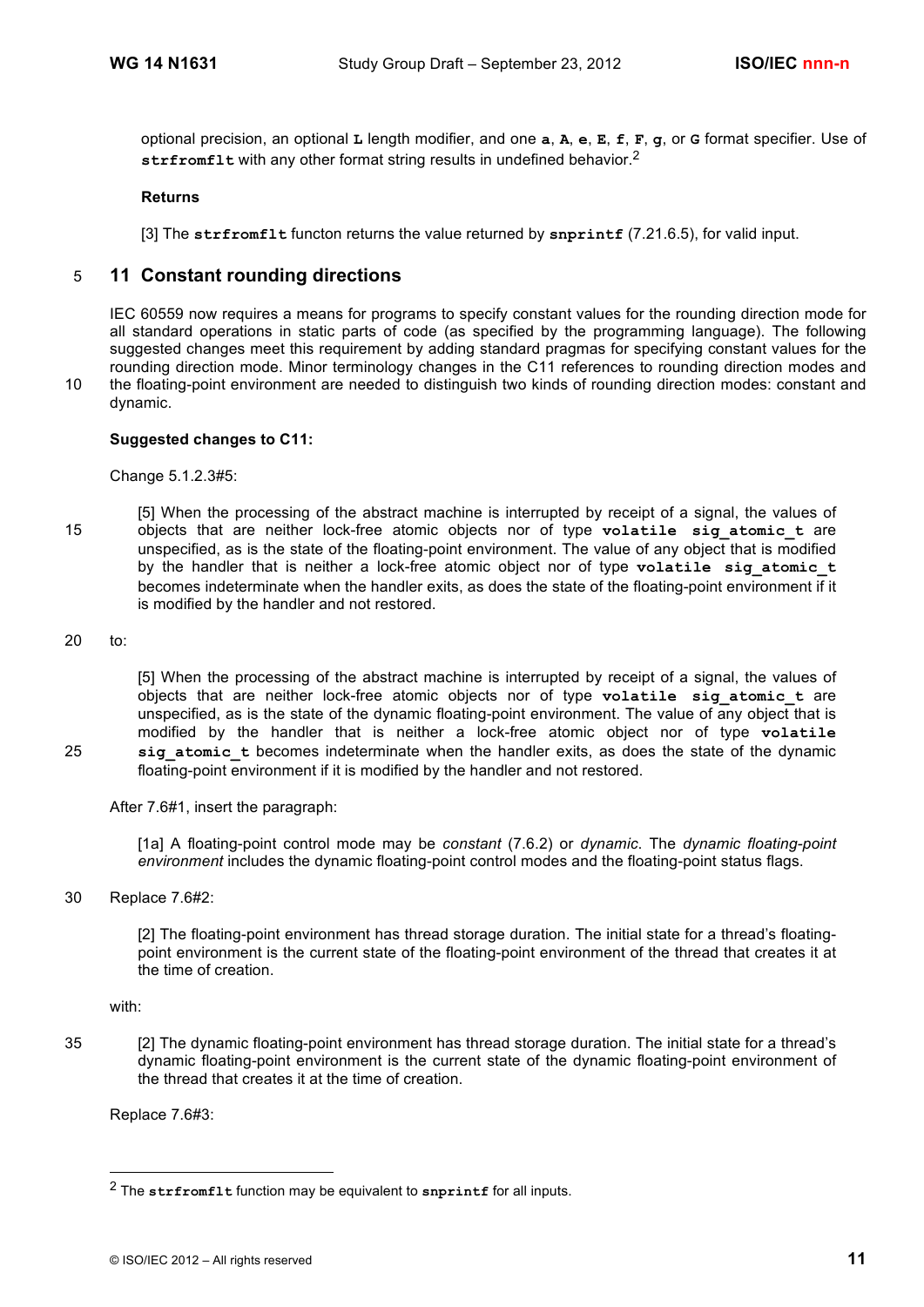[3] Certain programming conventions support the intended model of use for the floating-point environment: …

with:

[3] Certain programming conventions support the intended model of use for the dynamic floating-point 5 environment: …

Replace 7.6#4:

[4] The type

**fenv\_t**

represents the entire floating-point environment.

10 with:

[4] The type

**fenv\_t**

represents the entire dynamic floating-point environment.

Replace 7.6#9:

15 [9] The macro

#### **FP\_DFL\_ENV**

represents the default floating-point environment — the one installed at program startup — and has type "pointer to const-qualified **fenv\_t".** It can be used as an argument to **<fenv.h>** functions that manage the floating-point environment.

#### 20 with:

[9] The macro

#### **FP\_DFL\_ENV**

represents the default dynamic floating-point environment — the one installed at program startup and has type "pointer to const-qualified **fenv\_t".** It can be used as an argument to **<fenv.h>** 25 functions that manage the dynamic floating-point environment.

Modify 7.6.1#2 by replacing:

If part of a program tests floating-point status flags, sets floating-point control modes, or runs under non-default mode settings, but was translated with the state for the **FENV\_ACCESS** pragma ''off'', the behavior is undefined.

30 with:

If part of a program tests floating-point status flags, sets floating-point control modes, or establishes non-default mode settings using any means other than the **FENV\_ROUND** pragmas, but was translated with the state for the **FENV** ACCESS pragma "off", the behavior is undefined.

Modify footnote 213) by replacing: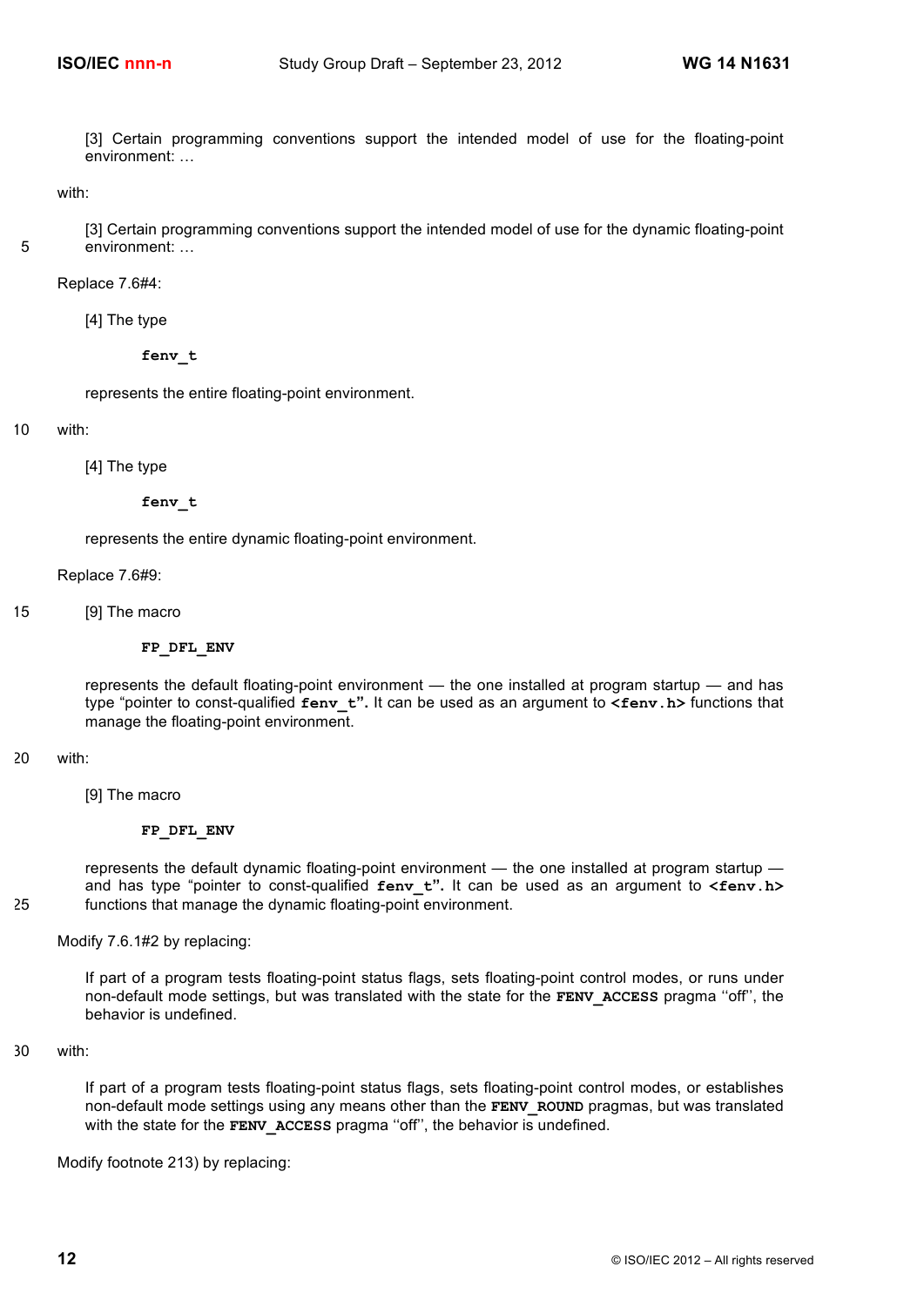In general, if the state of **FENV\_ACCESS** is ''off'', the translator can assume that default modes are in effect and the flags are not tested.

with:

In general, if the state of **FENV ACCESS** is "off", the translator can assume that the flags are not 5 tested, and that default modes are in effect, except where specified otherwise by an **FENV** ROUND pragma.

Following 7.6.1 "The **FENV\_ACCESS** pragma", insert:

#### **7.6.1a Rounding control pragma**

[1] The pragma defined in 7.6.1a is available to the program if the macro 10 **STDC WANT IEC** 60559 BFP is defined at the point in the source file where the <fenv.h> header is first included.

#### **Synopsis**

**[2] #define \_\_STDC\_WANT\_IEC\_60559\_BFP\_\_ #include <fenv.h>** 15 **#pragma STDC FENV\_ROUND** *direction*

#### **Description**

[3] The **FENV** ROUND pragma provides a means to specify a constant rounding direction for binary floating-point operations within a translation unit or compound statement. The pragma shall occur 20 either outside external declarations or preceding all explicit declarations and statements inside a compound statement. When outside external declarations, the pragma takes effect from its occurrence until another **FENV\_ROUND** pragma is encountered, or until the end of the translation unit. When inside a compound statement, the pragma takes effect from its occurrence until another **FENV** ROUND pragma is encountered (including within a nested compound statement), or until the 25 end of the compound statement; at the end of a compound statement the static rounding mode is restored to its condition just before the compound statement. If this pragma is used in any other context, its behavior is undefined.

[4] *direction* shall be one of the rounding direction macro names defined in 7.6, or **FE\_DYNAMIC.** If any other value is specified, the behavior is undefined. If no **FENV** ROUND pragma is in effect, or the 30 specified constant rounding mode is **FE\_DYNAMIC,** rounding is according to the mode specified by the dynamic floating-point environment, which is the dynamic rounding mode that was established either at thread creation or by a call to **fesetround, fesetenv,** or **feupdateenv.** If the **FE\_DYNAMIC** mode is specified and **FENV\_ACCESS** is "off", the translator may assume that the default rounding mode is in effect.

35 [5] Within the scope of an **FENV\_ROUND** directive establishing a mode other than **FE\_DYNAMIC,** all floating-point operators and invocations of functions indicated in Table 2 below, for which macro replacement has not been suppressed (7.1.4), shall be evaluated according to the specified constant rounding mode (as though no constant mode was specified and the corresponding dynamic rounding mode had been established by a call to **fesetround**). Invocations of functions for which macro 40 replacement has been suppressed and invocations of functions other than those indicated in Table 2 shall not be affected by constant rounding modes — they are affected by (and affect) only the dynamic mode. Floating constants (6.4.4.2) that occur in the scope of a constant rounding mode shall be interpreted according to that mode.

|  | Table 2 — Functions affected by constant rounding modes |  |  |  |  |  |
|--|---------------------------------------------------------|--|--|--|--|--|
|--|---------------------------------------------------------|--|--|--|--|--|

| <b>∣Header</b> | <b>Function groups</b>  |
|----------------|-------------------------|
| $nab.h>$       | acos, asin, atan, atan2 |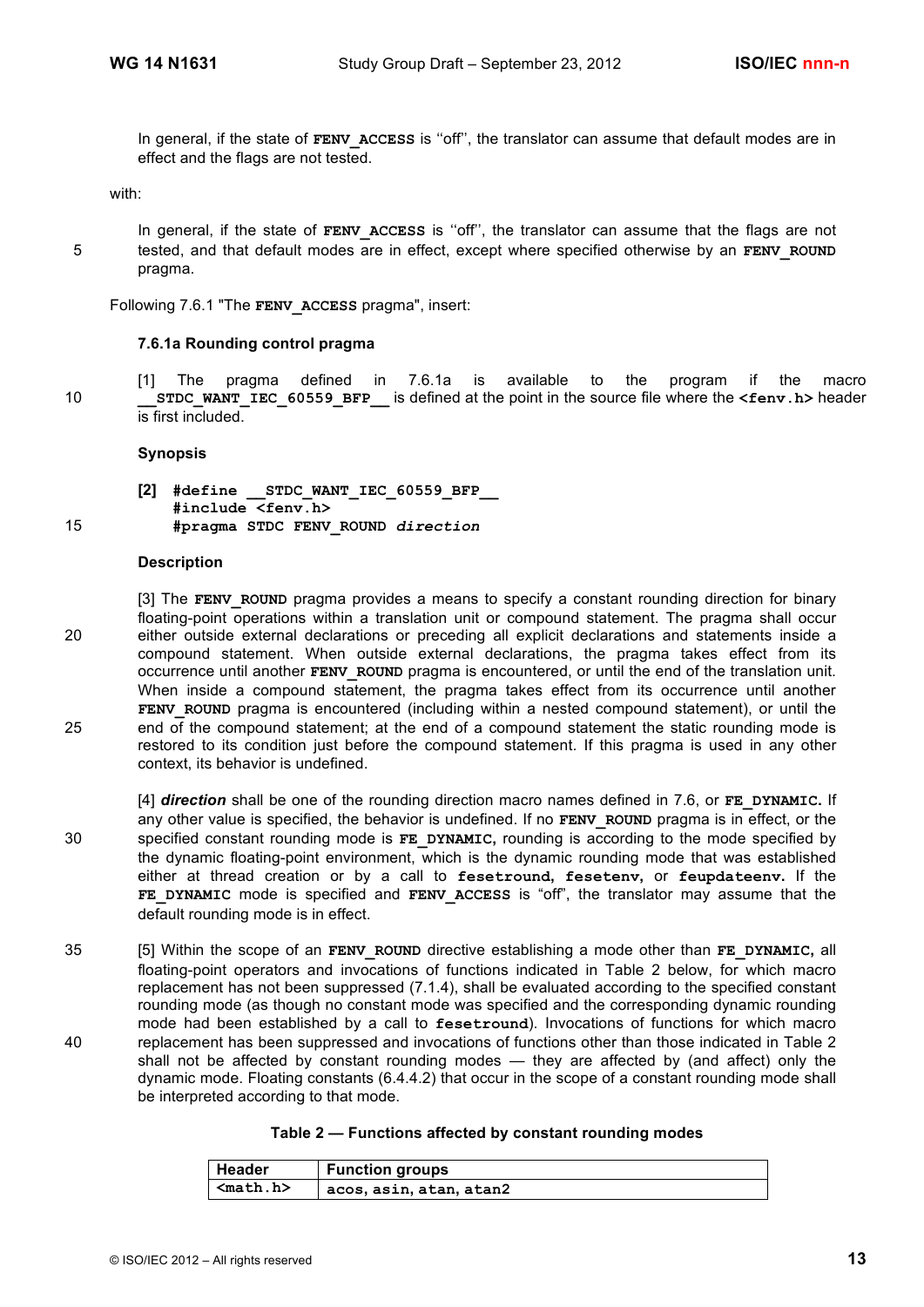| $math. h>$            | cos, sin, tan                                       |
|-----------------------|-----------------------------------------------------|
| $nath.h$              | acosh, asinh, atanh                                 |
| $math. h>$            | cosh, sinh, tanh                                    |
| $nath.h$              | exp, exp2, expm1,                                   |
| $nath.h$              | log, log10, log1p, log2                             |
| $nath.h$              | scalbn, scalbln, ldexp                              |
| $nath.h$              | cbrt, pow, sqrt                                     |
| $nath.h$              | erf, erfc                                           |
| $nath.h$              | lgamma, tgamma                                      |
| $nath.h$              | rint, nearbyint, 1rint 11rint                       |
| $nath.h$              | fdim                                                |
| $nath.h$              | fma                                                 |
| $nath.h$              | fadd, daddl, fsub, dsubl, fmul, dmull, fdiv, ddivl, |
|                       | ffma, dfmal, fsqrt, dsqrtl                          |
| <stdlib.h></stdlib.h> | strfromflt, strtod, strtof, strtold                 |
| $wchar.h$             | wcstod, wcstof, wcstold                             |
| $<$ stdio.h $>$       | printf and scanf families                           |

[6] Constant rounding modes (other than **FE\_DYNAMIC**) could be implemented using dynamic rounding modes as illustrated in the following example:

```
{
5 #pragma STDC FENV_ROUND direction
               // compiler inserts:
               // #pragma STDC FENV_ACCESS ON
               // int __savedrnd;
               // __savedrnd = __swapround(direction);
10 ... operations affected by constant rounding mode ...
               // compiler inserts:
               // __savedrnd = __swapround(__savedrnd);
               ... operations not affected by constant rounding mode ...
               // compiler inserts:
15 // savedrnd = swapround(savedrnd);
               ... operations affected by constant rounding mode ...
               // compiler inserts:
               // __swapround(__savedrnd);
           }
20
       where swapround is defined by:
           static inline int __swapround(const int new) {
               const int old = fegetround();
               fesetround(new);
25 return old;
           }
```
In 7.6.4.1 Description, change:

[2] The **fegetenv** function attempts to store the current floating-point environment in the object 30 pointed to by **envp**.

to:

[2] The **fegetenv** function attempts to store the current dynamic floating-point environment in the object pointed to by **envp**.

35 In 7.6.4.2 Description, change: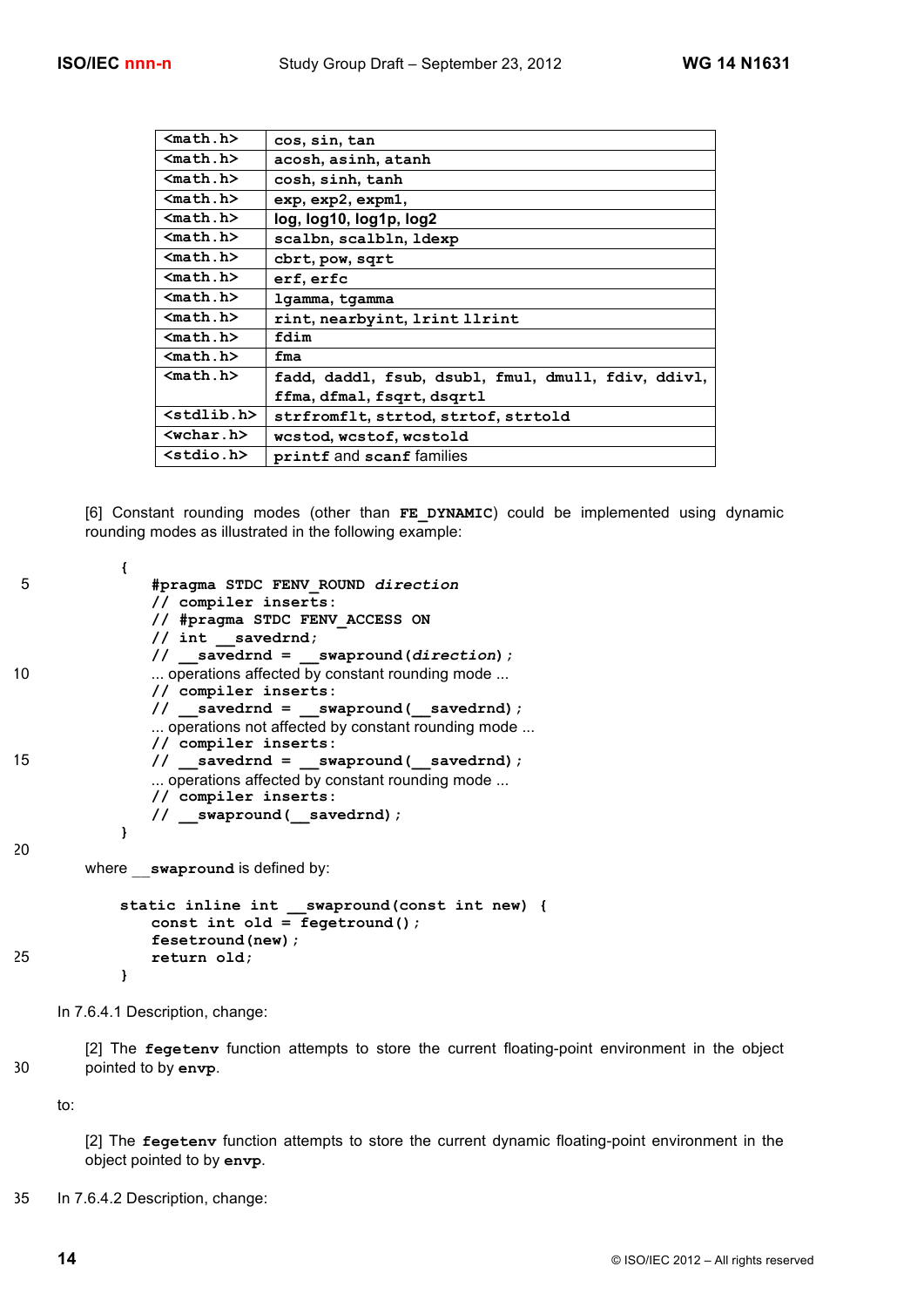[2] The **feholdexcept** function saves the current floating-point environment in the object pointed to by **envp**

to:

5

[2] The **feholdexcept** function saves the current dynamic floating-point environment in the object pointed to by **envp**

In 7.6.4.3 Description, change:

10 [2] The **fesetenv** function attempts to establish the floating-point environment represented by the object pointed to by **envp**. The argument **envp** shall point to an object set by a call to **fegetenv** or **feholdexcept**, or equal a floating-point environment macro.

to:

15 [2] The **fesetenv** function attempts to establish the dynamic floating-point environment represented by the object pointed to by **envp**. The argument **envp** shall point to an object set by a call to **fegetenv** or **feholdexcept**, or equal a dynamic floating-point environment macro.

In 7.6.4.4 Description, change:

20 [2] The **feupdateenv** function attempts to save the currently raised floating-point exceptions in its automatic storage, install the floating-point environment represented by the object pointed to by **envp**, and then raise the saved floating-point exceptions. The argument **envp** shall point to an object set by a call to **feholdexcept** or **fegetenv**, or equal a floating-point environment macro.

to: 25

[2] The **feupdateenv** function attempts to save the currently raised floating-point exceptions in its automatic storage, install the dynamic floating-point environment represented by the object pointed to by **envp**, and then raise the saved floating-point exceptions. The argument **envp** shall point to an object set by a call to **feholdexcept** or **fegetenv**, or equal a dynamic floating-point environment 30 macro.

In F.8.1, replace:

[1] IEC 60559 requires that floating-point operations implicitly raise floating-point exception status flags, and that rounding control modes can be set explicitly to affect result values of floating-point 35 operations. When the state for the **FENV\_ACCESS** pragma (defined in **<fenv.h>**) is ''on'', these changes to the floating-point state are treated as side effects which respect sequence points.364)

with:

[1] IEC 60559 requires that floating-point operations implicitly raise floating-point exception status 40 flags, and that rounding control modes can be set explicitly to affect result values of floating-point operations. These changes to the floating-point state are treated as side effects which respect sequence points.364)

Change footnote 364) from:

45 364) If the state for the **FENV\_ACCESS** pragma is ''off'', the implementation is free to assume the floating-point control modes will be the default ones and the floating-point status flags will not be tested, which allows certain optimizations (see F.9).

to: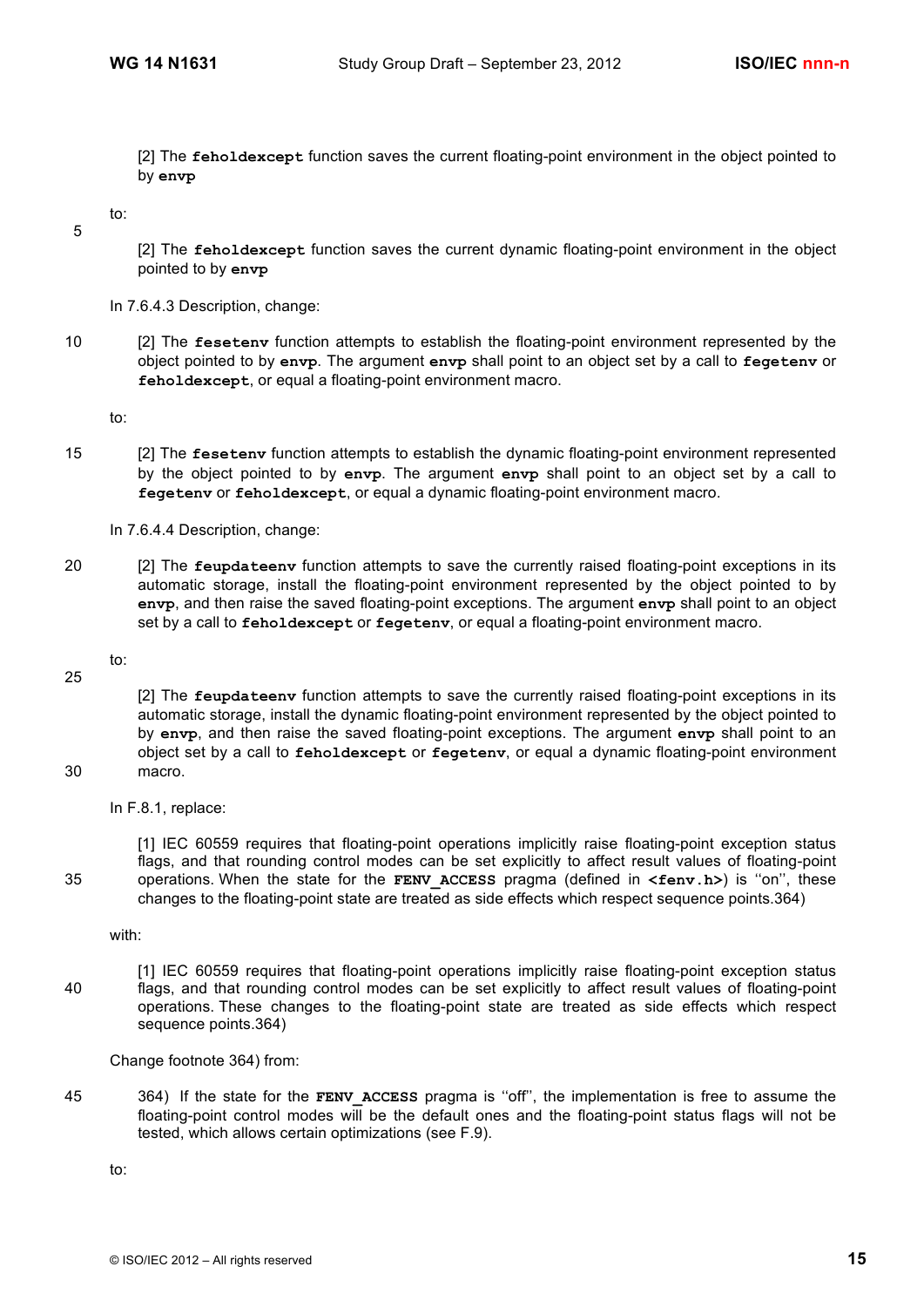364) If the state for the **FENV\_ACCESS** pragma is ''off'', the implementation is free to assume the dynamic floating-point control modes will be the default ones and the floating-point status flags will not be tested, which allows certain optimizations (see F.9).

In F.8.2, replace:

5

[1] During translation the IEC 60559 default modes are in effect:

with:

[1] During translation, constant rounding direction modes (7.6.2) are in effect where specified. 10 Elsewhere, during translation the IEC 60559 default modes are in effect:

Change footnote 365) from:

365) As floating constants are converted to appropriate internal representations at translation time, their conversion is subject to default rounding modes and raises no execution-time floating-point 15 exceptions (even where the state of the **FENV\_ACCESS** pragma is ''on''). Library functions, for example **strtod**, provide execution-time conversion of numeric strings.

to:

365) As floating constants are converted to appropriate internal representations at translation time, 20 their conversion is subject to constant or default rounding modes and raises no execution-time floating-point exceptions (even where the state of the **FENV ACCESS** pragma is "on"). Library functions, for example **strtod**, provide execution-time conversion of numeric strings.

In F.8.3, replace:

25 [1] At program startup the floating-point environment is initialized …

with:

[1] At program startup the dynamic floating-point environment is initialized ...

In F.8.3, change the second bullet from:

30

— The rounding direction mode is rounding to nearest.

to:

35 — The dynamic rounding direction mode is rounding to nearest.

## **12 NaN support**

The 2011 update to IEC 60559 retains support for signaling NaNs. Although C11 notes that floating types may contain signaling NaNs, it does not otherwise specify signaling NaNs. Some unqualified references to NaNs in C11 do not properly apply to signaling NaNs, so that an implementation could not add signaling NaN support 40 as an extension without contradicting C11. The goal of the following suggested changes is to allow

implementations to conditionally support signaling NaNs as specified in IEC 60559, but to require only minimal support for signaling NaNs.

## **Suggested changes to C11:**

In 7.12.1#2, after the second sentence, insert:

45 Whether a signaling NaN input causes a domain error is implementation-defined.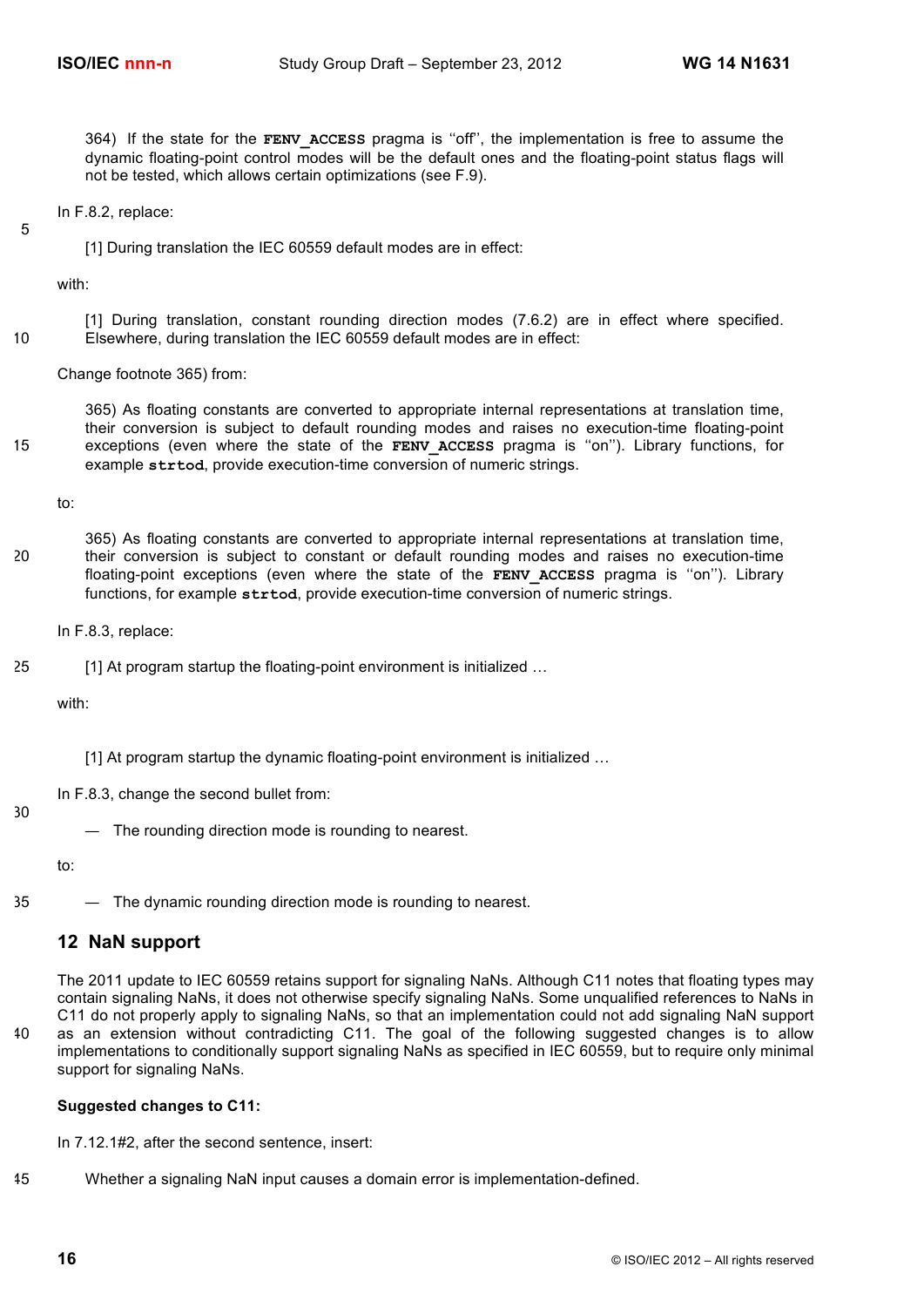After 7.12#5, add:

[5a] The signaling NaN macros

**SNANF SNAN** 5 **SNANL**

each is defined if and only if the respective type contains signaling NaNs (5.2.4.2.2). They expand into a constant expression of the respective type representing a signaling NaN. If a signaling NaN macro is used for initializing an object of the same type that has static or thread-local storage 10 duration, the object is initialized with a signaling NaN value.

In 7.12.14, change 4th sentence from:

The following subclauses provide macros that are *quiet* (non floating-point exception raising) versions of the relational operators, and other comparison macros that facilitate writing efficient code that accounts for NaNs without suffering the ''invalid'' floating-point exception.

15 to:

Subclauses 7.12.14.1 through 7.12.14.6 provide macros that are quiet versions of the relational operators: the macros do not raise the "invalid" floating-point exception as an effect of quiet NaN arguments. The comparison macros facilitate writing efficient code that accounts for quiet NaNs without suffering the ''invalid'' floating-point exception.

20 In the second paragraphs of 7.12.14.1 through 7.12.14.5, append to "when **x** and **y** are unordered" the phrase "and neither is a signaling NaN"

In 7.12.14.6#2, append to the Description: "The unordered macro raises no floating-point exceptions if neither argument is a signaling NaN."

Change F.2.1 from:

#### 25 **F.2.1 Infinities, signed zeros, and NaNs**

[1] This specification does not define the behavior of signaling NaNs.342) It generally uses the term *NaN* to denote quiet NaNs. The **NAN** and **INFINITY** macros and the **nan** functions in **<math.h>** provide designations for IEC 60559 NaNs and infinities.

to:

## 30 **F.2.1 Infinities and NaNs**

[1] Since negative and positive infinity are representable in IEC 60559 formats, all real numbers lie within the range of representable values (5.2.4.2.2).

[2] The **NAN** and **INFINITY** macros and the **nan** functions in **<math.h>** provide designations for IEC 60559 quiet NaNs and infinities. The **SNANF**, **SNAN**, and **SNANL** macros in **<math.h>** provide 35 designations for IEC 60559 signaling NaNs.

[3] This annex does not require the full support for signaling NaNs specified in IEC 60559. This annex uses the term *NaN*, unless explicitly qualified, to denote quiet NaNs. Where specification of signaling NaNs is not provided, the behavior of signaling NaNs is implementation defined (either treated as an IEC 60559 quiet NaN or treated as an IEC 60559 signaling NaN).

40 [4] Any operator or **<math.h>** function that raises an "invalid" floating-point exception, if delivering a floating type result, shall return a quiet NaN.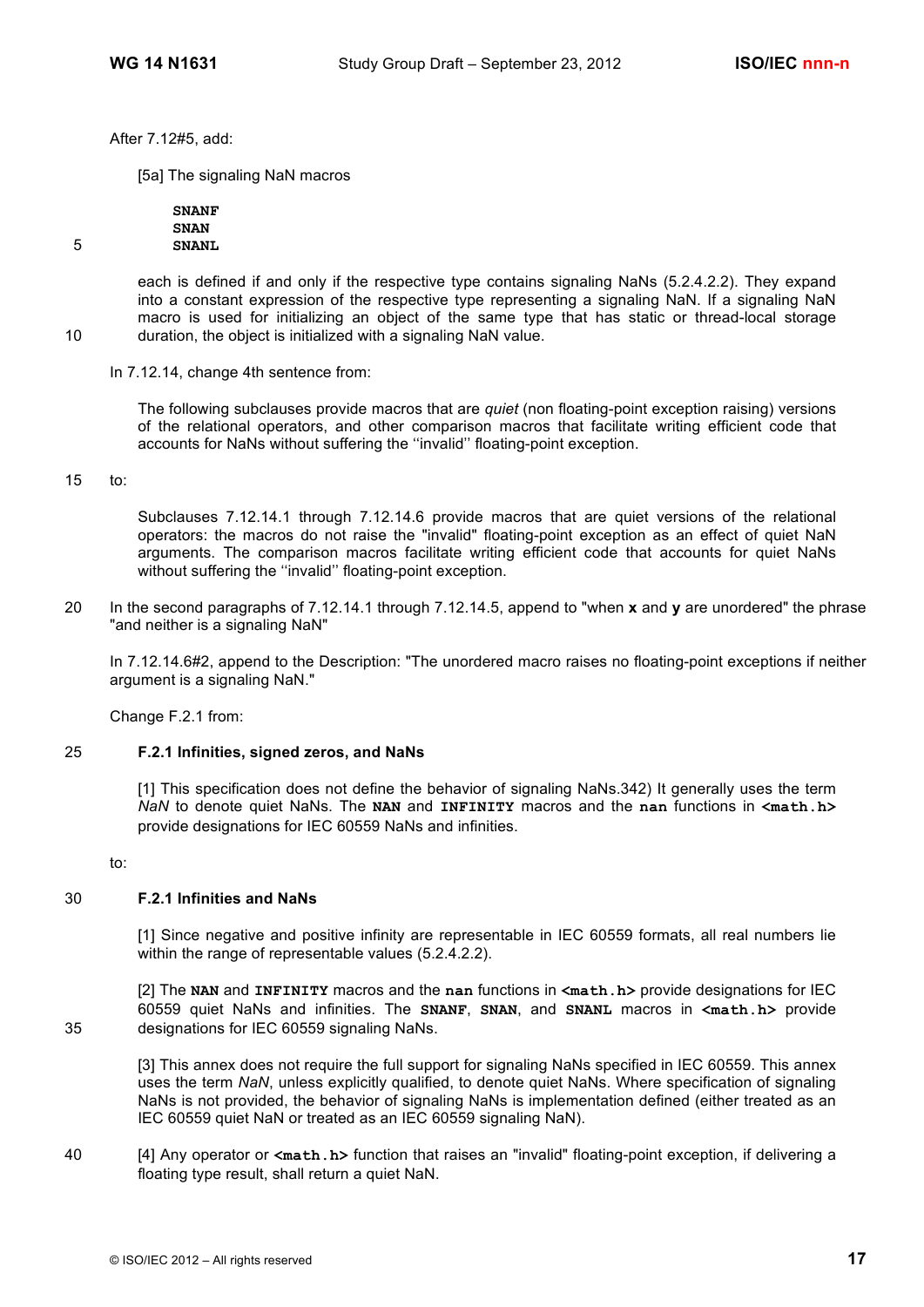[5] In order to support signaling NaNs as specified in IEC 60559, an implementation should adhere to the following recommended practice.

#### **Recommended practice**

[6] Any floating-point operator or **<math.h>** function with a signaling NaN input, unless explicitly 5 specified otherwise, raises an "invalid" floating-point exception.

[7] NOTESome functions do not propagate quiet NaN arguments. For example, **hypot(x, y)** returns infinity if **x** or **y** is infinite and the other is a quiet NaN. The recommended practice in this subclause specifies that such functions (and others) raise the "invalid" floating-point exception if an argument is a signaling NaN, which also implies they return a quiet NaN in these cases.

10 [8] The **<fenv.h>** header defines the macro

#### **FE\_SNANS\_ALWAYS\_SIGNAL**

if and only if the implementation follows the recommended practice in this subclause.

Append to the end of F.5 the following paragraph:

[4] The **fprintf** family of functions in **<stdio.h>** should behave as if floating-point operands were passed through the **canonicalize** function of the same type. <sup>3</sup> 15

In F.9.2, bullet  $1*x$  and  $x/1 - x$ , replace "are equivalent" with "may be regarded as equivalent".

In F.10#3, change the last sentence:

The other functions in **<math.h>** treat infinities, NaNs, signed zeros, subnormals, and (provided the state of the **FENV** ACCESS pragma is "on") the floating-point status flags in a manner consistent with 20 the basic arithmetic operations covered by IEC 60559.

to:

The other functions in **<math.h>** treat infinities, NaNs, signed zeros, subnormals, and (provided the state of the **FENV** ACCESS pragma is "on") the floating-point status flags in a manner consistent with IEC 60559 operations.

25 Append to footnote 374):

Note also that this implementation does not handle signaling NaNs as required of implementations that define **FP\_SNANS\_ALWAYS\_SIGNAL**.

Change footnotes 242) and 243) from:

242) NaN arguments are treated as missing data: if one argument is a NaN and the other numeric, 30 then the **fmax** functions choose the numeric value. See F.10.9.2.

243) The **fmin** functions are analogous to the **fmax** functions in their treatment of NaNs.

to:

242) Quiet NaN arguments are treated as missing data: if one argument is a quiet NaN and the other numeric, then the **fmax** functions choose the numeric value. See F.10.9.2.

 $3$  This is a recommendation instead of a requirement so that implementations may choose to print signaling NaNs differently from quiet NaNs.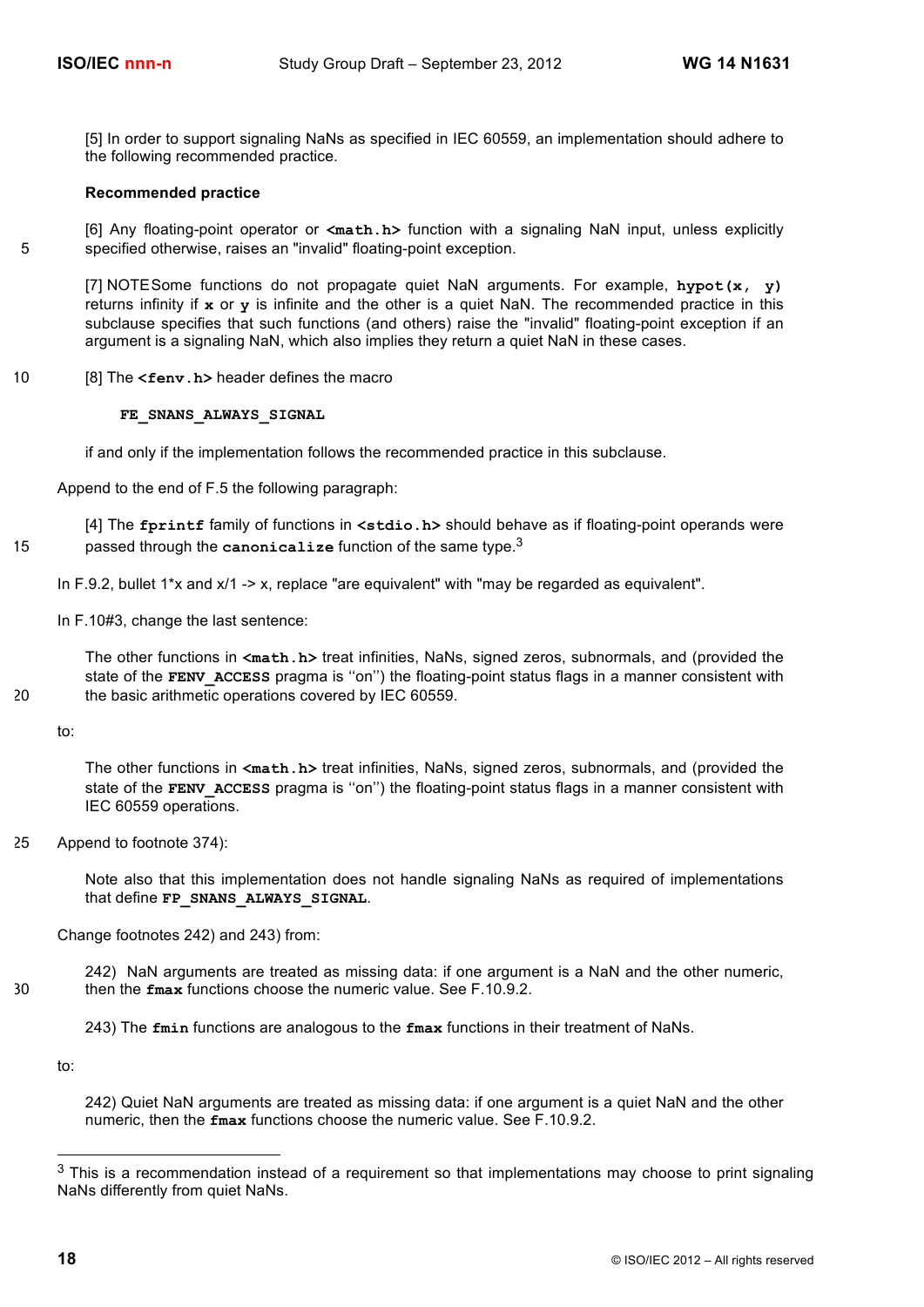243) The **fmin** functions are analogous to the **fmax** functions in their treatment of quiet NaNs.

In G.3#1, replace:

[1] A complex or imaginary value with at least one infinite part is regarded as an *infinity* (even if its other part is a NaN). …

5 with:

[1] A complex or imaginary value with at least one infinite part is regarded as an *infinity* (even if its other part is a quiet NaN). …

After G.6#4, append the paragraph:

[4a] In subsequent subclauses in G.6 "NaN" refers to a quiet NaN. The behavior of signaling NaNs in 10 Annex G is implementation defined.

Change footnote 378) from:

378) As noted in G.3, a complex value with at least one infinite part is regarded as an infinity even if its other part is a NaN.

to:

15 378) As noted in G.3, a complex value with at least one infinite part is regarded as an infinity even if its other part is a quiet NaN.

## **13 Integer width macros**

C11 clause 6.2.6.2 defines the *width* of integer types. These widths are needed in order to use the **fromfp***,*  **ufromfp**, **fromfpx**, and **ufromfpx** functions to round to the integer types. The following suggested changes 20 to C11 provide macros for the widths of integer types. On the belief that width macros would be generally useful, the proposal adds them to  $\langle$ limits.h> and  $\langle$ stdint.h>.

Suggested changes to C11:

In 5.2.4.2.1#1, insert the following bullets, each after the current bullets for the same type:

|    | $-$ width of type char           |
|----|----------------------------------|
| 25 | CHAR WIDTH 8                     |
|    | - width of type signed char      |
|    | <b>SCHAR WIDTH 8</b>             |
|    | - width of type unsigned char    |
|    | UCHAR WIDTH 8                    |
| 30 | - width of type short int        |
|    | SHRT WIDTH 16                    |
|    | width of type unsigned short int |
|    | <b>USHRT WIDTH 16</b>            |
|    | $-$ width of type int            |
| 35 | INT WIDTH 16                     |
|    | $-$ width of type unsigned int   |
|    | UINT WIDTH 16                    |
|    | width of type long int           |
|    | LONG WIDTH 32                    |
| 40 | width of type unsigned long int  |
|    | <b>ULONG WIDTH 32</b>            |
|    | width of type long long int      |
|    | LLONG WIDTH 64                   |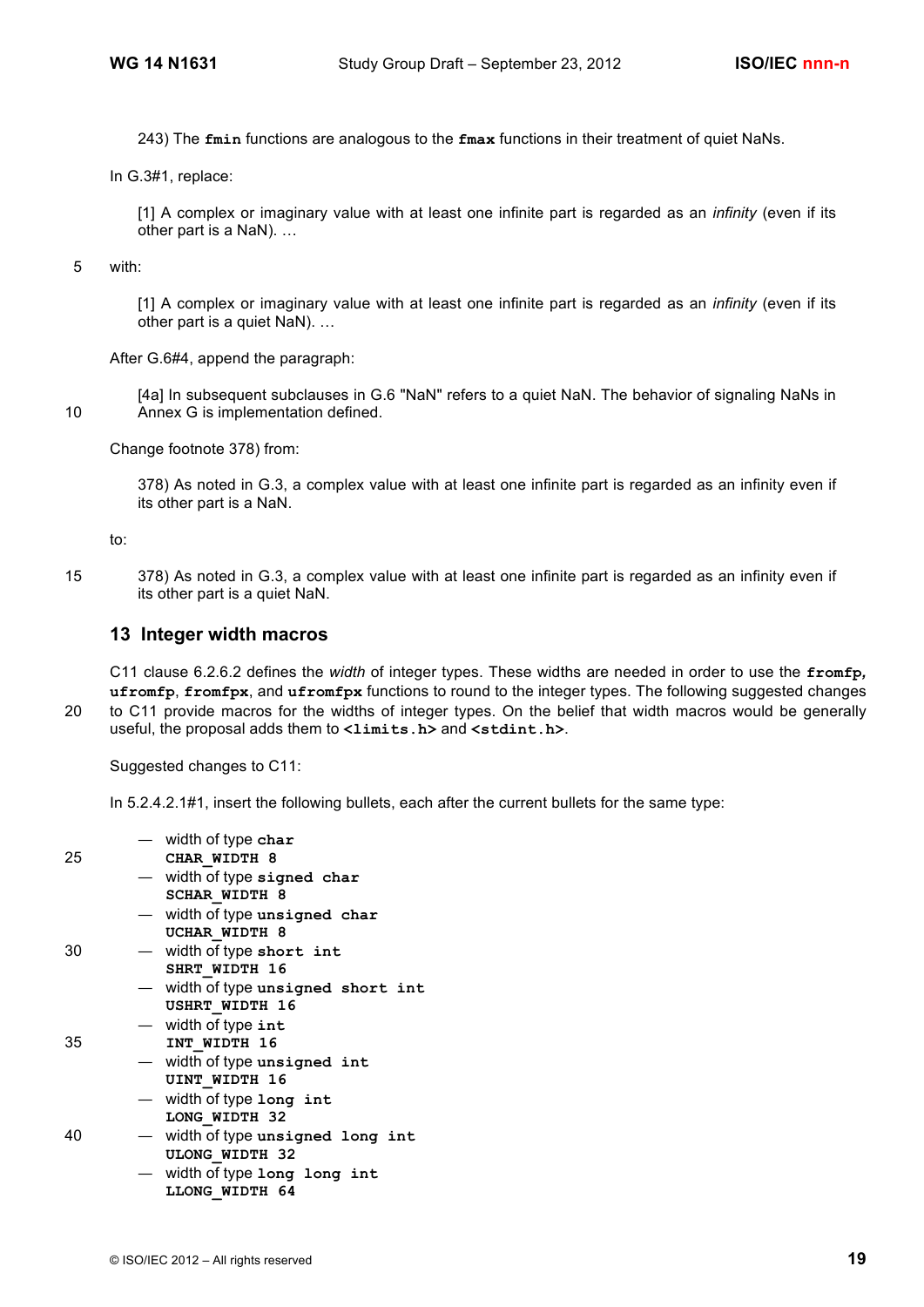- width of type **unsigned long long int ULLONG\_WIDTH 64**
- width of type **intmax\_t INTMAX\_WIDTH 64**
- 5 width of type **uintmax\_t**
	- **UINTMAX\_WIDTH 64**

In 7.20.2.2, append

- width of minimum-width signed integer types
- 10 **INT\_LEAST***N***\_WIDTH** *N*
	- width of minimum-width unsigned integer types **UINT\_LEAST***N***\_WIDTH** *N*

In 7.20.2.3, append

- 
- 15 width of fastest minimum-width signed integer types **INT\_FAST***N***\_WIDTH** *N*
	- width of fastest minimum-width unsigned integer types **UINT\_FAST***N***\_WIDTH** *N*

## **14 Mathematics <math.h>**

20 The 2011 update to IEC 60559 requires several new operations that are appropriate for **<math.h>.** Also, in a few cases, it tightens requirements for functions that are already in C11 **<math.h>**.

## **14.1 Nearest integer functions**

## **14.1.1 Round to integer value in floating type**

IEC 60559 requires a function that rounds a value of floating type to an integer value in the same floating type, 25 without raising the "inexact" floating-point exception, for each of the rounding methods: to nearest, to nearest even, upward, downward, and toward zero. The C11 **round**, **ceil**, **floor**, and **trunc** functions may meet this requirement for four of the five rounding methods, though are permitted to raise the "inexact" floating-point exception. The following suggested changes add a function that rounds to nearest and remove the latitude to raise the "inexact" floating-point exception.

## 30 **Suggested changes to C11:**

Change F.10.6.1:

[2] The returned value is independent of the current rounding direction mode.

to:

[2] The returned value is exact and is independent of the current rounding direction mode.

35 In F.10.6.1#3, change:

**result = rint(x); // or nearbyint instead of rint**

to:

```
result = nearbyint(x);
```
Delete F.10.6.1#4: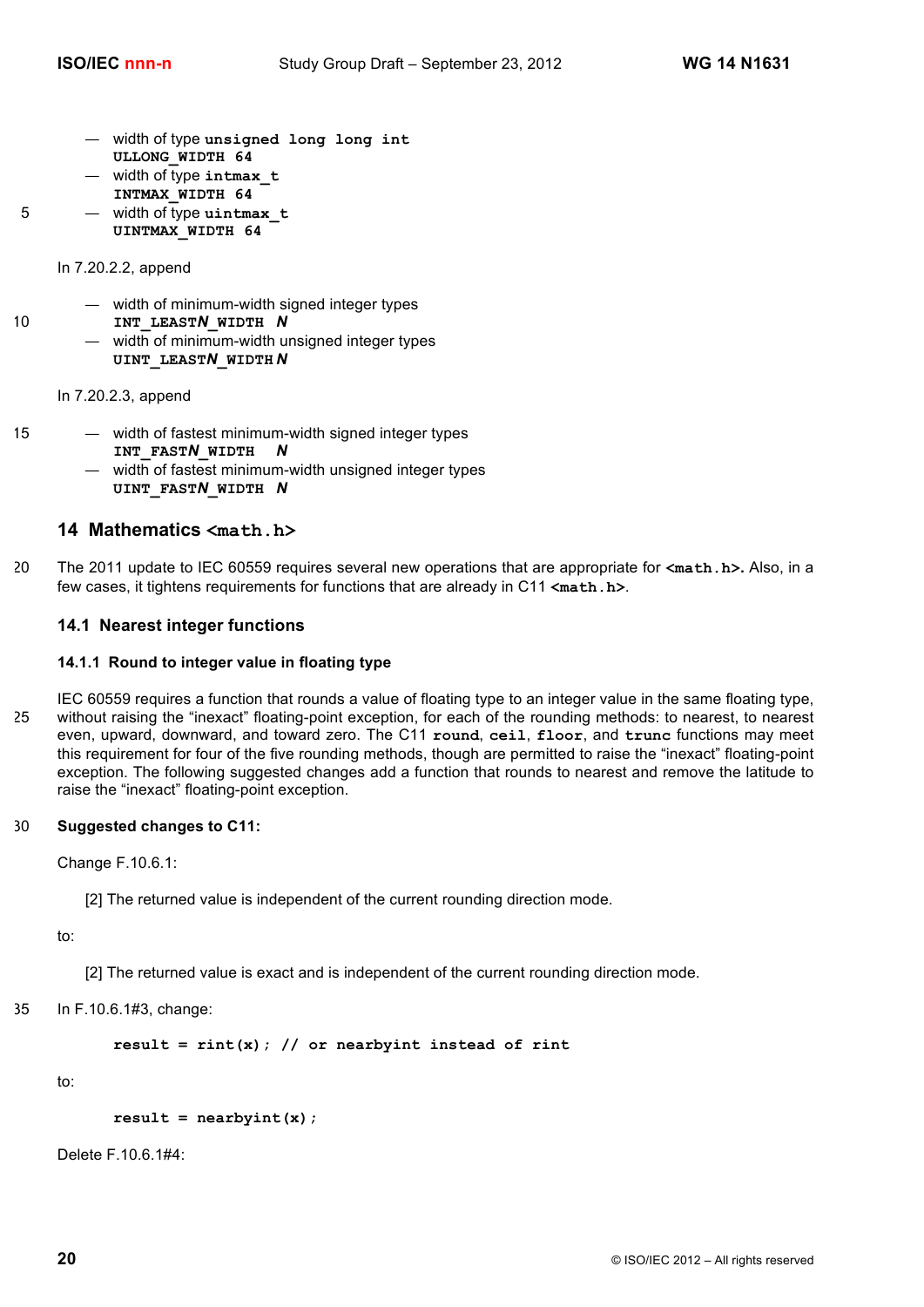The **ceil** functions may, but are not required to, raise the ''inexact'' floating-point exception for finite non-integer arguments, as this implementation does.

Change F.10.6.2:

[2] The returned value is independent of the current rounding direction mode.

5 to:

[2] The returned value is exact and is independent of the current rounding direction mode.

Delete the second sentence of F.10.6.2#3:

The **floor** functions may, but are not required to, raise the "inexact" floating-point exception for finite non-integer arguments, as that implementation does.

10 Change F.10.6.6:

[2] The returned value is independent of the current rounding direction mode.

to:

[2] The returned value is exact and is independent of the current rounding direction mode.

Change F.10.6.6#3 from:

15 [3] The **double** version of **round** behaves as though implemented by

```
#include <math.h>
           #include <fenv.h>
           #pragma STDC FENV_ACCESS ON
           double round(double x)
20 {
              double result;
              fenv_t save_env;
              feholdexcept(&save_env);
              result = rint(x);25 if (fetestexcept(FE_INEXACT)) {
                     fesetround(FE_TOWARDZERO);
                    result = rint(copysign(0.5 + fabs(x), x));}
              feupdateenv(&save_env);
30 return result;
          }
```
The round functions may, but are not required to, raise the "inexact" floating-point exception for finite non-integer numeric arguments, as this implementation does.

35 to:

[3] The **double** version of **round** behaves as though implemented by

```
#include <math.h>
           #include <fenv.h>
           #pragma STDC FENV_ACCESS ON
40 double round(double x)
           {
              double result;
              fenv_t save_env;
```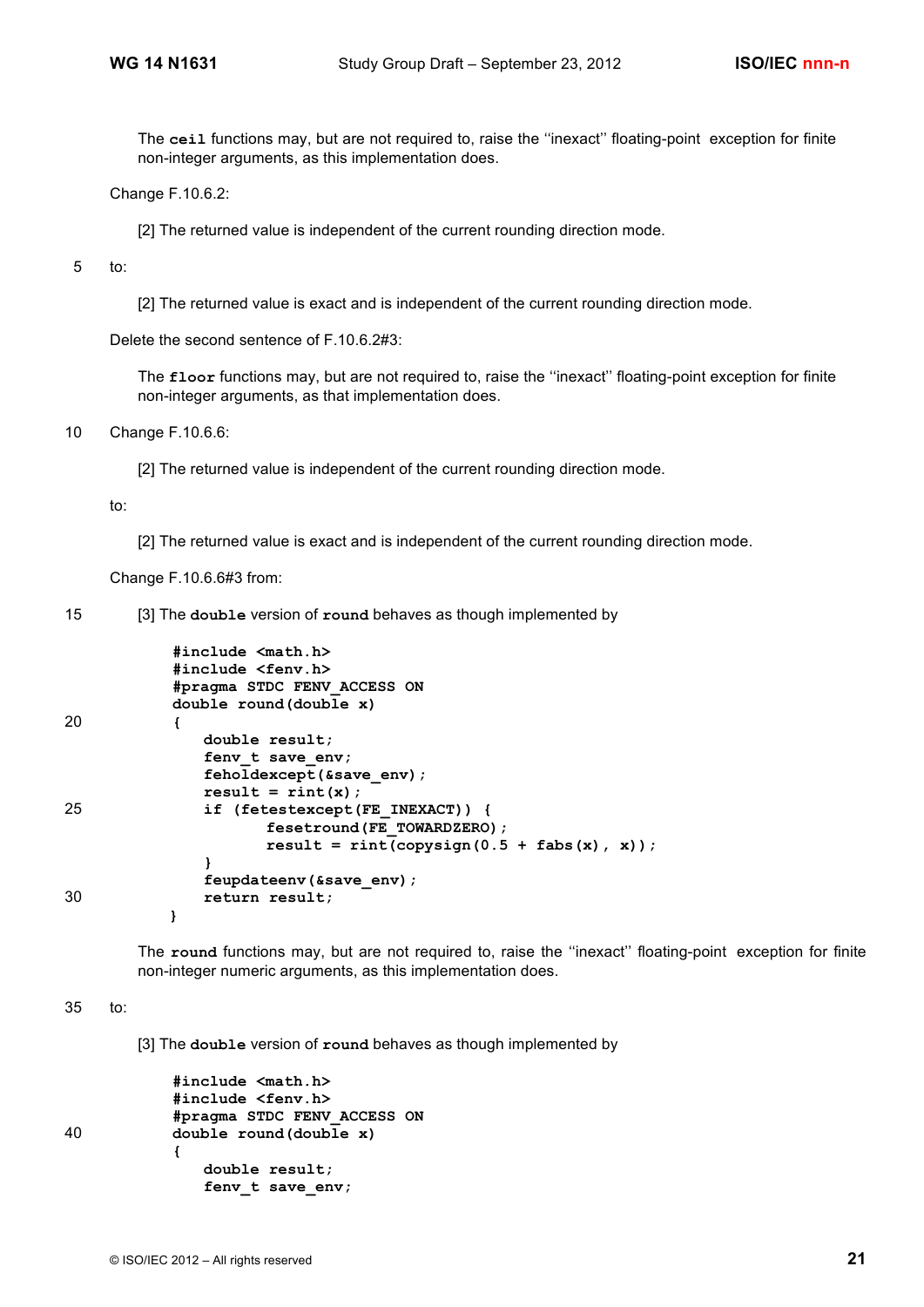```
feholdexcept(&save_env);
             result = rint(x);if (fetestexcept(FE_INEXACT)) {
                fesetround(FE_TOWARDZERO);
5 result = rint(copysign(0.5 + fabs(x), x));
                feclearexcept(FE_INEXACT);
             }
             feupdateenv(&save_env);
             return result;
```
10 **}** 

After 7.12.9.7, add:

#### **7.12.9.7a The roundeven functions**

#### **Synopsis**

```
15 [1] #define __STDC_WANT_IEC_60559_BFP__
           #include <math.h>
           double roundeven(double x);
           float roundevenf(float x);
           long double roundevenl(long double x);
20
```
## **Description**

[2] The **roundeven** functions round their argument to the nearest integer value in floating-point format, rounding halfway cases to even (that is, to the nearest value whose least significant bit 0), regardless of the current rounding direction.

#### 25 **Returns**

[1]

[3] The **roundeven** functions return the rounded integer value.

After F.10.6.7, add:

#### **F.10.6.7a The roundeven functions**

- 30 **roundeven(**±0**)** returns ±0.
	- **roundeven(**±∞**)** returns ±∞.

[2] The returned value is exact and is independent of the current rounding direction mode.

[3] See the sample implementation for **ceil** in F.10.6.1.

35 In F.10.6.8#1, delete the second sentence: The returned value is exact.

Replace F.10.6.8#2:

[2] The returned value is independent of the current rounding direction mode. The **trunc** functions may, but are not required to, raise the ''inexact'' floating-point exception for finite non-integer arguments.

#### 40 with:

```
[2] The returned value is exact and is independent of the current rounding direction mode.
```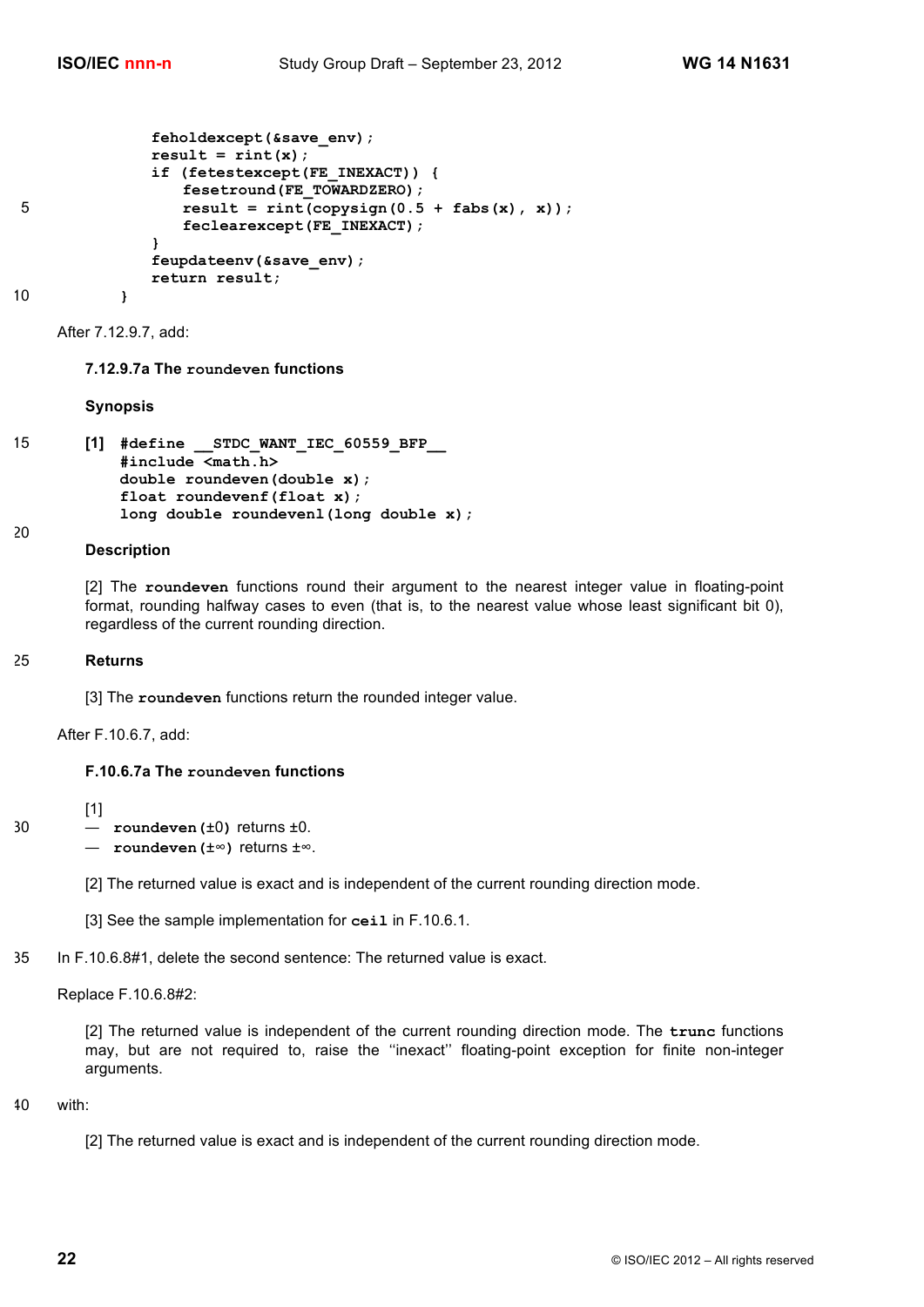### **14.1.2 Convert to integer type**

IEC 60559 requires conversion operations from each of its formats to each integer format, signed and unsigned, for each of five different rounding methods. For each of these it requires an operation that raises the "inexact" floating-point exception (for non-integer in-range inputs) and an operation that does not raise the 5 "inexact" floating-point exception. The suggested changes below satisfy this requirement with four new functions that take two extra arguments to represent the rounding direction and the rounding precision.

#### **Suggested changes to C11:**

After 7.12#6, add:

[7.12.6a] The math rounding direction macros

10 **FP\_INT\_UPWARD FP\_INT\_DOWNWARD FP\_INT\_TOWARDZERO FP\_INT\_TONEARESTFROMZERO FP\_INT\_TONEAREST**

15

30

represent the rounding directions of the functions **ceil**, **floor**, **trunc**, **round**, and **roundeven**, respectively, that convert to integral values in floating-point formats. These macros are for use with the **fromfp**, **ufromfp**, **fromfpx**, and **ufromfpx** functions.

After 7.12.9.8, add:

#### 20 **7.12.9.9 The fromfp and ufromfp functions**

#### **Synopsis**

```
[1] #define __STDC_WANT_IEC_60559_BFP__
           #include <math.h>
           intmax_t fromfp(double x, int round, unsigned int width);
25 intmax_t fromfpf(float x, int round, unsigned int width);
           intmax_t fromfpl(long double x, int round, unsigned int width);
           uintmax t ufromfp(double x, int round, unsigned int width);
           uintmax t ufromfpf(float x, int round, unsigned int width);
           uintmax_t ufromfpl(long double x, int round, unsigned int width);
```
#### **Description**

[2] The **fromfp** and **ufromfp** functions round **x**, using the math rounding direction indicated by **round**, to a signed or unsigned integer, respectively, of **width** bits, and return the result value in type **intmax\_t** or **uintmax\_t**, respectively. If the value of the **round** argument is not equal to the 35 value of a math rounding direction macro, the direction of rounding is unspecified. If the **width** argument is 0, the functions return 0. If the value of **width** exceeds the width of the function type, the rounding is to the full width of the function type. The **fromfp** and **ufromfp** functions do not raise the "inexact" floating-point exception. If **x** is infinite or NaN or rounds to an integral value that is outside the range of integers of the specified width, the functions return an unspecified value and a domain 40 error occurs.

### **Returns**

[3] The **fromfp** and **ufromfp** functions return the rounded integer value.

[4] EXAMPLE Upward rounding of double **x** to type **int**, without raising the "inexact" floating-point exception, is achieved by

45 **(int)fromfp(x, FP\_INT\_UPWARD, INT\_WIDTH)**.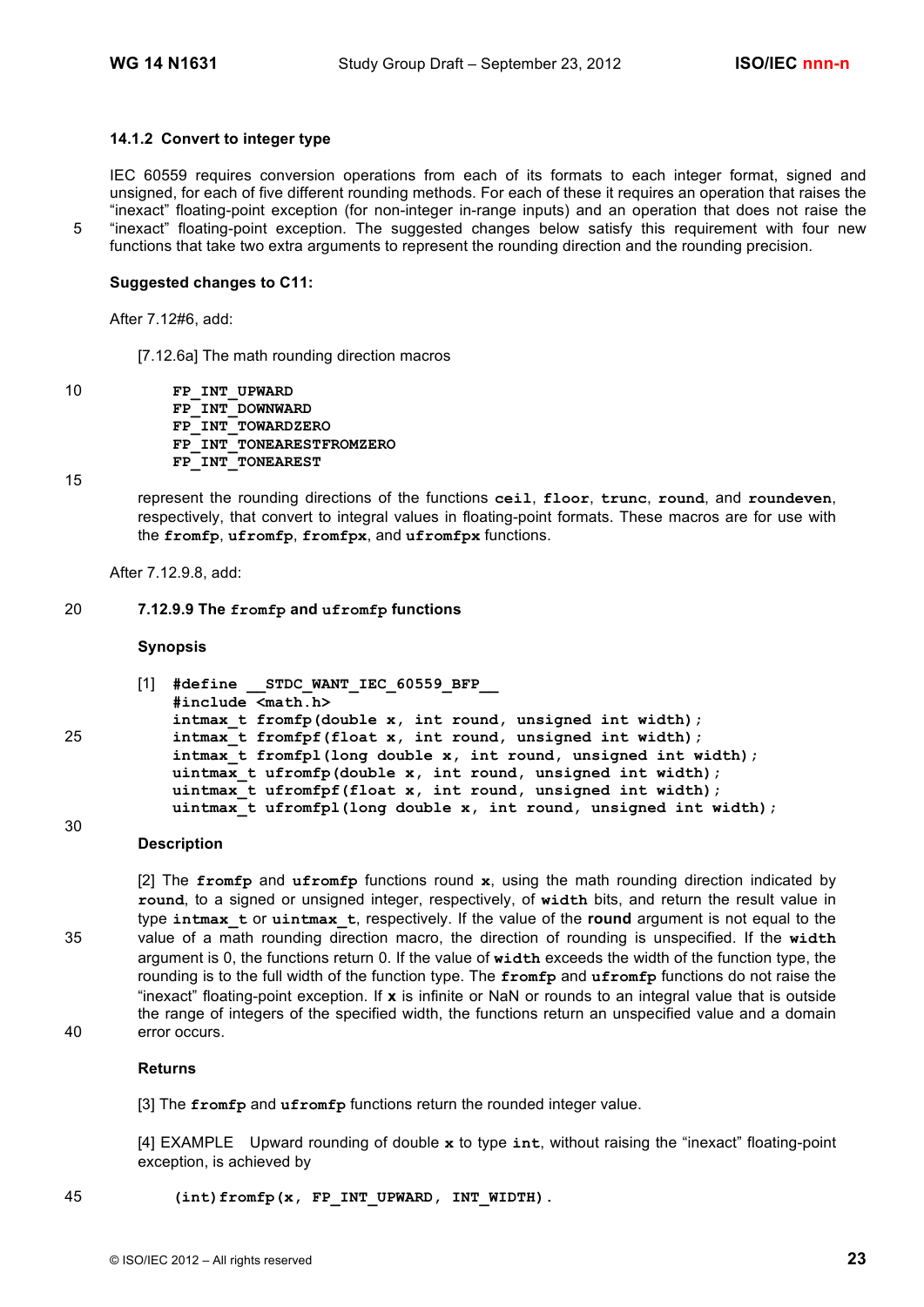#### **7.12.9.10 The fromfpx and ufromfpx functions**

#### **Synopsis**

```
[1] #define __STDC_WANT_IEC_60559_BFP__
           #include <math.h>
5 intmax_t fromfpx(double x, int round, unsigned int width);
           intmax_t fromfpxf(float x, int round, unsigned int width);
           intmax_t fromfpxl(long double x, int round, unsigned int width);
           uintmax t ufromfpx(double x, int round, unsigned int width);
           uintmax_t ufromfpxf(float x, int round, unsigned int width);
10 uintmax_t ufromfpxl(long double x, int round, unsigned int width);
```
#### **Description**

[2] The **fromfpx** and **ufromfpx** functions differ from the **fromfp** and **ufromfp** functions, respectively, only in that the **fromfpx** and **ufromfpx** functions raise the ''inexact'' floating-point 15 exception if a rounded result not exceeding the specified width differs in value from the argument **x**.

#### **Returns**

[3] The **fromfpx** and **ufromfpx** functions return the rounded integer value.

[4] NOTEConversions to integer types that are not required to raise the inexact exception can be done simply by rounding to integral value in floating type and then converting to the target integer 20 type. For example, the conversion of **long double x** to **uint64\_t**, using upward rounding, is done by

**(uint64\_t)ceill(x)**

After F.10.6.8, add:

#### **F.10.6.9 The fromfp and ufromfp functions**

25 [1] The **fromfp** and **ufromfp** functions raise the "invalid" floating-point exception and return an unspecified value if the floating-point argument **x** is infinite or NaN or rounds to an integral value that is outside the range of integers of the specified width.

[2] These functions do not raise the "inexact" floating-point exception.

#### **F.10.6.10 The fromfpx and ufromfpx functions**

30 [1] The **fromfpx** and **ufromfpx** functions raise the "invalid" floating-point exception and return an unspecified value if the floating-point argument **x** is infinite or NaN or rounds to an integral value that is outside the range of integers of the specified width.

[2] These functions raise the "inexact" floating-point exception if a valid result differs in value from the floating-point argument **x**.

## 35 **14.2 The llogb functions**

IEC 60559 requires that its logB operations, for invalid input, return a value outside ±2 × (*emax* + *p* -1), where *emax* is the maximum exponent and *p* the precision of the floating-point input format. If the width of the **int** type is only 16 bits and the floating type has a 15-bit exponent (like the binary128 format), then the **ilogb** functions cannot meet this requirement. The following suggested changes to C11 add the **llogb** functions, 40 which return **long int** and hence can satisfy this requirement for the **long double** types provided by

current and expected implementations.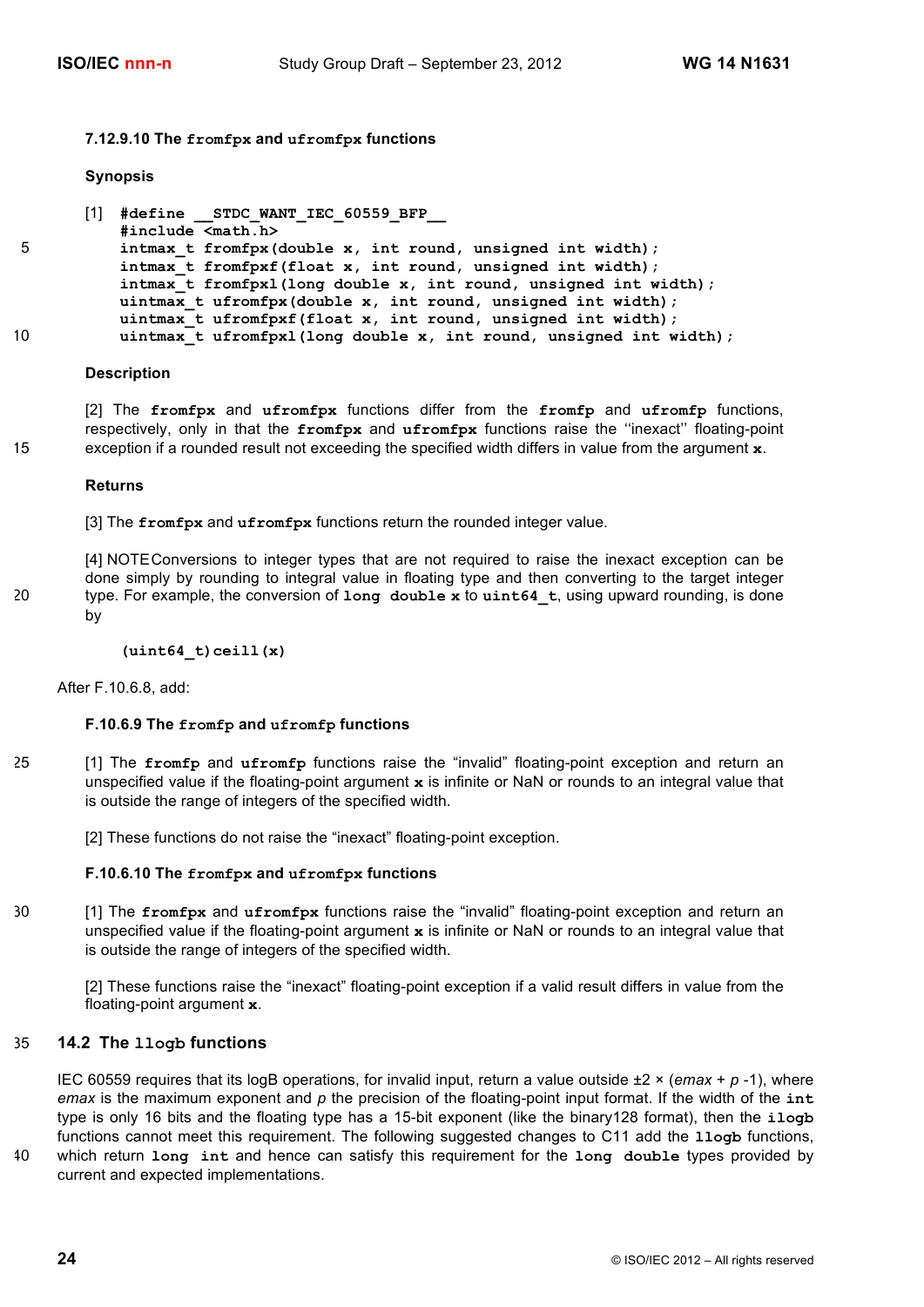### **Suggested changes to C11:**

After 7.12#8, add:

[8.a] The macros

**FP\_LLOGB0** 5 **FP\_LLOGBNAN**

> expand to integer constant expressions whose values are returned by **llogb(x)** if **x** is zero or NaN, respectively. The value of **FP\_LLOGB0** shall be either **LONG\_MIN** or **-LONG\_MAX.** The value of **FP\_LLOGBNAN** shall be either **LONG\_MAX** or **LONG\_MIN.**

#### 10 After 7.12.6.6, add:

**7.12.6.6a The llogb functions** 

#### **Synopsis**

```
[1] #define __STDC_WANT_IEC_60559_BFP__
           #include <math.h>
15 long int llogb(double x);
           long int llogbf(float x);
           long int llogbl(long double x);
```
#### **Description**

- 20 [2] The **llogb** functions extract the exponent of **x** as a signed **long int** value. If **x** is zero they compute the value **FP** LLOGB0; if **x** is infinite they compute the value LONG MAX; if **x** is a NaN they compute the value **FP\_LLOGBNAN;** otherwise, they are equivalent to calling the corresponding **logb** function and casting the returned value to type **long int.** A domain error or range error may occur if **x** is zero, infinite, or NaN. If the correct value is outside the range of the return type, the numeric 25 result is unspecified.
	-

#### **Returns**

[3] The **llogb** functions return the exponent of **x** as a signed **long int** value.

**Forward references:** the **logb** functions (7.12.6.n).

After F.10.3.6, add:

#### 30 **F.10.3.6a The llogb functions**

[1] The **llogb** functions are equivalent to the **ilogb** functions, except that the **llogb** functions determine a result in the **long int** type.

#### **14.3 Max-min magnitude functions**

IEC 60559 requires functions that determine which of two inputs has the maximum and minimum magnitude.

#### 35 **Suggested changes to C11:**

After 7.12.12.3, add:

#### **7.12.12.4 The fmaxmag functions**

#### **Synopsis**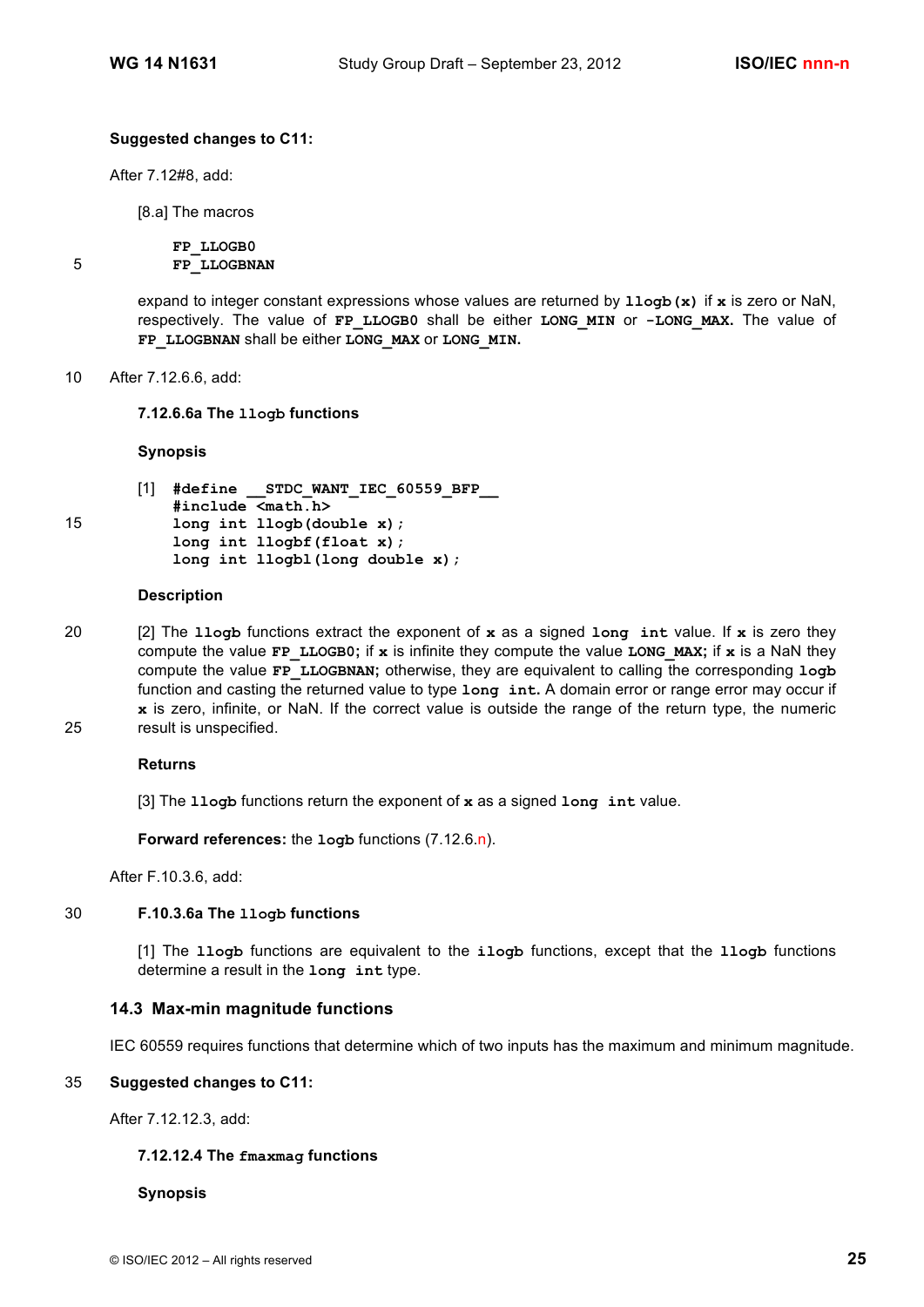```
[1] #define __STDC_WANT_IEC_60559_BFP__
          #include <math.h> 
          double fmaxmag(double x, double y);
          float fmaxmagf(float x, float y);
5 long double fmaxmagl(long double x, long double y);
```
### **Description**

[2] The **fmaxmag** functions determine the numeric value of their argument whose magnitude is the maximum of the magnitudes of the arguments.<sup>4</sup>

### 10 **Returns**

[3] The **fmaxmag** functions return the numeric value of their argument of maximum magnitude.

#### **7.12.12.5 The fminmag functions**

#### **Synopsis**

```
[1] #define __STDC_WANT_IEC_60559_BFP__
15 #include <math.h> 
           double fminmag(double x, double y);
           float fminmagf(float x, float y);
           long double fminmagl(long double x, long double y);
```
#### 20 **Description**

[2] The **fminmag** functions determine the numeric value of their argument whose magnitude is the minimum of the magnitudes of the arguments.<sup>5</sup>

#### **Returns**

[3] The **fminmag** functions return the numeric value of their argument of minimum magnitude.

### 25 After F.10.9.3, add:

#### **F.10.9.4 The fmaxmag functions**

[1] If just one argument is a NaN, the **fmaxmag** functions return the other argument (if both arguments are NaNs, the functions return a NaN).

[2] The returned value is exact and is independent of the current rounding direction mode.

```
30 \qquad [3] The body of the \bf{fmaxmag} function might be<sup>6</sup>
```

```
{ return (isgreaterequal(fabs(x), fabs(y)) || isnan(y)) ? x : y; }
```
#### **F.10.9.5 The fminmag functions**

[1] The **fminmag** functions are analogous to the **fmaxmag** functions (F.10.9.4).

<sup>&</sup>lt;sup>4</sup> Quiet NaN arguments are treated as missing data: if one argument is a quiet NaN and the other numeric, then the **fmaxmag** functions choose the numeric value. See F.10.9.4.

<sup>5</sup> The **fminmag** functions are analogous to the **fmaxmag** functions in their treatment of quiet NaNs.

 $6$  This implementation does not handle signaling NaNs as required of implementations that define **FP\_SNANS\_ALWAYS\_SIGNAL**.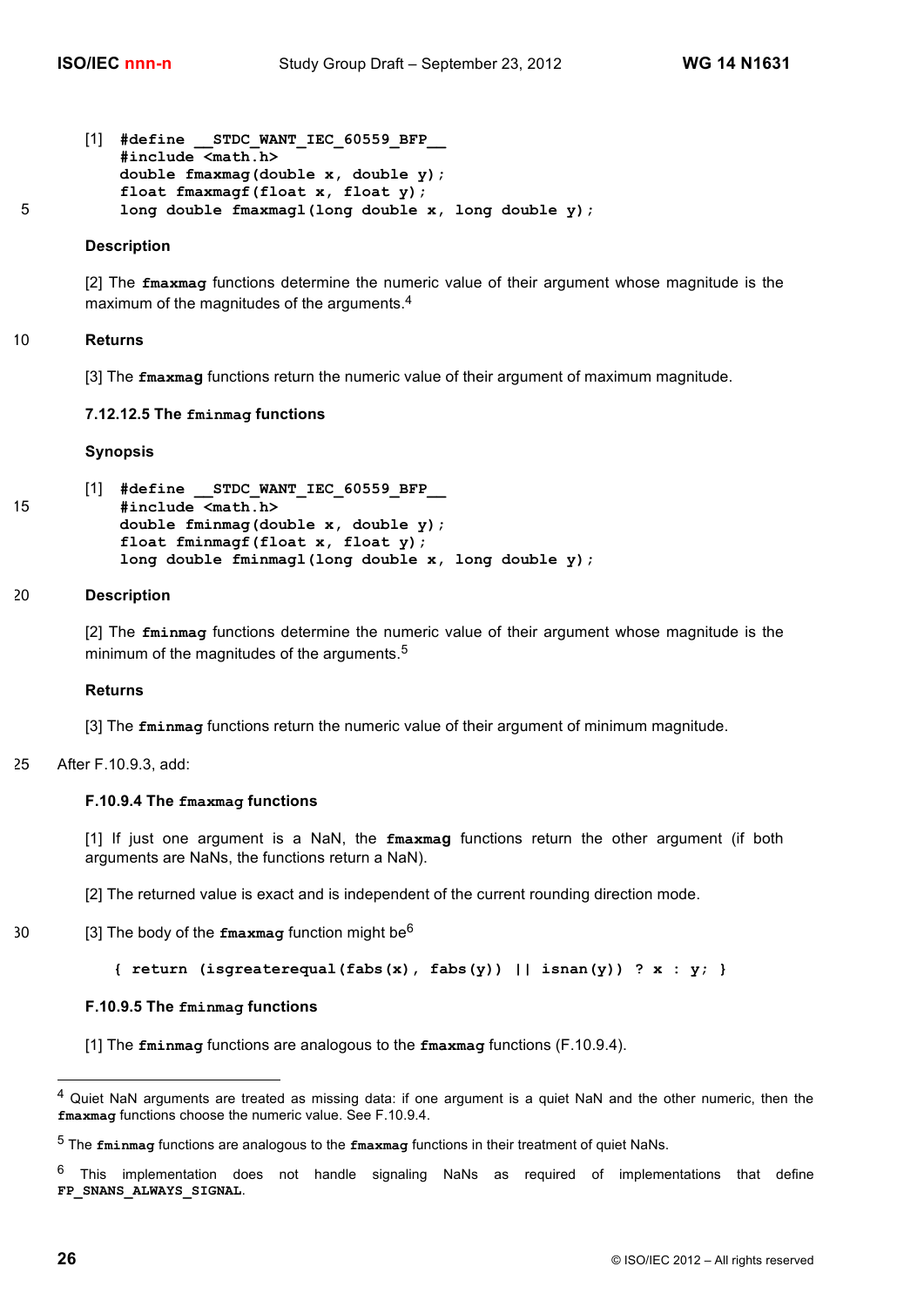[2] The returned value is exact and is independent of the current rounding direction mode.

## **14.4 The nextup and nextdown functions**

IEC 60559 replaces the previously recommended two-argument nextAfter operation with one-argument nextUp and nextDown operations. C11 supports the nextAfter operation with the **nextafter** and 5 **nexttoward** functions. The following suggested changes to C11 add functions for the new operations and retain the **nextafter** and **nexttoward** functions already in C11.

#### **Suggested changes to C11:**

After 7.12.11.4 add:

#### **7.12.11.5 The nextup functions**

## 10 **Synopsis**

```
[1] #define __STDC_WANT_IEC_60559_BFP__
           #include <math.h>
           double nextup(double x);
           float nextupf(float x);
15 long double nextupl(long double x);
```
#### **Description**

[2] The **nextup** functions determine the next representable value, in the type of the function, greater than **x**. If **x** is the negative number of least magnitude in the type of **x**, **nextup(x)** is −0 if the type 20 has signed zeros and is 0 otherwise. If **x** is zero, **nextup(x)** is the positive number of least magnitude in the type of **x**. **nextup(HUGE\_VAL)** is **HUGE\_VAL**.

#### **Returns**

[3] The **nextup** functions return the next representable value in the specified type greater than **x.**

#### **7.12.11.6 The nextdown functions**

#### 25 **Synopsis**

|    | $\begin{bmatrix} 1 \end{bmatrix}$ #define STDC WANT IEC 60559 BFP |
|----|-------------------------------------------------------------------|
|    | $#include$ $\langlemath.h\rangle$                                 |
|    | double nextdown(double x);                                        |
|    | float $nextdownf(f$ loat x);                                      |
| 30 | long double nextdownl(long double $x$ );                          |

#### **Description**

```
[2] The nextdown functions determine the next representable value, in the type of the function, less 
          than x. If x is the positive number of least magnitude in the type of x, nextdown(x) is +0 if the type 
35 has signed zeros and is 0 otherwise. If x is zero, nextdown(x) is the negative number of least 
          magnitude in the type of x. nextdown(-HUGE_VAL) is -HUGE_VAL.
```
#### **Returns**

[3] The **nextdown** functions return the next representable value in the specified type less than **x.**

After F.10.8.4, add:

#### 40 **F.10.8.5 The nextup functions**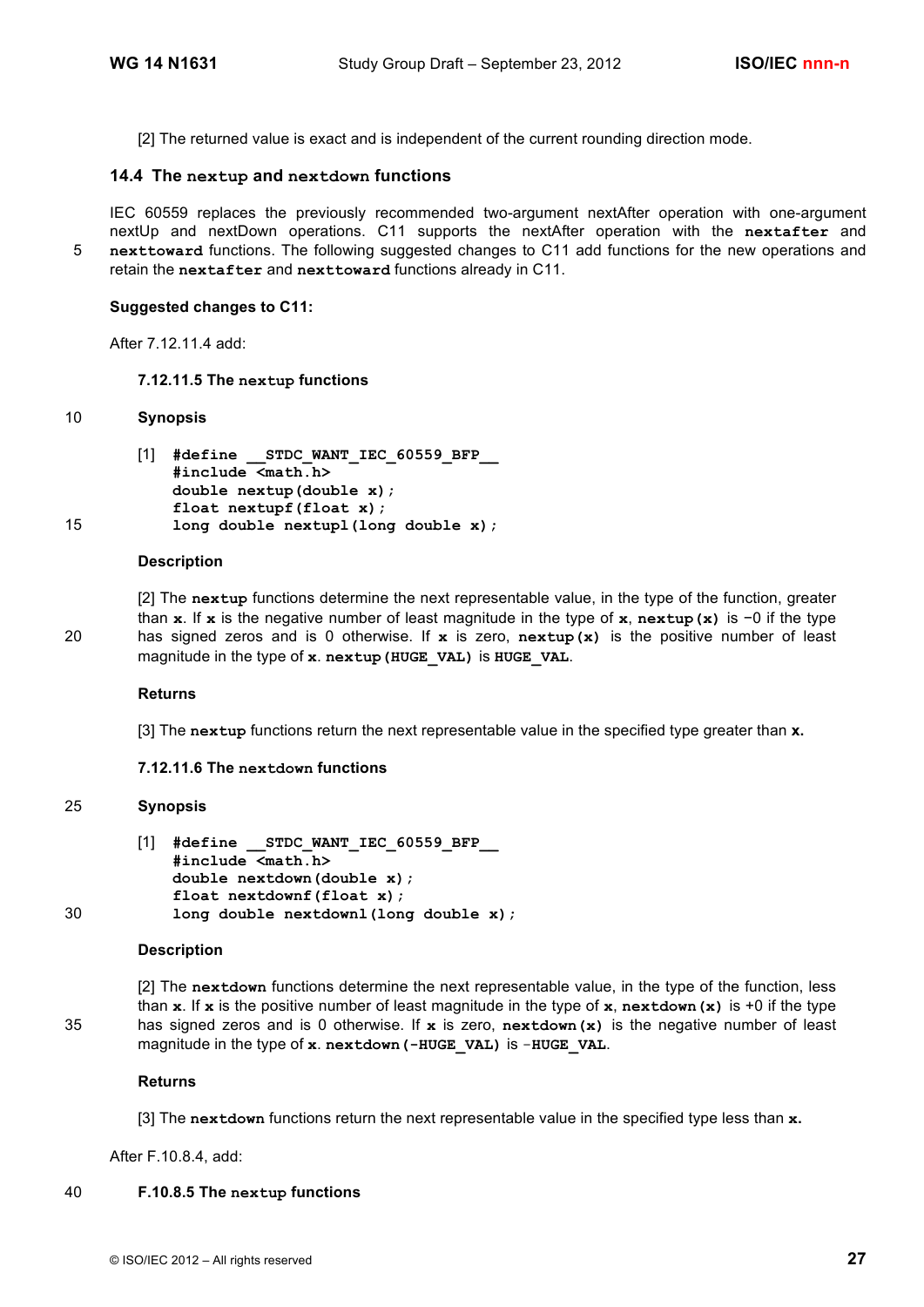[1]

— **nextup(**+∞**)** returns +∞.

— **nextup(**−∞**)** returns the largest-magnitude negative finite number in the type of the function.

#### 5 **F.10.8.6 The nextdown functions**

[1]

— **nextdown(**+∞**)** returns the largest-magnitude positive finite number in the type of the function. — **nextdown(**−∞**)** returns −∞.

#### 10 **14.5 Functions that round result to narrower type**

IEC 60559 requires add, subtract, multiply, divide, fused multiply-add, and square root operations that round once to a floating-point format independent of the format of the operands. The following suggested changes to C11 add functions for these operations that round to formats narrower than the operand formats. The operations that round to the same and wider formats are already available by casting operands of the built-in 15 operators (**+**, **-**, **\***, **/**) to the desired type and by calling the **fma** and **sqrt** functions of the desired type.

#### **Suggested changes to C11:**

After 7.12.13, add:

#### **7.12.13a Functions that round result to narrower type**

#### **7.12.13a.1 Add and round to narrower type**

```
20 Synopsis
```

```
[1] #define __STDC_WANT_IEC_60559_BFP__
           #include <math.h>
           float fadd(double x, double y); 
           float faddl(long double x, long double y); 
25 double daddl(long double x, long double y);
```
#### **Description**

[2] These functions compute the sum **x** + **y**, rounded to the type of the function. They compute the sum (as if) to infinite precision and round once to the result format, according to the current rounding 30 mode. A range error may occur for finite arguments. A domain error may occur for infinite arguments.

#### **Returns**

[3] These functions return the sum **x** + **y**, rounded to the type of the function.

#### **7.12.13a.2 Subtract and round to narrower type**

#### **Synopsis**

```
35 [1] #define __STDC_WANT_IEC_60559_BFP__
           #include <math.h>
           float fsub(double x, double y); 
           float fsubl(long double x, long double y); 
           double dsubl(long double x, long double y);
40
```
## **Description**

[2] These functions compute the difference **x** − **y**, rounded to the type of the function. They compute the difference (as if) to infinite precision and round once to the result format, according to the current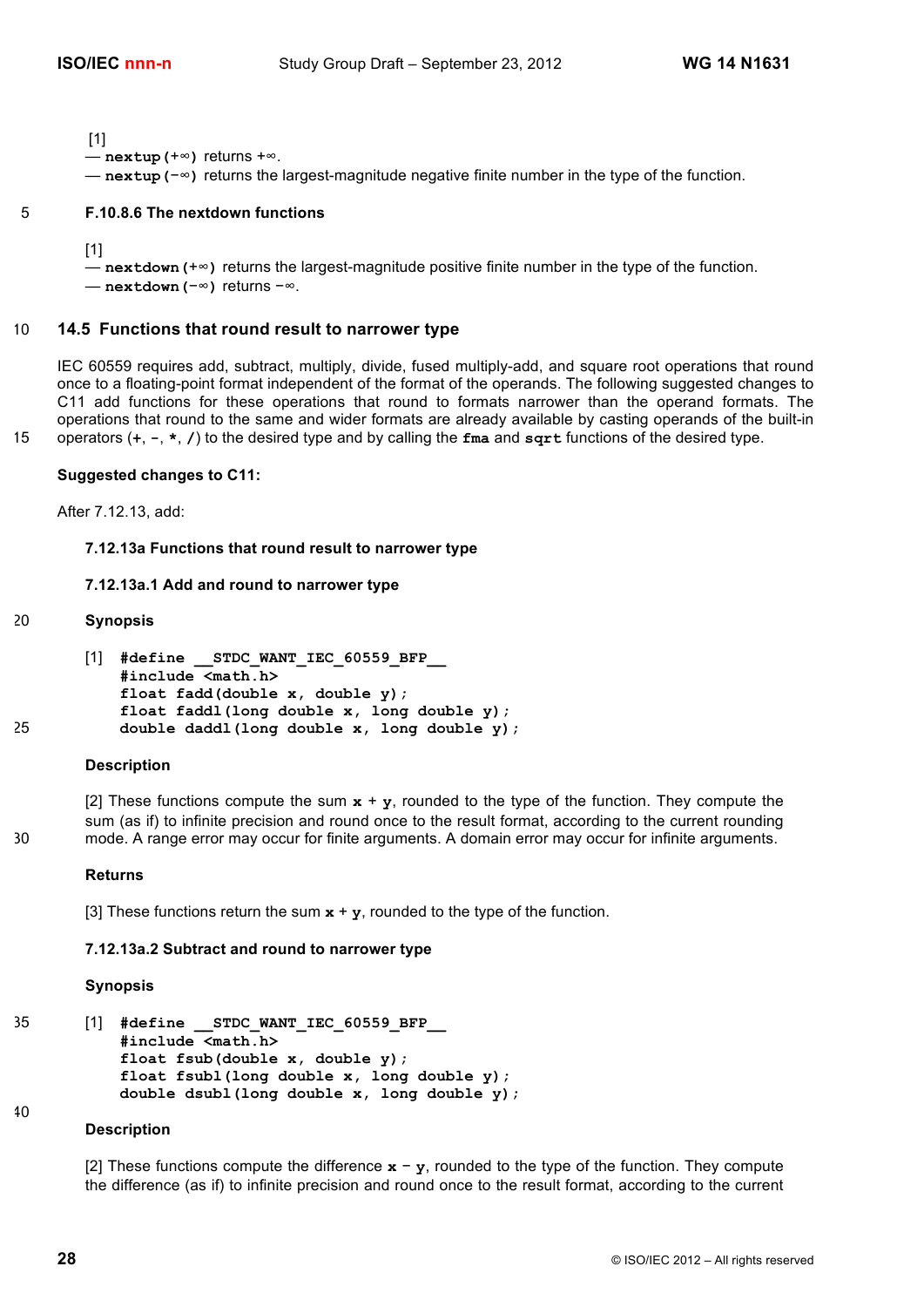rounding mode. A range error may occur for finite arguments. A domain error may occur for infinite arguments.

#### **Returns**

[3] These functions return the difference **x** − **y**, rounded to the type of the function.

#### 5 **7.12.13a.3 Multiply and round to narrower type**

#### **Synopsis**

```
[1] #define __STDC_WANT_IEC_60559_BFP__
           #include <math.h>
           float fmul(double x, double y); 
10 float fmull(long double x, long double y); 
           double dmull(long double x, long double y);
```
#### **Description**

[2] These functions compute the product  $\mathbf{x} \times \mathbf{y}$ , rounded to the type of the function. They compute the 15 product (as if) to infinite precision and round once to the result format, according to the current rounding mode. A range error may occur for finite arguments. A domain error occurs for one infinite argument and one zero argument.

#### **Returns**

[3] These functions return the product of  $x \times y$ , rounded to the type of the function.

#### 20 **7.12.13a.4 Divide and round to narrower type**

#### **Synopsis**

```
[1] #define __STDC_WANT_IEC_60559_BFP__
           #include <math.h>
           float fdiv(double x, double y); 
25 float fdivl(long double x, long double y); 
           double ddivl(long double x, long double y);
```
#### **Description**

[2] These functions compute the quotient  $x \div y$ , rounded to the type of the function. They compute the 30 quotient (as if) to infinite precision and round once to the result format, according to the current rounding mode. A range error may occur for finite arguments. A domain error occurs for either both arguments infinite or both arguments zero. A pole error occurs for a finite x and a zero y.

#### **Returns**

[3] These functions return the quotient  $\mathbf{x} \div \mathbf{y}$ , rounded to the type of the function.

## 35 **7.12.13a.5 Floating multiply-add rounded to narrower type**

#### **Synopsis**

|    | [1] #define STDC WANT IEC 60559 BFP                        |
|----|------------------------------------------------------------|
|    | #include <math.h></math.h>                                 |
|    | float ffma(double x, double y, double z);                  |
| 40 | float ffmal(long double x, long double y, long double z);  |
|    | double dfmal(long double x, long double y, long double z); |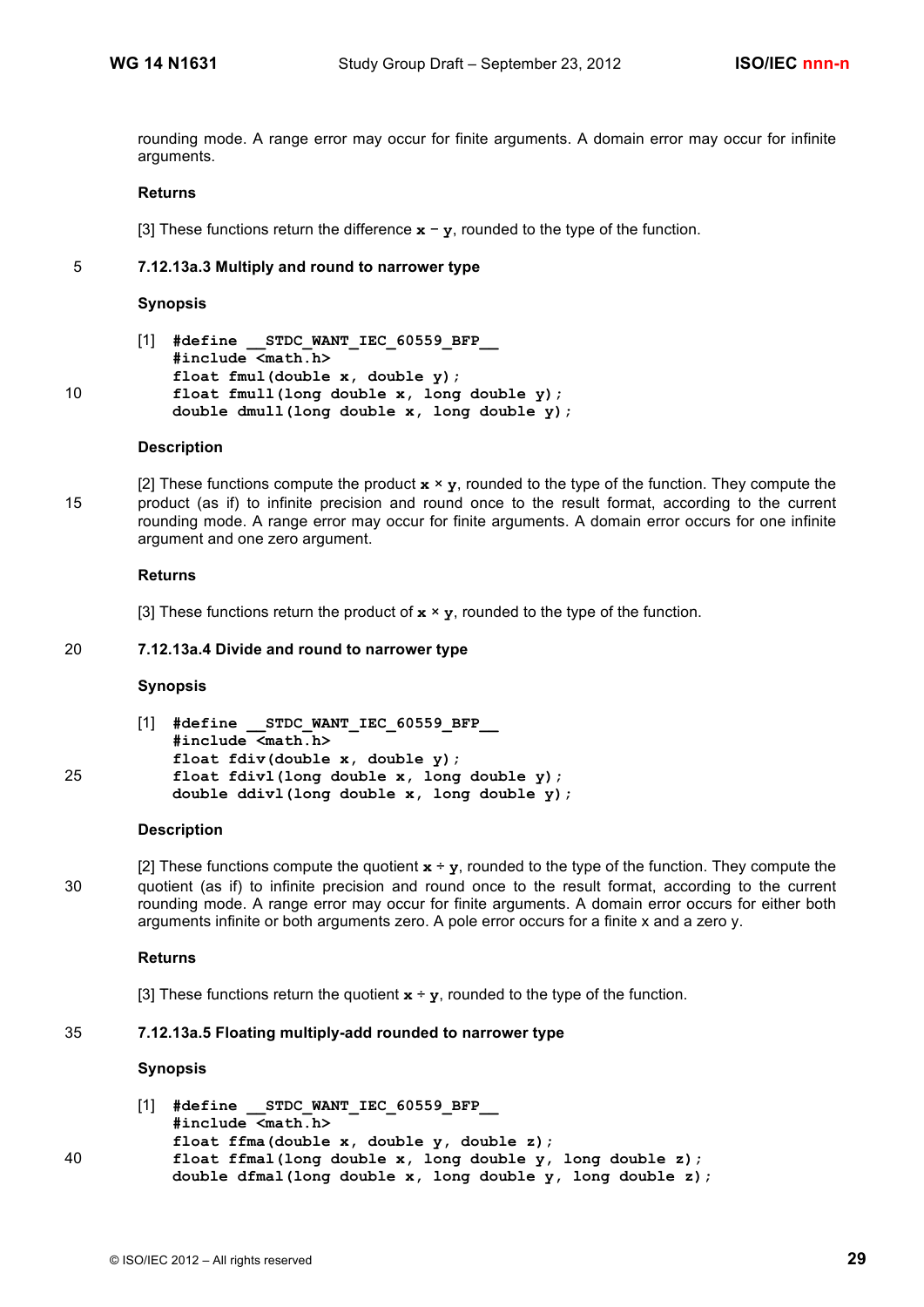#### **Description**

[2] These functions compute  $(\mathbf{x} \times \mathbf{y}) + \mathbf{z}$ , rounded to the type of the function. They compute  $(\mathbf{x} \times \mathbf{y}) + \mathbf{z}$ **z** to infinite precision and round once to the result format, according to the current rounding mode. A range error may occur for finite arguments. A domain error may occur for an infinite argument.

#### 5 **Returns**

[3] These functions return  $(\mathbf{x} \times \mathbf{y}) + \mathbf{z}$ , rounded to the type of the function.

## **7.12.13a.6 Square root rounded to narrower type**

#### **Synopsis**

```
[1] #define __STDC_WANT_IEC_60559_BFP__
10 #include <math.h>
           float fsqrt(double x); 
           float fsqrtl(long double x); 
           double dsqrtl(long double x);
```
#### 15 **Description**

[2] These functions compute the square root of **x**, rounded to the type of the function. They compute the square root (as if) to infinite precision and round once to the result format, according to the current rounding mode. A range error may occur for finite positive arguments. A domain error occurs if the argument is less than zero.

#### 20 **Returns**

[3] These functions return the square root of **x**, rounded to the type of the function.

After old F.10.10 add:

#### **F.10.10a Functions that round result to narrower type**

[1] The functions that round their result to narrower type (7.12.14) are fully specified in IEC 60559. 25 The returned value is dependent on the current rounding direction mode.

#### **14.6 Comparison macros**

IEC 60559 requires an extensive set of comparison operations. C11's built-in equality and relational operators and quiet comparison macros and their negations (**!**) support all these required operations, except for compareSignalingEqual and compareSignalingNotEqual. The following suggested changes to C11 provide a 30 function-like macro for compareSignalingEqual. The negation of the macro provides compareSignalingNotEqual. (See Table 1.)

**Suggested changes to C11:**

After 7.12.14.6, add:

#### **7.12.14.7 The iseqsig macro**

#### 35 **Synopsis**

[1] **#define \_\_STDC\_WANT\_IEC\_60559\_BFP\_\_ #include <math.h> int iseqsig(floating-type x, floating-type y);** 

#### 40 **Description**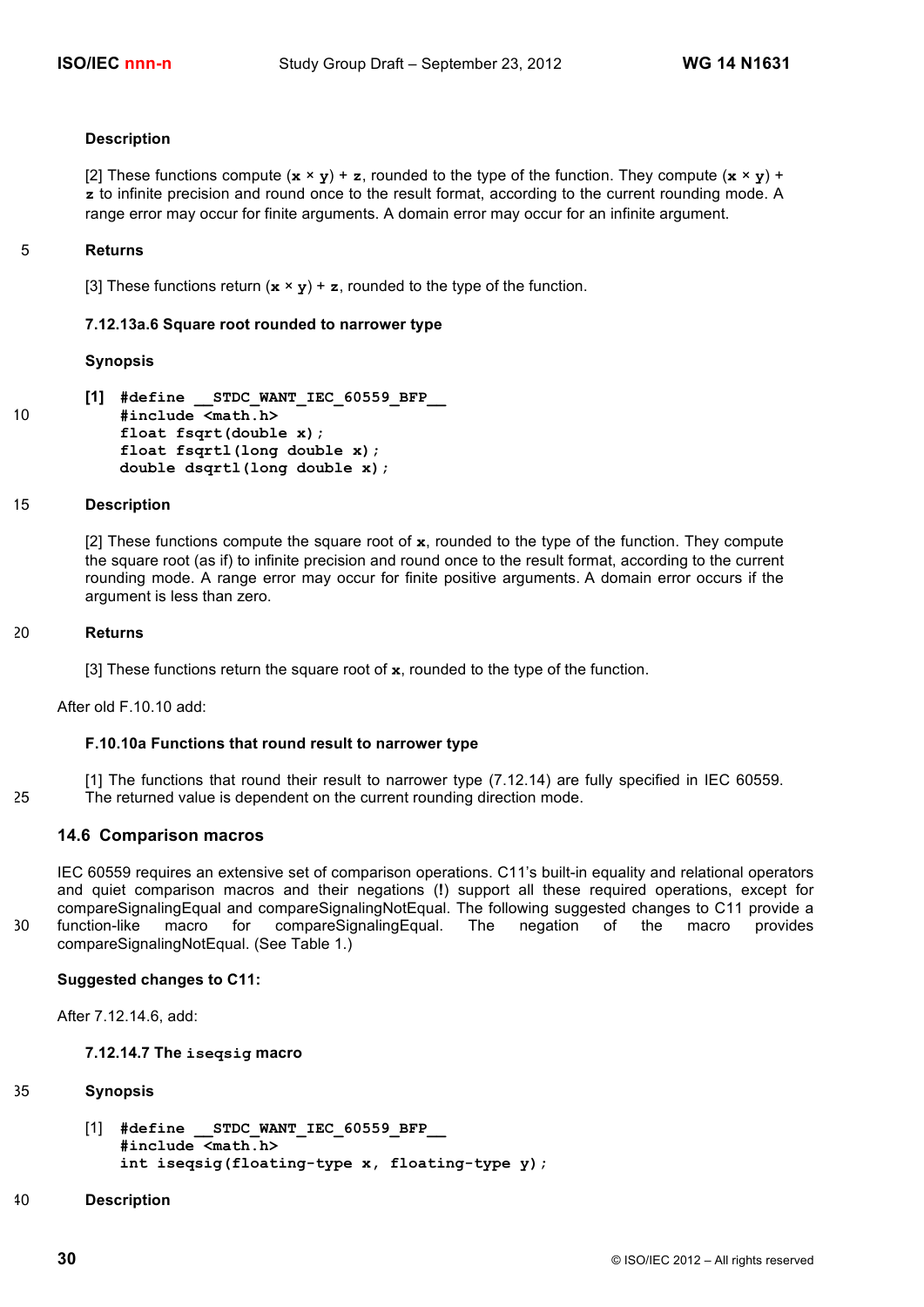[2] The **iseqsig** macro determines whether its arguments are equal. A domain error occurs if an argument is a NaN.

#### **Returns**

[3] The **iseqsig** macro returns 1 if its arguments are equal and 0 otherwise.

5 After F.10.11, add:

## **F.10.11.1 The iseqsig macro**

[1] The equality operator **==** and the **iseqsiq** macro produce equivalent results, except that the **iseqsig** macro raises the "invalid" floating-point exception if an argument is a NaN.

## **14.7 Inquiry macros**

10 IEC 60559 requires several inquiry operations, all but three of which are already supported in C11 as functionlike macros. The suggested changes to C11 below support the remaining three.

#### **Suggested change to C11:**

After 7.12.3.1, add:

**7.12.3.1a The iscanonical macro**

#### 15 **Synopsis**

[1] **#define \_\_STDC\_WANT\_IEC\_60559\_BFP\_\_ #include <math.h> int iscanonical(real-floating x);**

#### 20 **Description**

[2] The **iscanonical** macro determines whether its argument value is canonical (5.2.4.2.2). First, an argument represented in a format wider than its semantic type is converted to its semantic type. Then determination is based on the type of the argument.

#### **Returns**

25 [3] The **iscanonical** macro returns a nonzero value if and only if its argument is canonical.

At the end of 7.12.3.6 (The **isnormal** macro), add:

#### **7.12.3.7 The issignaling macro**

#### **Synopsis**

[1] **#define \_\_STDC\_WANT\_IEC\_60559\_BFP\_\_** 30 **#include <math.h> int issignaling(real-floating x);**

#### **Description**

[2] The **issignaling** macro determines whether its argument value is a signaling NaN, without 35 raising a floating-point exception.

### **Returns**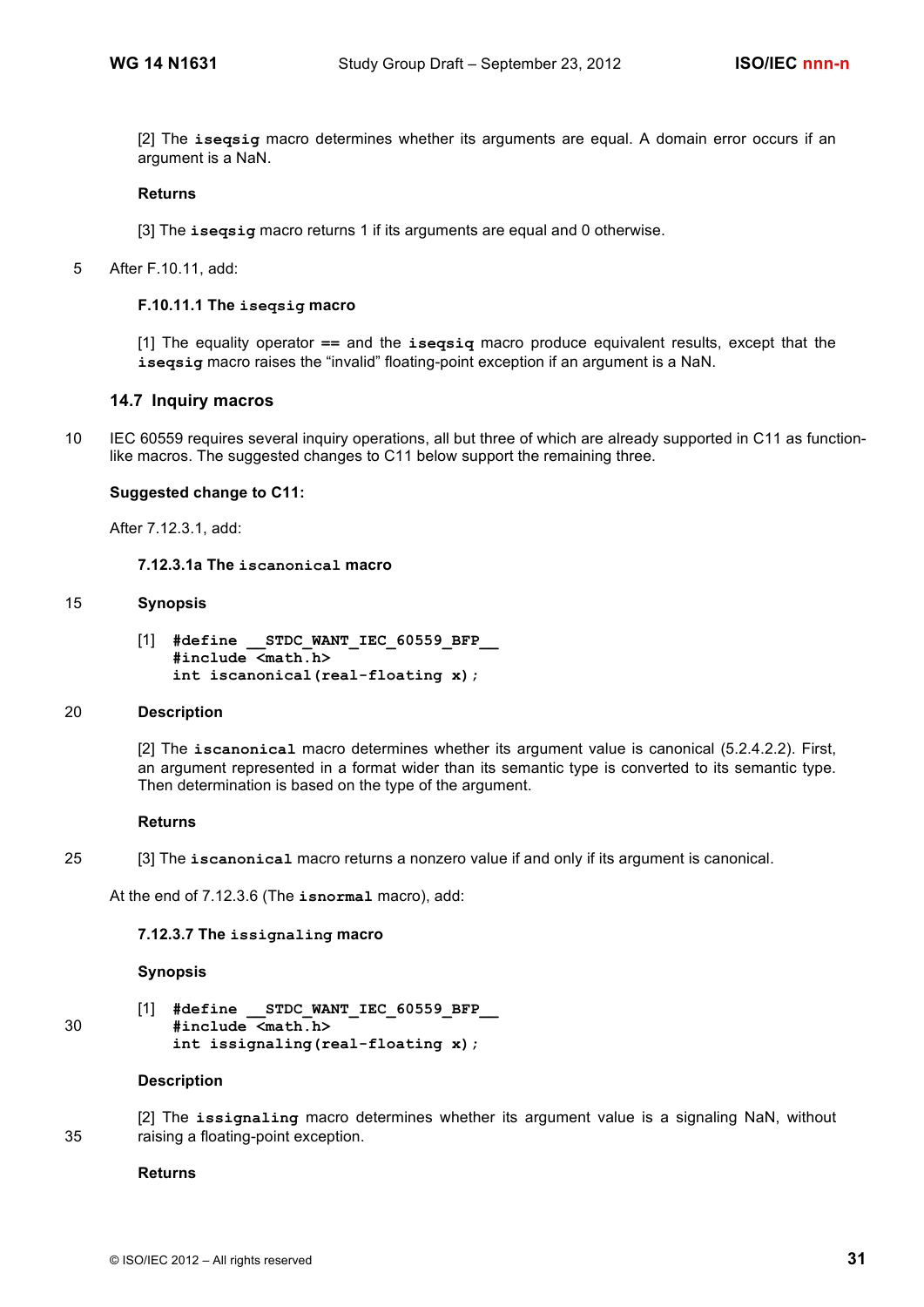[3] The **issignaling** macro returns a nonzero value if and only if its argument is a signaling NaN.

**7.12.3.8 The issubnormal macro**

#### **Synopsis**

```
[1] #define __STDC_WANT_IEC_60559_BFP__
5 #include <math.h> 
          int issubnormal(real-floating x);
```
#### **Description**

[2] The **issubnormal** macro determines whether its argument value is subnormal. First, an 10 argument represented in a format wider than its semantic type is converted to its semantic type. Then determination is based on the type of the argument.

### **Returns**

[3] The **issubnormal** macro returns a nonzero value if and only if its argument is subnormal.

#### **14.8 Total order functions**

15 IEC 60559 requires a totalOrder operation, which it defines as follows:

"totalOrder(x, *y)* imposes a total ordering on canonical members of the format of *x* and *y*:

- a) If *x* < *y,* totalOrder(x, *y)* is true.
- b) If  $x > y$ , totalOrder(x, y) is false.
- 20 c) If  $x = y$ :
	- 1) totalOrder(−0, +0) is true.
	- 2) totalOrder(+0, −0) is false.
		- 3) If *x* and *y* represent the same floating-point datum:
- i) If *x* and *y* have negative sign, totalOrder(x, *y)* is true if and only if the exponent of *x* ≥ the 25 exponent of *y*
	- ii) otherwise totalOrder(x, *y)* is true if and only if the exponent of *x* ≤ the exponent of *y.*
	- d) If *x* and *y* are unordered numerically because *x* or *y* is NaN:
		- 1) totalOrder(−NaN, *y)* is true where −NaN represents a NaN with negative sign bit and *y* is a floating-point number.
- 30 2) totalOrder(x, +NaN) is true where +NaN represents a NaN with positive sign bit and *x* is a floating-point number.
	- 3) If *x* and *y* are both NaNs, then totalOrder reflects a total ordering based on:
		- i) negative sign orders below positive sign
		- ii) signaling orders below quiet for +NaN, reverse for −NaN
- 35 iii) lesser payload, when regarded as an integer, orders below greater payload for +NaN, reverse for −NaN."

IEC 60559:2011 also requires a totalOrderMag operation which is the totalOrder of the absolute values of the operands. The following suggested change to C11 provides these operations.

## 40 **Suggested change to C11:**

After F.10.11, add:

## **F.10.12 The total order functions**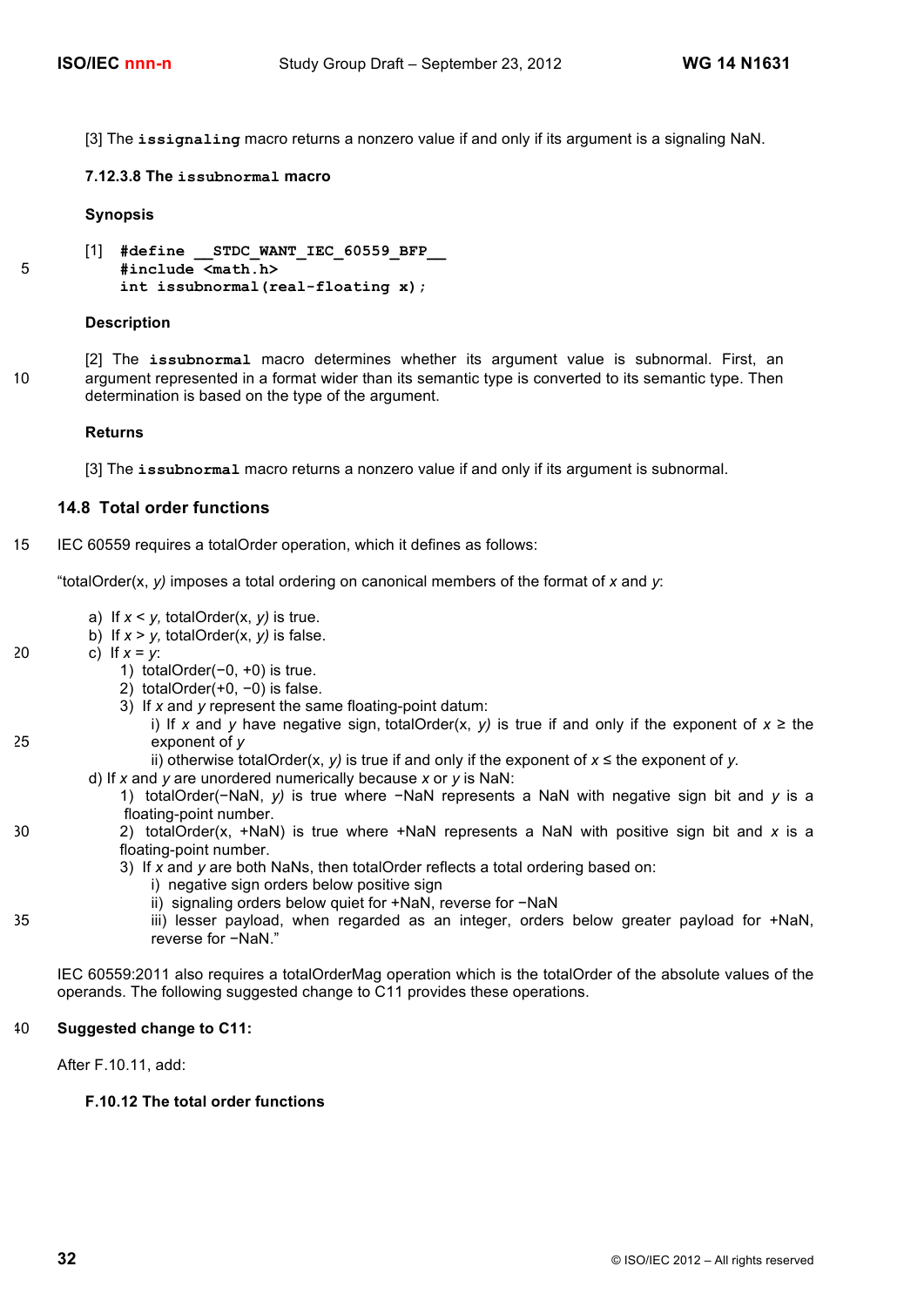This annex specifies the total order functions required IEC 60559.<sup>7</sup>

## **F.10.12.1 The totalorder functions**

#### **Synopsis**

```
[1] #define __STDC_WANT_IEC_60559_BFP__
5 #include <math.h>
          int totalorder(double x, double y);
          int totalorderf(float x, float y);
          int totalorderl(long double x, long double y);
```
#### 10 **Description**

[2] The **totalorder** functions determine whether the total order relationship, defined by IEC 60559, is true for the ordered pair of its arguments **x**, **y**. The functions are fully specified in IEC 60559.

#### **Returns**

[3] The **totalorder** functions return nonzero if and only if the total order relation is true for the 15 ordered pair of its arguments **x**, **y**.

#### **F.10.12.2 The totalordermag functions**

#### **Synopsis**

|    | $\begin{bmatrix} 1 \end{bmatrix}$ #define STDC WANT IEC 60559 BFP |
|----|-------------------------------------------------------------------|
|    | int totalordermag(double x, double $y$ );                         |
| 20 | int totalordermagf(float $x$ , float $y$ );                       |
|    | int totalordermagl(long double x, long double $y$ );              |

#### **Description**

[2] The **totalordermag** functions determine whether the total order relationship, defined by IEC 25 60559, is true for the ordered pair of the magnitudes of its arguments **x**, **y**. The functions are fully specified in IEC 60559.

#### **Returns**

[3] The **totalordermag** functions return nonzero if and only if the total order relation is true for the ordered pair of the magnitudes of it arguments **x**, **y**.

## 30 **14.9 The canonicalize functions**

IEC 60559 requires an arithmetic convertFormat operation from each format to itself. This operation produces a canonical encoding and, for a signaling NaN input, raises the "invalid" floating-point and delivers a quiet NaN. C assignment (and conversion as if by assignment) to the same format may be implemented as a convertFormat operation or as a copy operation. The suggested change to C11 below provides the IEC 60559 35 convertFormat operation.

## **Suggested change to C11:**

As the last subclause of 7.12.11 (after 7.12.11.5-6 added above), add:

### **7.12.11.7 The canonicalize functions**

 $<sup>7</sup>$  The total order functions are specified only in Annex F because they depend on the details of IEC 60559</sup> formats.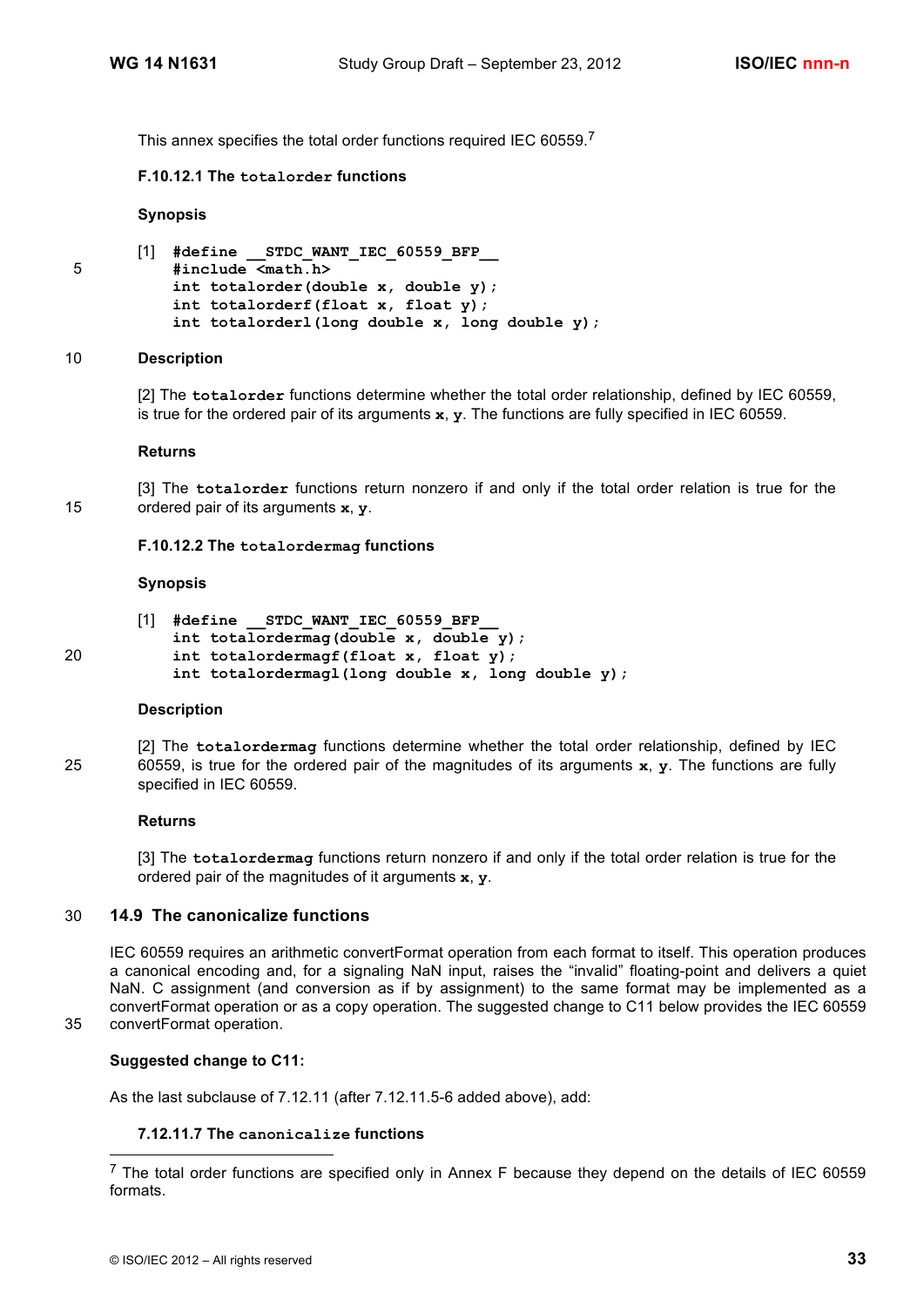#### **Synopsis**

```
[1] #define __STDC_WANT_IEC_60559_BFP__
          #include <math.h>
          int canonicalize(double * cx, const double * x);
5 int canonicalizef(float * cx, const float * x);
          int canonicalizel(long double * cx, const long double * x);
```
#### **Description**

[2] The **canonicalize** functions attempt to produce a canonical version of the floating-point 10 representation in the object pointed to by the argument **x**, as if to a temporary object of the specified type, and store the canonical result in the object pointed to by the argument **cx**. <sup>8</sup> If the input **\*x** is a signalling NaN, the **canonicalize** functions are intended to store a canonical quiet NaN. If a canonical result is not produced the object pointed to by **cx** in unchanged.

#### **Returns**

15 [3] The functions return zero if a canonical result is stored in the object pointed to by **cx**. Otherwise they return a nonzero value.

After F.10.8.6 (added above), add:

#### **F.10.8.7 The canonicalize functions**

[1] The **canonicalize** functions produce9 the canonical version of the representation in the object 20 pointed to by the argument **x**. If the imput **\*x** is a signaling NaN, the "invalid" floating-point exception is raised and a (canonical) quiet NaN (which should be the canonical version of that signaling NaN made quiet) is produced. For quiet NaN, infinity, and finite inputs, the functions raise no floating-point exceptions.

## **14.10 NaN functions**

25 IEC 60559 defines the payload of a NaN to be a certain part of the NaN's significand interpreted as an integer. The payload is intended to provide implementation-defined diagnostic information about the NaN, such as where or how the NaN was created. The following suggested changes to C11 provide functions to get and set the NaN payloads defined in IEC 60559.

### **Suggested change to C11:**

30 After F.10.12 (added above), add:

## **F.10.13 Payload functions**

#### **F.10.13.1 The getpayload functions**

#### **Synopsis**

```
[1] #define __STDC_WANT_IEC_60559_BFP__
35 #include <math.h>
           double getpayload(const double *x );
           float getpayloadf(const float *x );
           long double getpayloadl(const long double *x );
```
 <sup>8</sup> Arguments **x** and **cx** may point to the same object.

<sup>9</sup> As if **x\*1e0** were computed.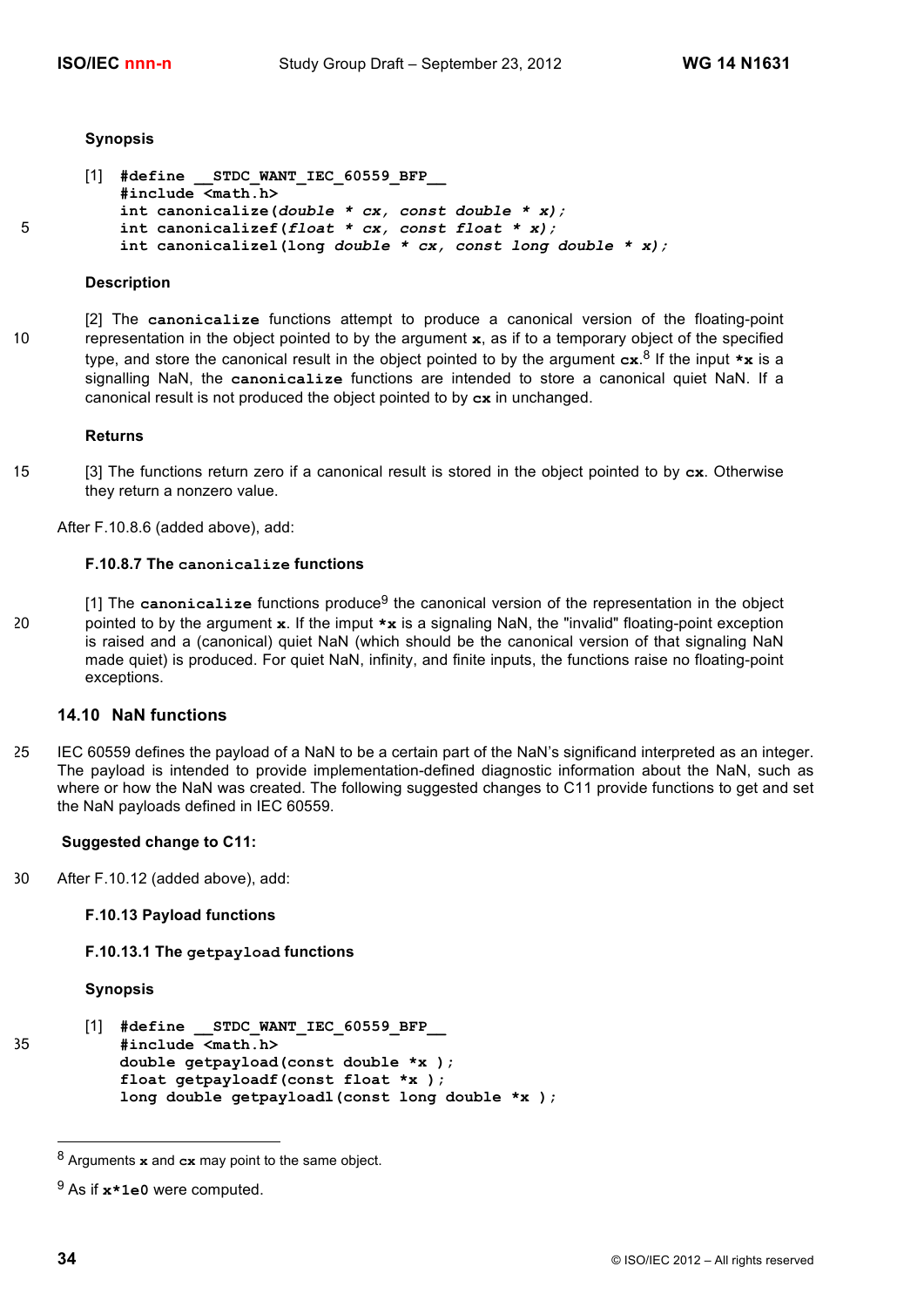## **Description**

[2] The **getpayload** functions extract the integer value of the payload of a NaN input and return the integer as a floating-point value. The sign of the returned integer is positive. Floating-point exceptions are not raised for signaling NaN arguments. If **\*x** is not a NaN, the return result is unspecified.

#### 5 **Returns**

[3] The functions return a floating-point representation of the integer value of the payload of the NaN input.

#### **F.10.13.2 The setpayload functions**

#### **Synopsis**

15

```
10 [1] #define __STDC_WANT_IEC_60559_BFP__
           #include <math.h>
           int setpayload(double *res, double pl);
           int setpayloadf(float *res, float pl);
           int setpayloadl(long double *res, long double pl);
```
#### **Description**

[2] The **setpayload** functions create a quiet NaN with the payload specified by **pl** and a zero sign bit and store that NaN into the object pointed to by **\*res**. If **pl** is not a positive floating-point integer representing a valid payload, **\*res** is set to positive zero.

#### 20 **Returns**

[3] If the functions stored the specified NaN, the functions return a zero value, otherwise a non-zero value (and **\*res** is set to zero).

#### **F.10.13.3 The setpayloadsig functions**

#### **Synopsis**

30

25 [1] **#define \_\_STDC\_WANT\_IEC\_60559\_BFP\_\_ #include <math.h> int setpayloadsig(double \*res, double pl); int setpayloadsigf(float \*res, float pl); int setpayloadsigl(long double \*res, long double pl);**

## **Description**

[2] The **setpayloadsig** functions create a signaling NaN with the payload specified by **pl** and a zero sign bit and store that NaN into the object pointed to by **\*res**. If **pl** is not a positive floatingpoint integer representing a valid payload, **\*res** is set to positive zero.

#### 35 **Returns**

[3] If the functions stored the specified NaN, the functions return a zero value, otherwise a non-zero value (and **\*res** is set to zero).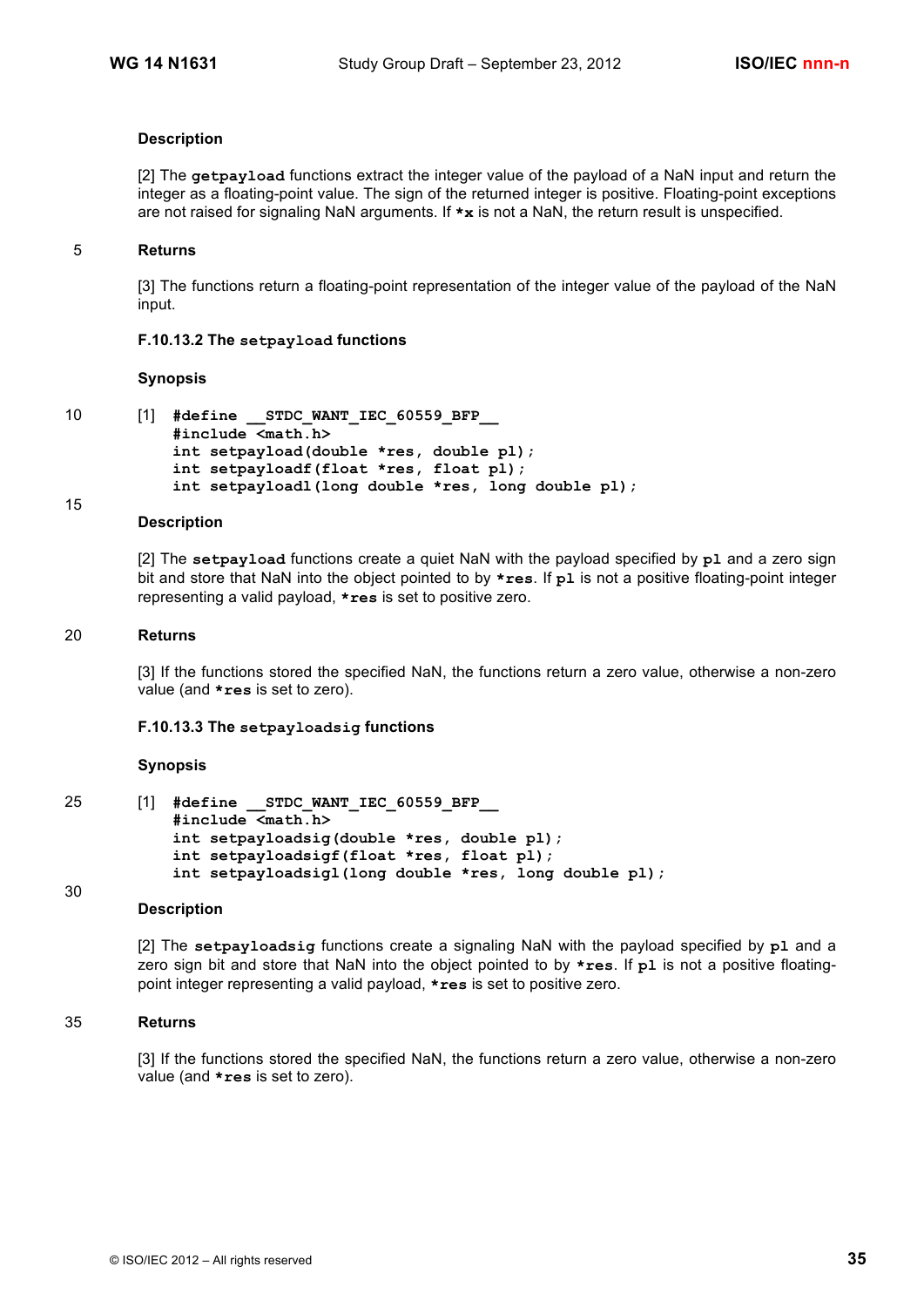## **15 The floating-point environment <fenv.h>**

## **15.1 The fesetexcept function**

IEC 60559 requires a raiseFlags operation that sets floating-point exception flags. Unlike the C **feraiseexcept** function in **<fenv.h>**, the raiseFlags operation does not cause side effects (notably traps) 5 as could occur if the exceptions resulted from arithmetic operations. The following suggested change to C11 provides the raiseFlags operation.

#### **Suggested change to C11:**

After 7.6.2.3, add:

#### **7.6.2.3a The fesetexcept function**

### 10 **Synopsis**

[1] **#define \_\_STDC\_WANT\_IEC\_60559\_BFP\_\_ #include <fenv.h> int fesetexcept(int excepts);**

#### 15 **Description**

[2] The **fesetexcept** function attempts to set the supported floating-point exception flags represented by its argument. This function does not clear any floating-point exception flags. This function changes the state of the floating-point exception flags, but does not cause any other side effects that might be associated with raising floating-point exceptions.<sup>10</sup>

#### 20 **Returns**

[3] The **fesetexcept** functions returns zero if all the specified exceptions were successfully set or if the **excepts** argument is zero. Otherwise, it returns a nonzero value.

#### **15.2 The fetestexceptflag function**

IEC 60559 requires a testSavedFlags operation to test saved representations of floating-point exception flags. 25 This differs from the C **fetestexcept** function in **<fenv.h>** which tests floating-point exception flags directly. The following suggested change to C11 provides the testSavedFlags operation.

#### **Suggested change to C11:**

After old 7.6.2.4, add:

#### **7.6.2.4a The fetestexceptflag function**

#### 30 **Synopsis**

[1] **#define \_\_STDC\_WANT\_IEC\_60559\_BFP\_\_ #include <fenv.h> int fetestexceptflag(const fexcept\_t \* flagp, int excepts);**

#### 35 **Description**

[2] The **fetestexceptflag** determines which of a specified subset of the floating-point exception flags are set in the object pointed to by **flagp**. The value of **\*flagp** shall have been set by a

<sup>&</sup>lt;sup>10</sup> Enabled traps for floating-point exceptions are not taken.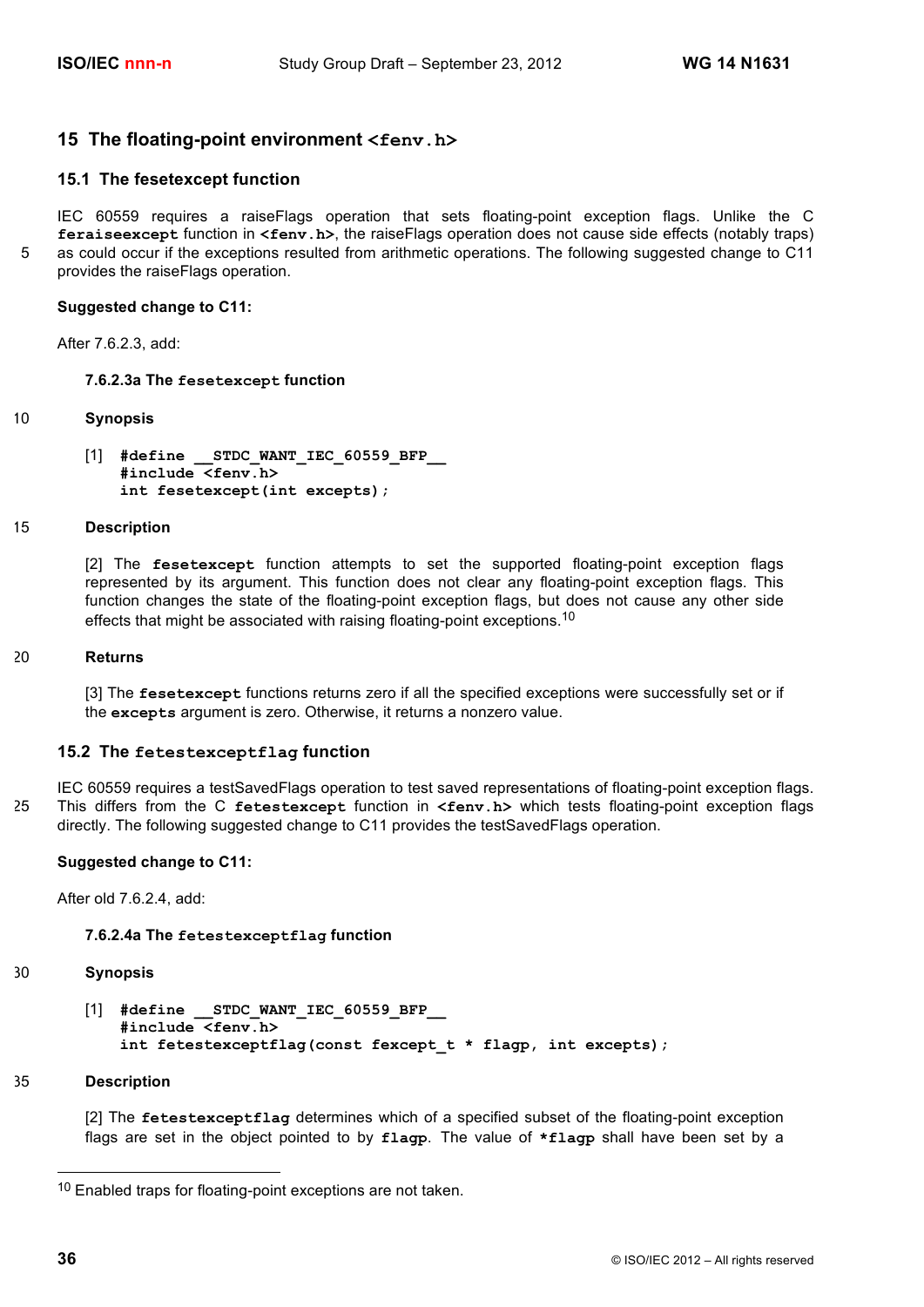previous call to **fegetexceptflag**. The **excepts** argument specifies the floating-point status flags to be queried.

#### **Returns**

[3] The **fetestexcept** function returns the value of the bitwise OR of the floating-point exception 5 macros included in **excepts** corresponding to the floating-point exceptions set in **\*flagp.**

#### **15.3 Control modes**

IEC 60559 requires a saveModes operation that saves all the user-specifiable dynamic floating-point modes supported by the implementation, including dynamic rounding direction and trap enablement modes. The following suggested changes to C11 support this operation.

### 10 **Suggested changes to C11:**

After 7.6#5, add:

[5a]The type

**femode\_t**

represents the collection of dynamic floating-point control modes supported by the implementation, 15 including the dynamic rounding direction mode.

After old 7.6#8, add:

[8a] The macro

**FE\_DFL\_MODE**

represents the default state for the collection of dynamic floating-point control modes supported by 20 the implementation - and has type "pointer to const-qualified **femode\_t**". Additional implementationdefined states for the dynamic mode collection, with macro definitions beginning with **FE\_** and an uppercase letter, and having type ''pointer to const-qualified **femode\_t'',** may also be specified by the implementation.

Rename 7.6.3 from:

### 25 **7.6.3 Rounding**

to:

#### **7.6.3 Rounding and other control modes**

Append to 7.6.3#1:

The **fegetmode** and **fesetmode** functions manage all the implementation's dynamic floating-point 30 control modes collectively.

After 7.6.3 insert:

### **7.6.3.0 The fegetmode function**

### **Synopsis**

[1] **#define \_\_STDC\_WANT\_IEC\_60559\_BFP\_\_** 35 **#include <fenv.h>**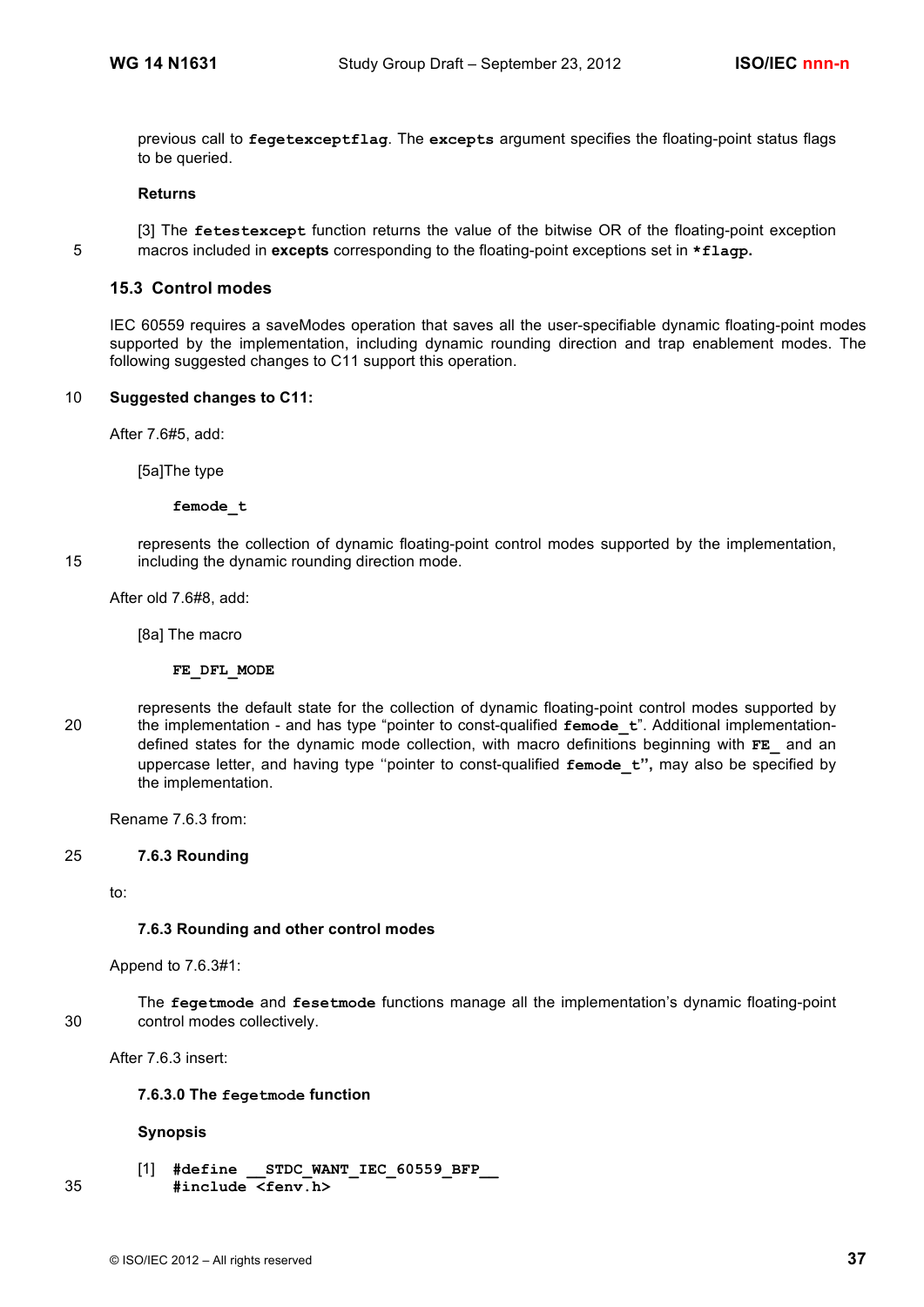```
int fegetmode(femode_t *modep);
```
#### **Description**

[2] The **fegetmode** function attempts to store all the dynamic floating-point control modes into the 5 object pointed to by **modep**.

#### **Returns**

[3] The **fegetmode** function returns zero if the modes were successfully stored. Otherwise, it returns a nonzero value.

After 7.6.3.1, add:

10 **7.6.3.1a The fesetmode function** 

#### **Synopsis**

```
[1] #define __STDC_WANT_IEC_60559_BFP__
   #include <fenv.h>
   int fesetmode(const fenv_t *modep);
```
**Description**

15

[2] The **fesetmode** function attempts to establish the dynamic floating-point modes represented by the object pointed to by **modep.** The argument **modep** shall point to an object set by a call to **fegetmode,** or equal **FE\_DFL\_MODE** or a dynamic floating-point mode state macro defined by the 20 implementation.

#### **Returns**

[3] The **fesetmode** function returns zero if the modes were successfully established. Otherwise, it returns a nonzero value.

#### **16 Type-generic math <tgmath.h>**

25 The following suggested changes to C11 enhance the specification for type-generic math macros to accommodate functions and the constant rounding mode pragma in Part 1 of this Technical Specification.

Suggested changes to C11:

In 7.25#2, change:

For each such function, except **modf,** there is a corresponding *type-generic macro*.

```
30 to:
```
For each such function, except **modf**, **setpayload**, **setpayloadsig, and canonicalize**, there is a corresponding *type-generic macro*.

In 7.25#3, replace:

[3] Use of the macro invokes a function whose generic parameters have the corresponding real type 35 determined as follows:

with: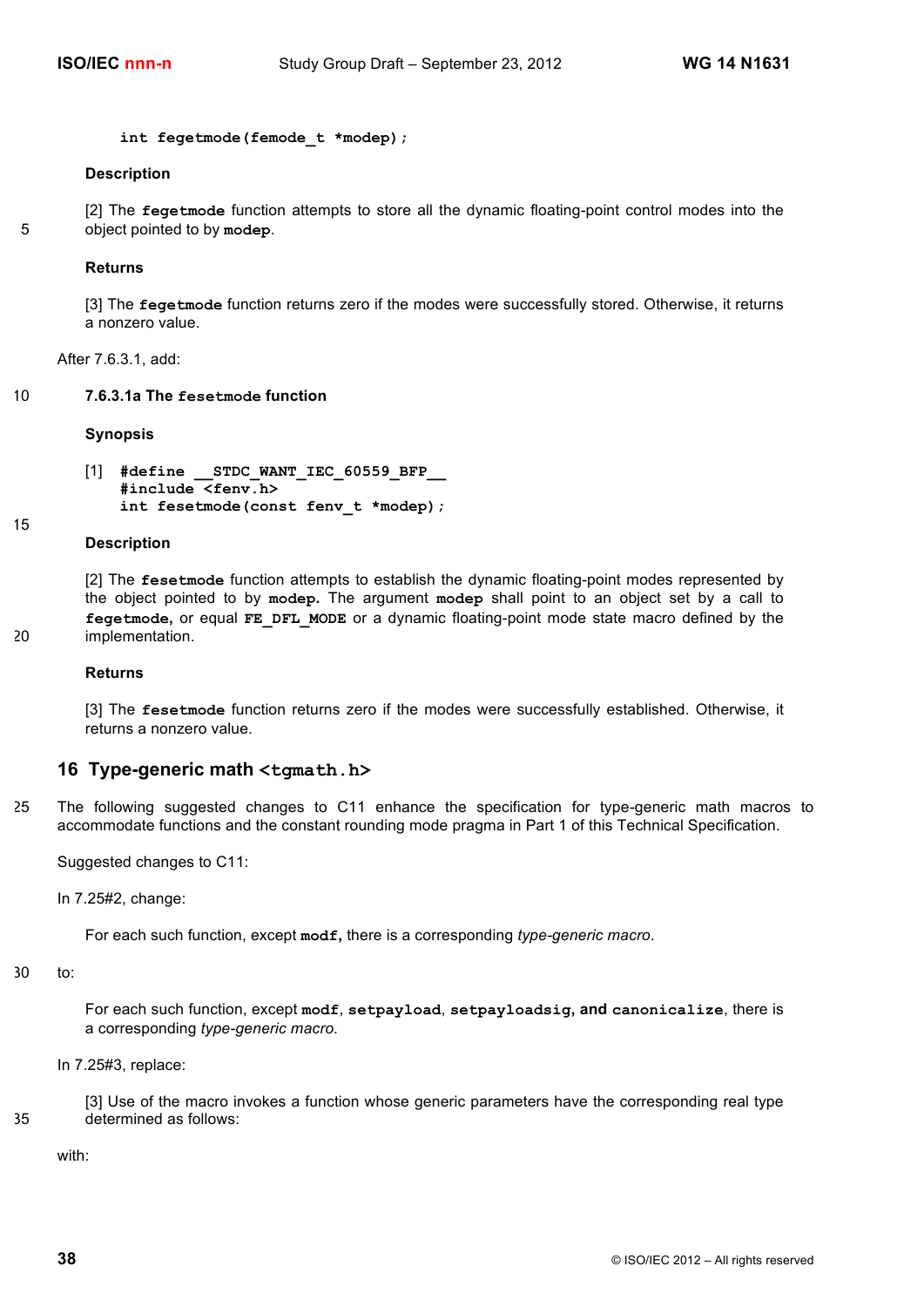[3] Except for the macros for functions that round result to a narrower type (7.12.14), use of the macro invokes a function whose generic parameters have the corresponding real type determined as follows:

In 7.25#5, include in the list of type-generic macros: **roundeven**, **nextup**, **nextdown**, **fminmag**, **fmaxmag**, 5 **llogb**, **fromfp**, **ufromfp**, **fromfpx**, **ufromfpx**, **totalorder**, and **totalordermag**.

After 7.25#6, add:

[6a] The functions that round result to a narrower type have type-generic macros whose names are obtained by omitting any **f** or **l** suffix from the function names. Thus, the macros are:

|    | fadd | fmul | ffma  |
|----|------|------|-------|
| 10 | dadd | dmul | dfma  |
|    | fsub | fdiv | fsgrt |
|    | dsub | ddiv | dsgrt |

[6b] All arguments are generic. If any argument is not real, use of the macro results in undefined 15 behavior. If any argument has type **long double**, or if the macro prefix is **d**, the function invoked has the name of the macro with an **l** suffix. Otherwise, the function invoked has the name of the macro (with no suffix).

[6c] A type-generic macro corresponding to a function indicated in Table 2 is affected by constant rounding modes (7.6.2). Note that the type-generic macro definition in the example in 6.5.1.1 does 20 not conform to this specification. A conforming macro could be implemented as follows:

```
#define cbrt(X) _Generic((X), \
                             long double: cbrtl(X), \
                             default: _Roundwise_cbrt(X), \
                             float: cbrtf(X) \
25 )
```
where **Roundwise cbrt()** is equivalent to cbrt() invoked without macro-replacement suppression.

In 7.25#7, append to the table:

| 30 | fsub(f, 1d)    | fsub1(f, 1d)                |
|----|----------------|-----------------------------|
|    | fdiv(d, n)     | $fdiv(d, n)$ , the function |
|    | dfma(f, d, Id) | dfmal(f, d, 1d)             |
|    | dadd(f, f)     | daddl(f, f)                 |
|    | dsqrt(dc)      | undefined behavior          |

35